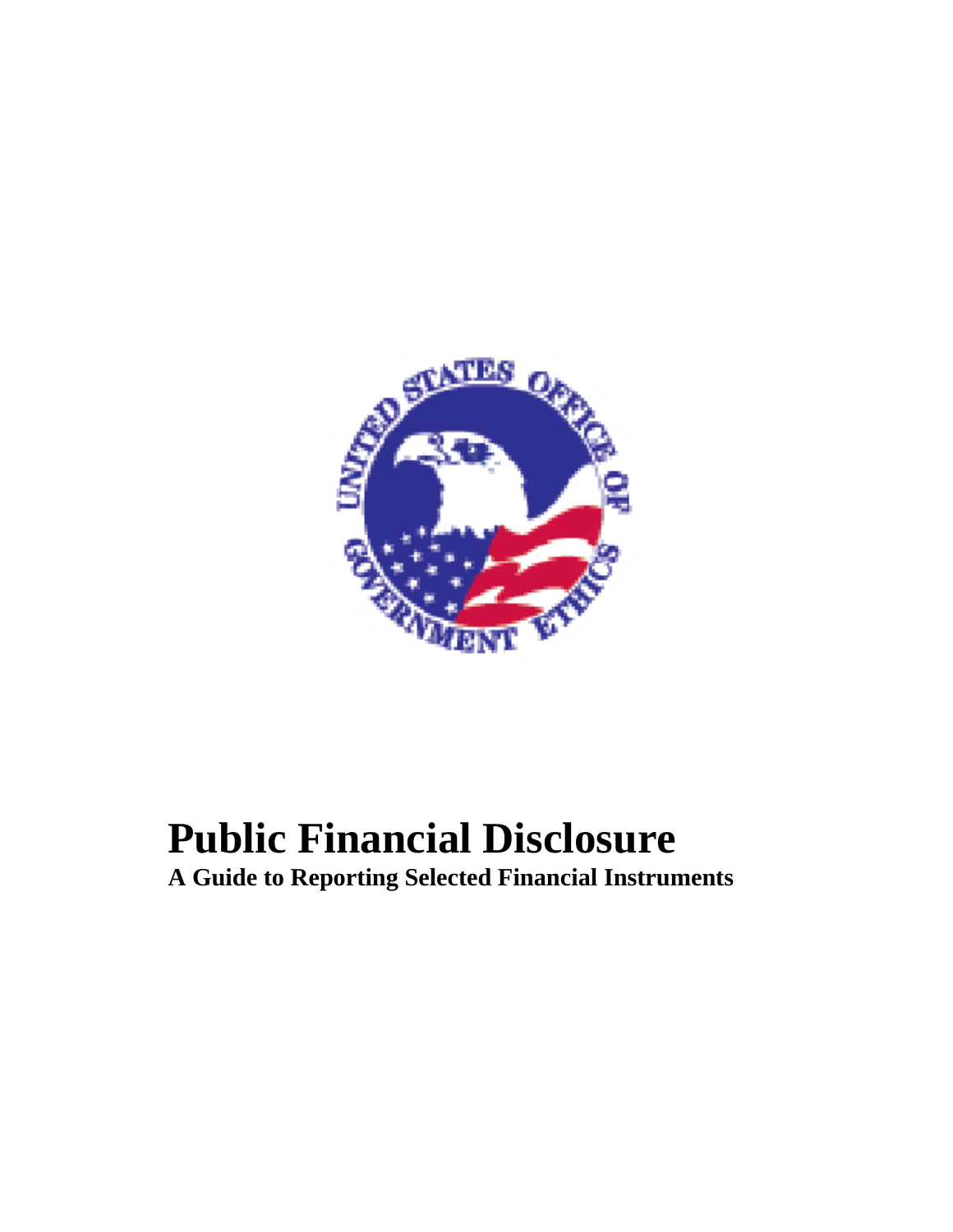## **TABLE OF CONTENTS**

| AMERICAN DEPOSITARY RECEIPT 1                     |    |
|---------------------------------------------------|----|
| <b>CASH BALANCE PENSION PLAN 2</b>                |    |
| <b>COMMON TRUST FUND OF A BANK 4</b>              |    |
| <b>EMPLOYEE STOCK PURCHASE PLAN 6</b>             |    |
| <b>EQUITY INDEX-LINKED NOTE 9</b>                 |    |
| <b>EXCHANGE-TRADED FUND 10</b>                    |    |
| <b>INCENTIVE STOCK OPTION 12</b>                  |    |
| <b>MANAGED ACCOUNT 15</b>                         |    |
| <b>MARGIN ACCOUNT</b>                             | 17 |
| <b>MEZZANINE DEBT SECURITY 19</b>                 |    |
| <b>MONEY PURCHASE PENSION PLAN 21</b>             |    |
| PHANTOM STOCK                                     | 23 |
| <b>PUT AND CALL OPTIONS 25</b>                    |    |
| <b>QUALIFIED TUITION PROGRAM (529 PLAN) 30</b>    |    |
| <b>SHORT SALE</b>                                 | 32 |
| <b>SPLIT-DOLLAR LIFE INSURANCE POLICY 35</b>      |    |
| <b>STABLE VALUE FUND 37</b>                       |    |
| <b>STOCK APPRECIATION RIGHT 39</b>                |    |
| TAX-SHELTERED ANNUITY (403(b) RETIREMENT PLAN) 42 |    |
| <b>TIAA-CREF</b>                                  | 44 |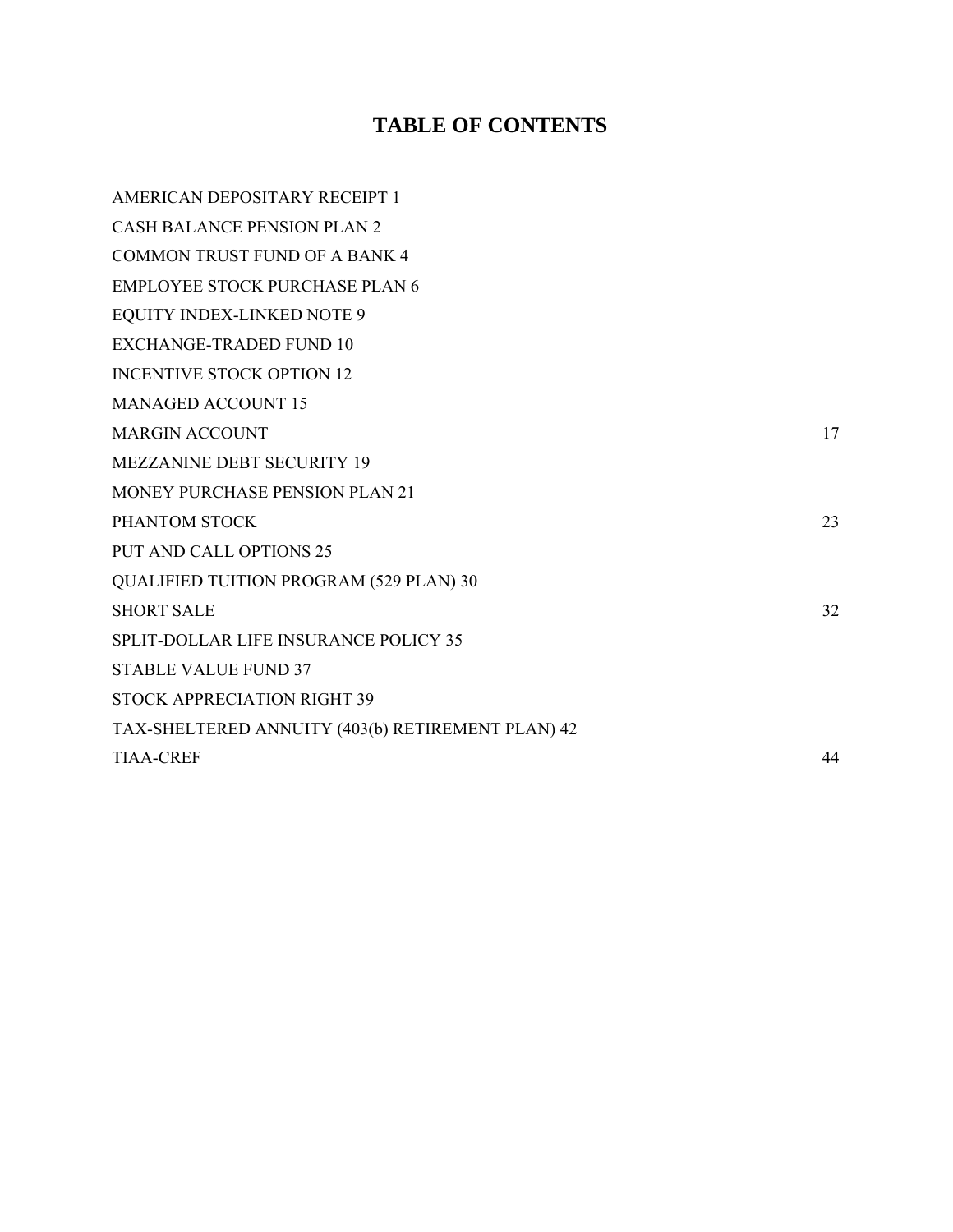## **AMERICAN DEPOSITARY RECEIPT**

#### <span id="page-2-0"></span>**Definition**

An American depositary receipt is a certificate representing shares of foreign securities. It is a form of indirect ownership of the foreign securities that are not traded directly on a national exchange in the United States. Financial institutions purchase the underlying securities on foreign exchanges through their foreign branches, and these foreign branches remain the custodians of the securities. Through these foreign branches, the financial institutions hold legal title to the underlying stock.

Investors who purchase American depositary receipts are able to avoid certain costs that normally would be associated with an international transaction if they purchased the foreign stock directly. Many American depositary receipts are registered with the Securities and Exchange Commission (SEC) and traded on national exchanges, such as the New York Stock Exchange or the American Stock Exchange. However, some American depositary receipts are not registered and traded on national exchanges. Investors have to purchase these non-registered American depositary receipts directly from their issuers or through other private trades (i.e., "over the counter").

A related term is "American depositary share," which corresponds to a single share of the underlying security. An American depositary receipt may confer ownership rights to a specified number of American depositary shares, representing the investor's indirect interest in the underlying foreign security that the issuing institution holds in its foreign branch.

#### **Financial Disclosure Requirements**

A filer who holds an American depositary receipt valued at over \$1,000 or with income greater than \$200 should report the following information on **Schedule A**:

- the name of the American depositary receipt;
- the category of value; and
- the type and category of amount of income.

#### **Conflicts Analysis**

A filer holding an American depositary receipt has a financial interest in the issuer of the underlying foreign security. Therefore, the conflicts analysis for an American depositary receipt is similar to the conflicts analysis for stock interests. The exemption for financial interests in publicly traded securities at 5 C.F.R. § 2640.202 is available if the American depositary receipt is registered with the SEC and traded on a national exchange. However, the exemption will be unavailable if the receipt is not registered with the SEC and traded on a national exchange.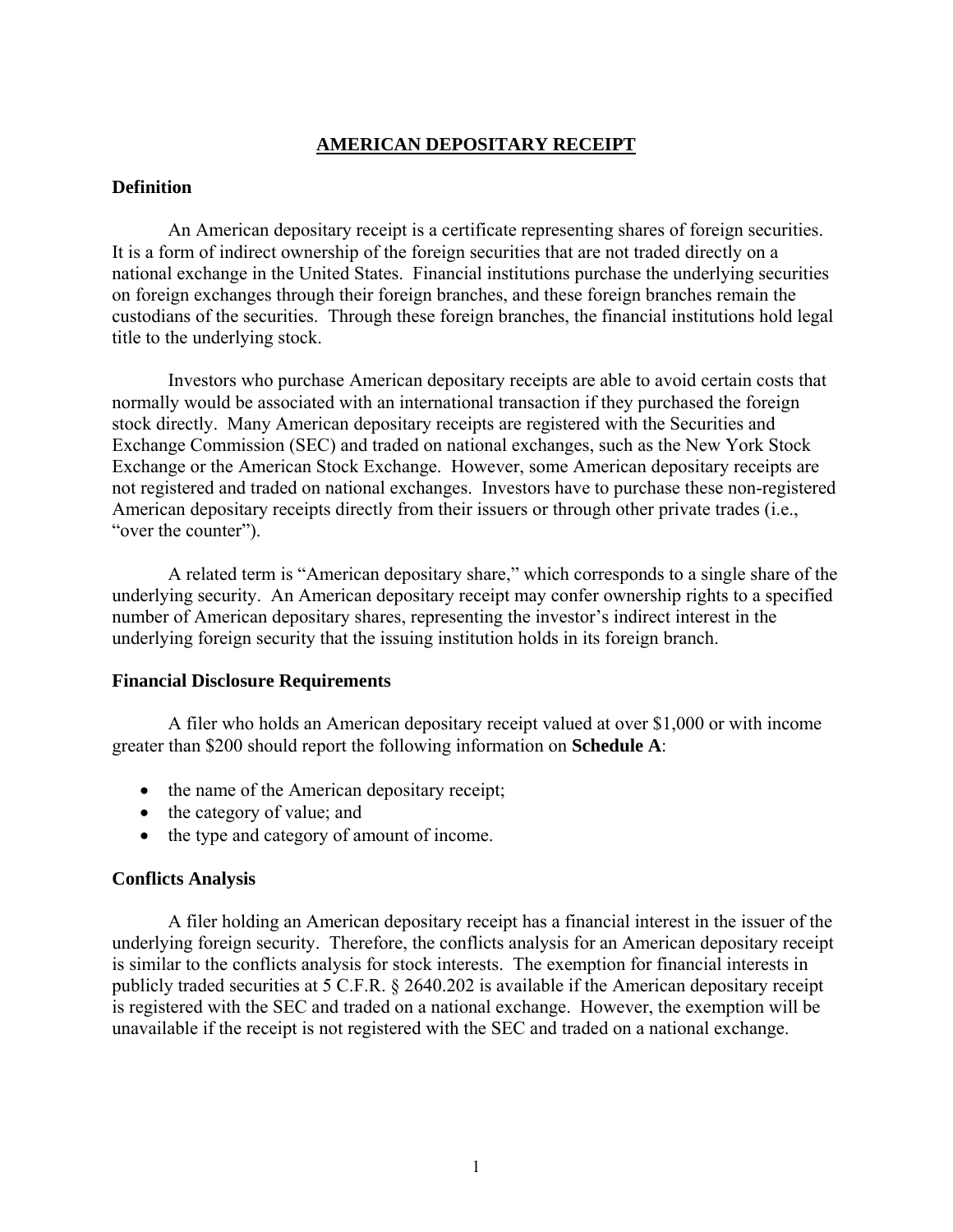## **CASH BALANCE PENSION PLAN**

#### <span id="page-3-0"></span>**Definition**

A cash balance pension plan is a type of defined benefit pension plan in which the employer makes contributions to the employee's account and guarantees a specific rate of return, regardless of the profitability of the plan's investments. The employer generally makes investment decisions concerning the holdings of the plan and bears the risks of investment.

Each year, the employee receives a pay credit that is equal to a percentage of the employee's salary and an income credit that is a fixed rate of return. The employer defines this retirement benefit as an account balance, and a cash balance pension plan will often allow an employee to choose between an annuity and a lump sum payment. In some cases, an employee can elect to receive a lump sum payment when terminating the employment relationship, even before reaching retirement age.

#### **Financial Disclosure Requirements**

A filer who has a cash balance pension plan should report the plan in a manner similar to a traditional defined benefit pension plan. A filer does not need to report the underlying assets of the employer's investments when the employer makes the investment decisions and bears the risks of investment. Instead, the filer should report the following information on **Schedule A**:

- the names of the employer and the plan;
- the category of asset value; and
- the actual amount of any pension benefits received, reported in the "Other Income" column of **Schedule A, Block C**. (If the filer is not currently receiving benefits, the filer should indicate that the amount of income is "None.")

When reporting the category of asset value, the filer should report the current account balance after any employer contributions in the form of "pay credits" and "income credits." If the filer is unable to ascertain the account balance, the filer may report the amount of pension benefits to be received and the age at which the employee will be eligible in the "Other Income" column.

If a filer has a reportable interest in a cash balance pension plan, the filer should also report the following information on **Schedule C, Part II**:

- the name of the employer;
- the type of plan, which is a "cash balance pension plan";
- the date on which the filer began participating in the plan; and
- an indication as to whether the employer is continuing to make contributions.

If a filer's spouse holds an interest in a cash balance pension plan, the filer should disclose the plan on **Schedule A**. However, the filer should not provide any information about a spouse's cash balance pension plan on **Schedule C, Part II**.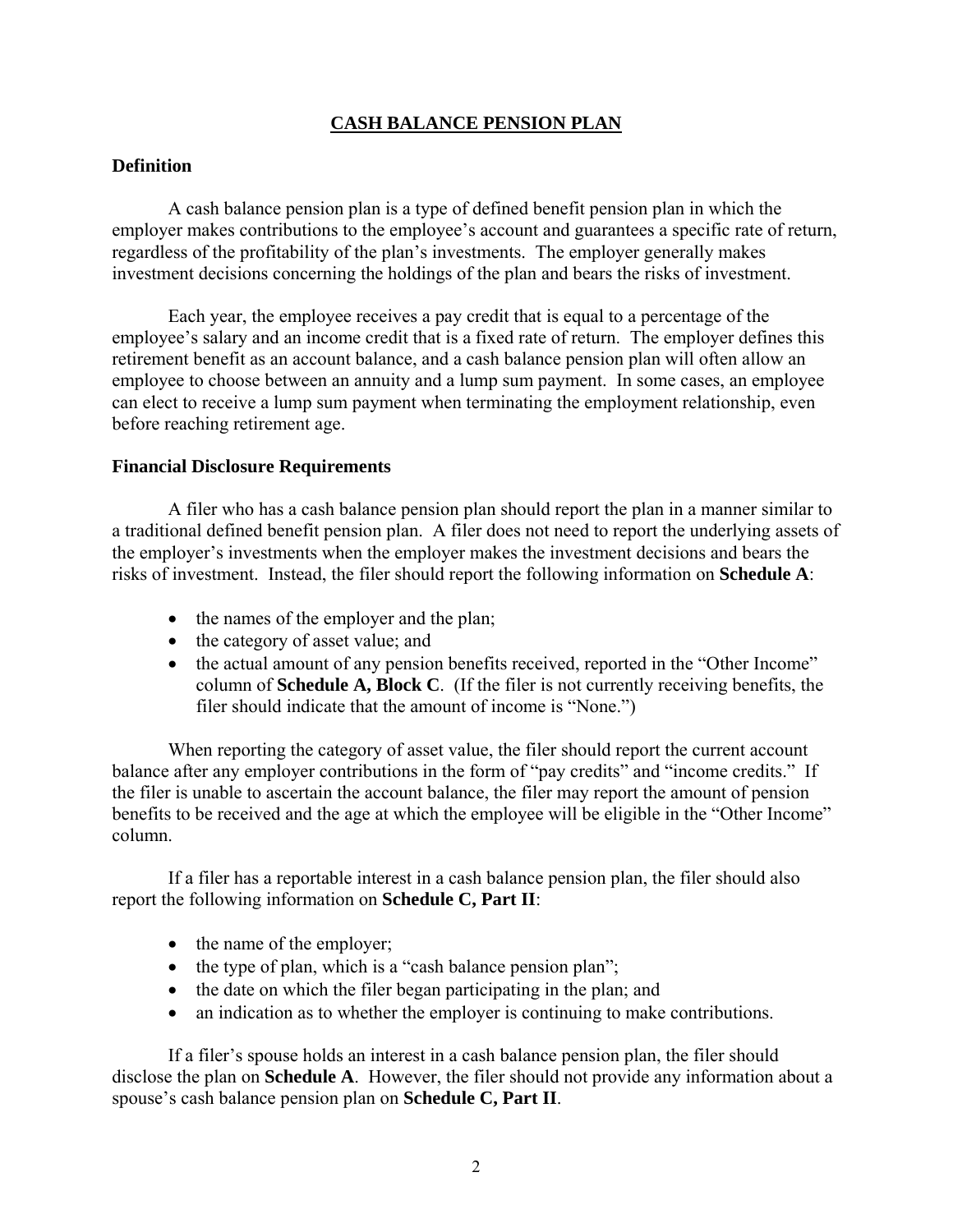#### **Conflicts Analysis**

The conflicts analysis for a cash balance pension plan is the same as for a traditional defined benefit plan. Because the employer makes the investment decisions and bears the risks of investment, the filer does not have a financial interest in the underlying assets with which the employer has funded the plan. If the employer is no longer making contributions to the cash balance pension plan, the filer also does not have a financial interest in the employer merely as a result of holding an interest in the cash balance pension plan. Instead, the filer has a financial interest in the employer's ability or willingness to pay benefits under the plan.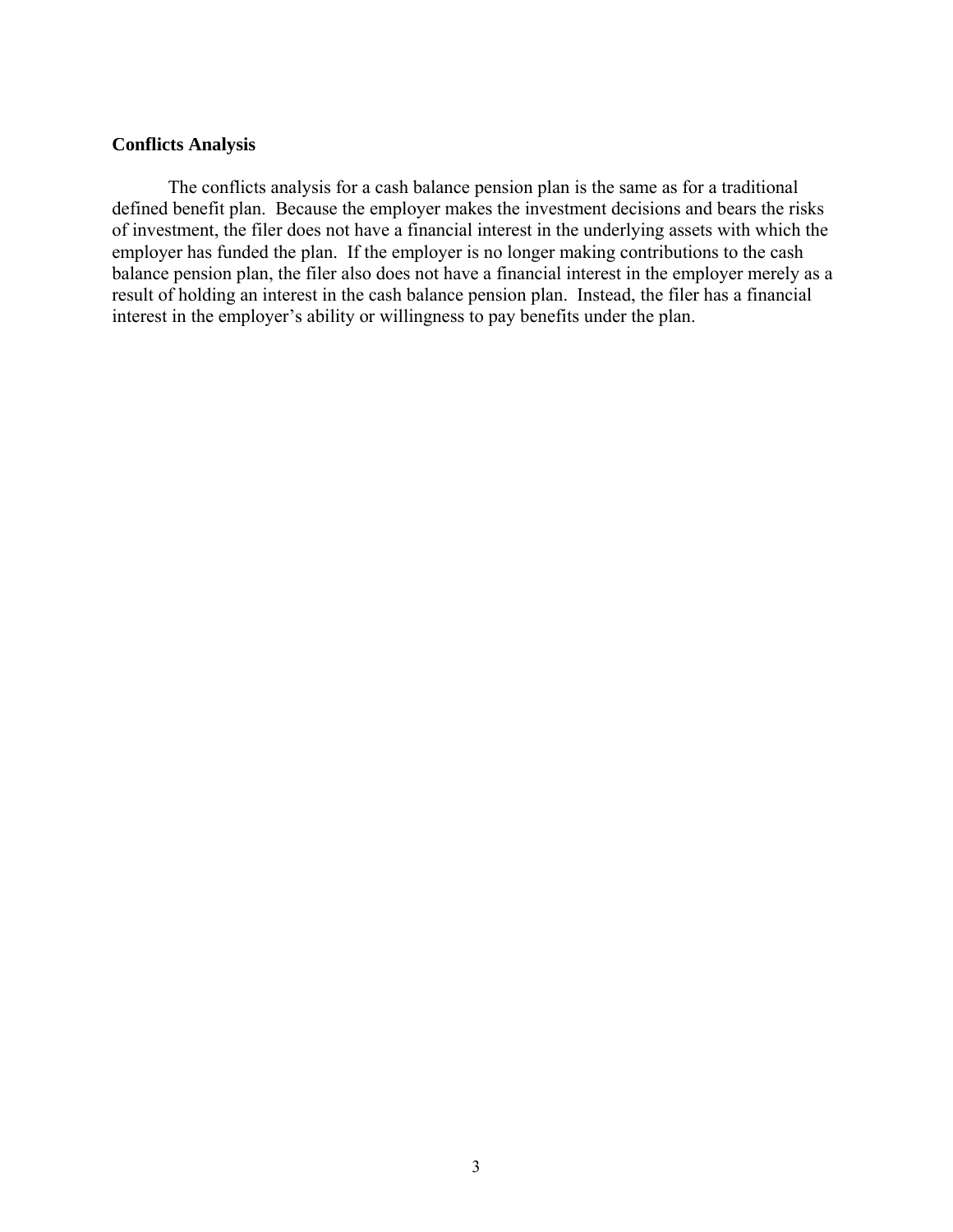## **COMMON TRUST FUND OF A BANK**

## <span id="page-5-0"></span>**Definition**

A common trust fund of a bank is a trust that a bank manages on behalf of a group of participating customers, in order to invest and reinvest their contributions to the trust collectively. A bank customer purchases units of the common trust fund. This arrangement allows the trustee to manage the customer's contributions in a pool of contributions from a number of customers. These customers are the beneficiaries of the common trust fund.

Acting as a fiduciary, the bank commingles the contributions of participating customers in the common trust fund and invests in a variety of underlying holdings. Typically, a preprinted trust agreement will name the trustee, specify the investments and establish other terms of participation in the common trust fund.

#### **Financial Disclosure Requirements**

A filer who is a beneficiary of a common trust fund of a bank should report the following information on **Schedule A**:

- the names of the bank and the common trust fund;
- the category of asset value;
- either the type of income or an indication that the common trust fund is an excepted investment fund<sup>-</sup>
- the category of amount of income; and
- if the fund is not an excepted investment fund, each individual asset that meets the reporting threshold, reported as a separate line item.

A filer may not need to report the trust's underlying assets separately. Common trust funds of banks typically are independently managed, widely held, and publicly available. Therefore, a common trust fund of a bank will likely qualify as an excepted investment fund.

For any transactions over \$1,000 that are related to the common trust fund of a bank, the filer should report the following information on **Schedule B, Part I**:

- a description of any such transaction;
- the transaction type;
- the date of the transaction; and
- the category of value of the transaction.

#### **Conflicts Analysis**

A filer has a financial interest in the value of the filer's units in a common trust fund of a bank. The filer will not be able to rely on the regulatory exemptions for mutual funds and unit investment trusts because common trusts funds of banks do not satisfy the regulatory definitions of mutual funds and unit investment trusts at 5 C.F.R. § 2640.102(k), (u).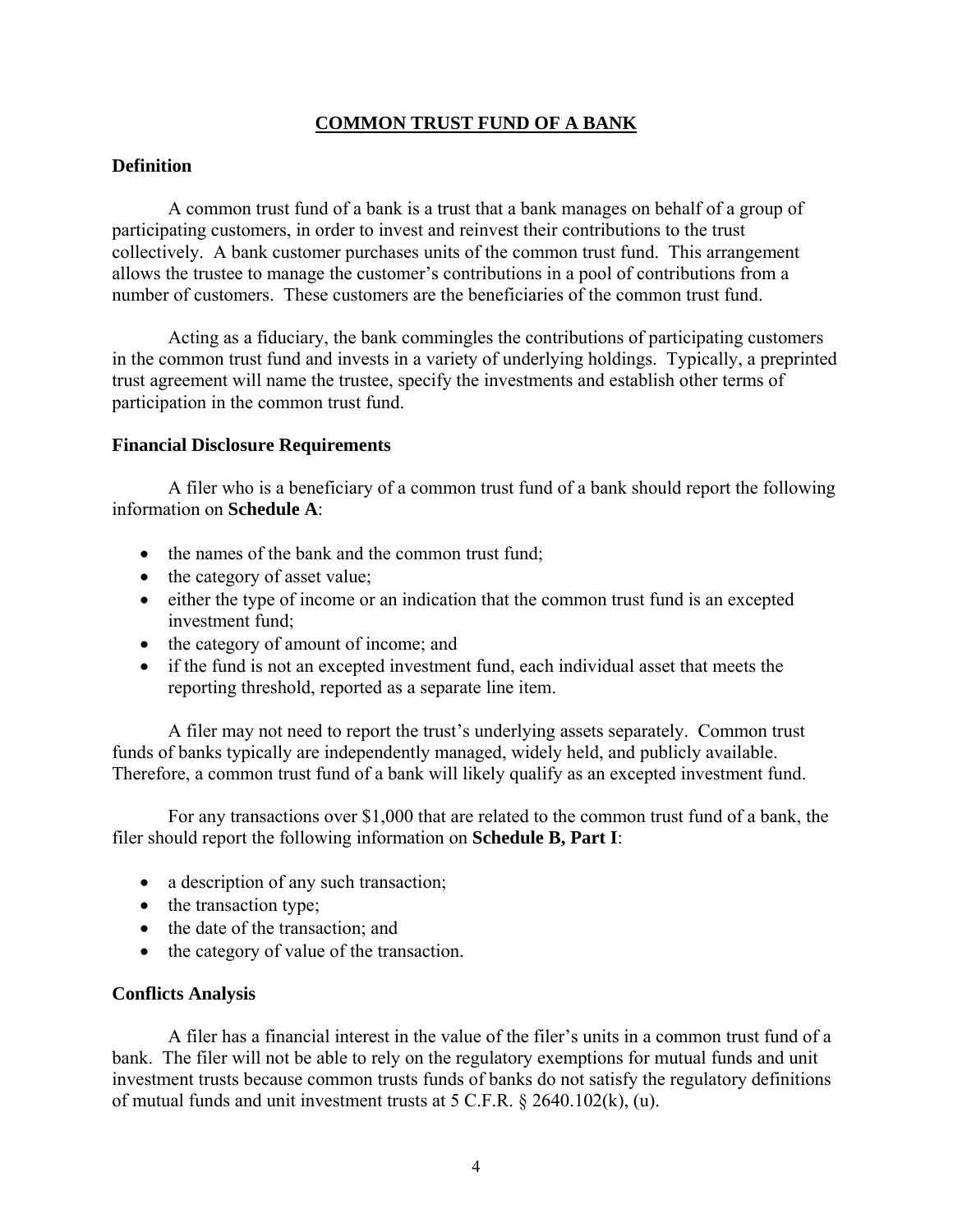A filer also has a financial interest in the value of each underlying security of the common trust fund. In contrast to the filer's interest in the common trust fund as a whole, the filer may be able to rely on the regulatory exemptions for *de minimis* interests in publicly traded securities with regard to any qualifying security that is held in the common trust fund.

For these reasons, a filer may be able to participate in a particular matter that has a direct and predictable effect on the financial interests of the issuer of certain individual securities that are held in the common trust fund, if the securities qualify for the exemption. However, the filer will not be able to participate in a particular matter that has a direct and predictable effect on the financial interests of the common trust fund as a distinct legal entity.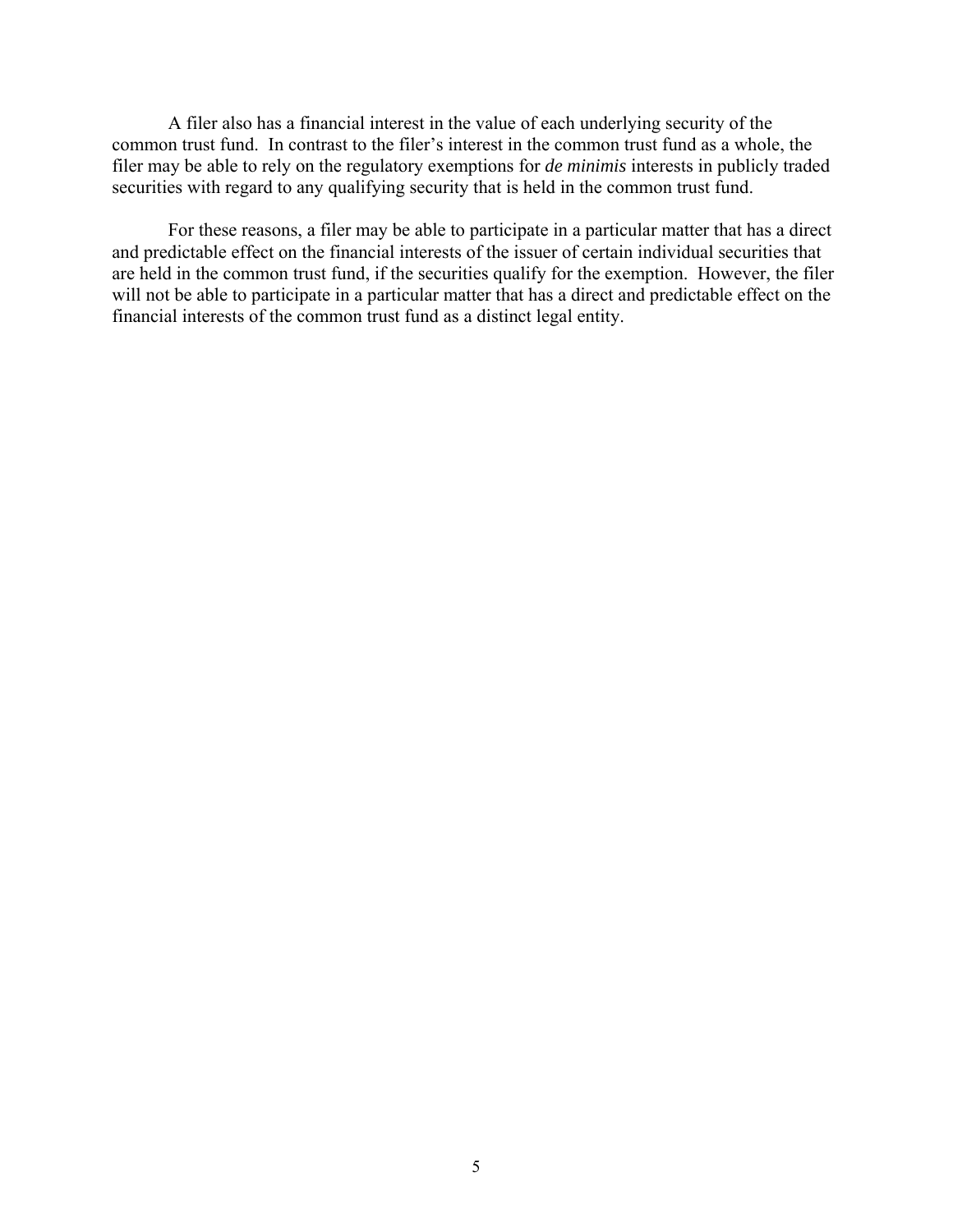## **EMPLOYEE STOCK PURCHASE PLAN**

## <span id="page-7-0"></span>**Definition**

An employee stock purchase plan is an employer-sponsored incentive plan that allows employees to purchase company stock. Under such a plan, the employer offers its employees the option to purchase company stock at the end of an "offering period," which typically ranges between 3 months and 27 months.

When an employee exercises such an option, the employer withholds the cost of purchasing the stock from the employee's pay in installments during the offering period. The employer holds this money in an account for the employee during the offering period. At the end of the offering period, the employee uses the money withheld to purchase company stock at the specified purchase price. Most employers offer the stock at discounts below fair market value.

Note that employee stock purchase plans should not be confused with employee stock ownership plans. An employee stock ownership plan is a type of defined contribution plan where the employer contributes shares of company stock to the plan.

#### **Financial Disclosure Requirements**

A filer who holds an option through an employee stock purchase plan with a value over \$1,000 or with income over \$200 should report the following information on **Schedule A**:

- the name of the underlying stock and an indication that the asset is an option;
- a category of asset value; and
- the category of amount of income, which will usually be "None."

For stock acquired through an employee stock purchase plan with a value over \$1,000 or with income over \$200, a filer should report the following information on **Schedule A**:

- the name of the issuer;
- the category of asset value; and
- the type and the category of amount of income.

If the filer has not yet purchased the stock but has established an account for withholdings toward the purchase, the filer should report the account if it meets the reporting threshold.

For transactions over \$1,000, filers should report the following information on **Schedule B, Part I**:

- the name of the stock;
- the type of transaction;
- the date of the transaction; and
- the category of amount of the transaction.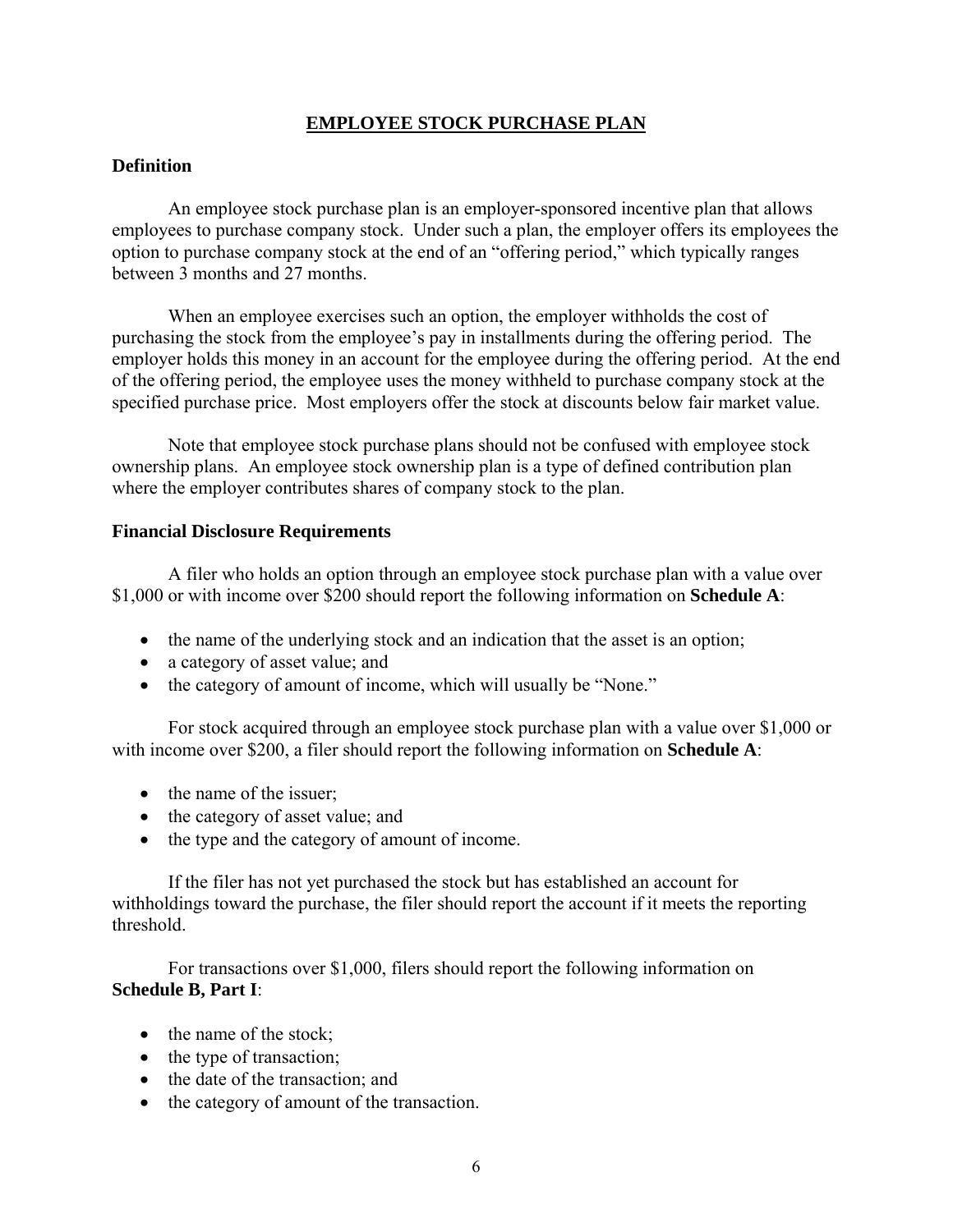If a filer has a reportable interest in an employee stock purchase plan, the filer should also report that plan on **Schedule C, Part II**, including the following information:

- the name of the employer;
- a statement that the plan is an employee stock purchase plan;
- the terms of the plan (including an indication as to when the filer's participation in the plan will terminate, which usually coincides with the termination of the filer's employment); and
- the date on which the filer entered the plan.

The filer should not report a spouse's continued participation in an employee stock purchase plan on **Schedule C, Part II**.

## **Conflicts Analysis**

The conflicts analysis for stock acquired or offered through an employee stock purchase plan is the same as it is for any stock interest. However, the conflict arises when the filer first has the option to purchase the stock, even if the filer has not yet exercised that option. A filer holding either stock or an option to purchase stock through an employee stock purchase plan may not participate personally and substantially in a particular matter that will have a direct and predictable effect on the financial interests of the issuer of that stock, unless the filer first obtains a waiver or qualifies for a regulatory exemption.

If the stock is publicly traded, a filer may qualify for a *de minimis* exemption under 5 C.F.R. § 2640.202 after the filer has purchased the stock. However, the filer may not rely on a *de minimis* exemption if the filer has an option to purchase stock that the filer has not yet actually purchased. The exemptions at 5 C.F.R. part 2640 do not cover a financial interest in a stock option.

#### **Special Consideration for Certificates of Divestiture**

Some reviewers may be aware of an issue involving requests for Certificates of Divestiture for stock acquired under an employee stock purchase plan. The issue arose because Certificates of Divestiture are intended for sales of property that produce capital gains, rather than those that produce only ordinary income. However, taxpayers sometimes needed to hold stock acquired under employee stock purchase plans for a period of time before the Internal Revenue Service (IRS) would tax the proceeds of a sale of that stock as capital gains, rather than solely as ordinary income.

This holding period raised a question about the availability of a Certificate of Divestiture whenever an employee needed to divest stock acquired under an employee stock purchase plan before expiration of the holding period. As a result, Congress amended the tax code to accelerate the holding period when stock is sold pursuant to a Certificate of Divestiture. However, provisions of the tax code affect the extent to which an individual may rely upon a Certificate of Divestiture depending on the factual circumstances of a sale, including whether the employee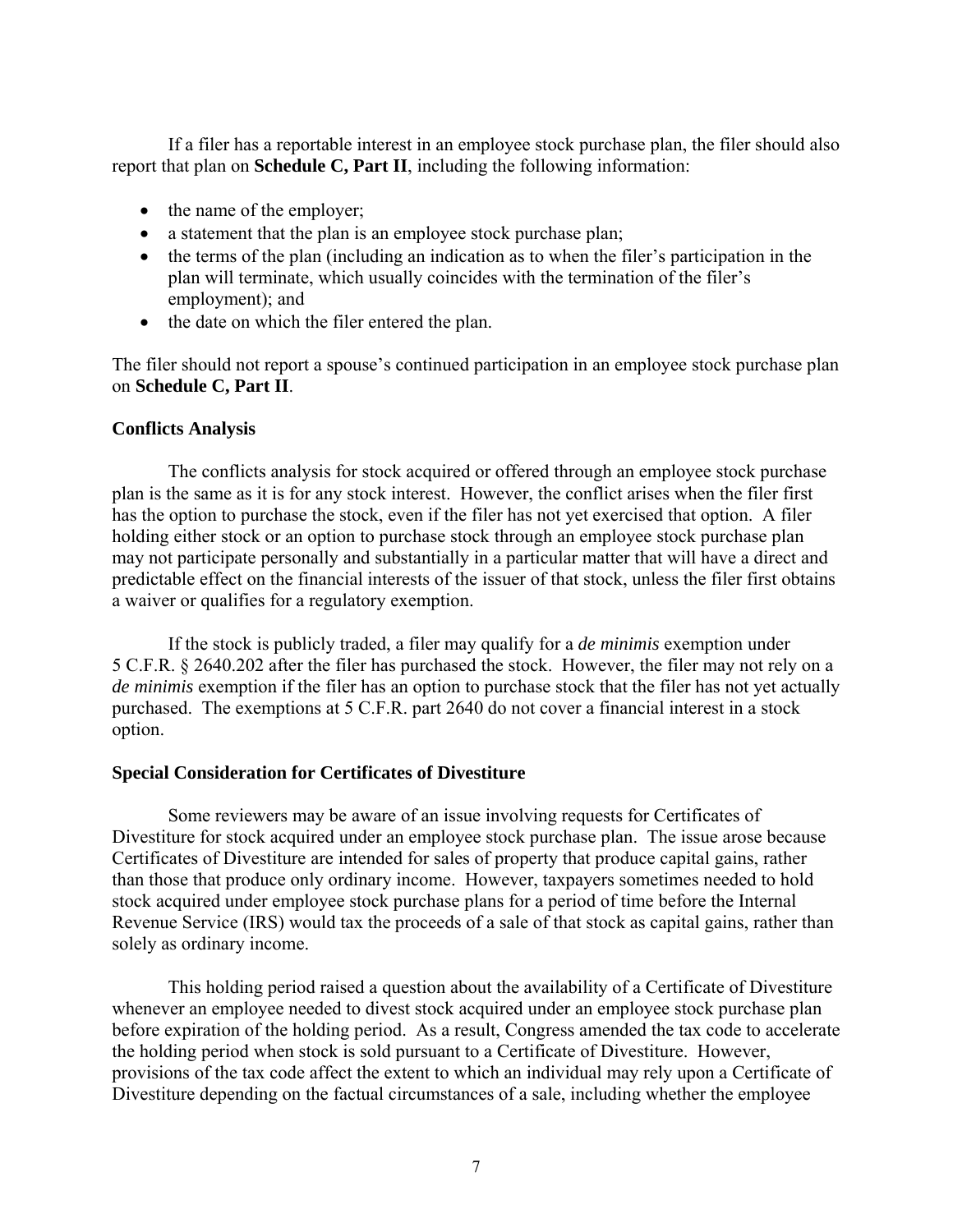purchased the stock at a discount. Filers should consult their own tax advisors or the IRS to resolve questions about the applicability of the exception and to determine whether a sale would produce capital gains or only ordinary income.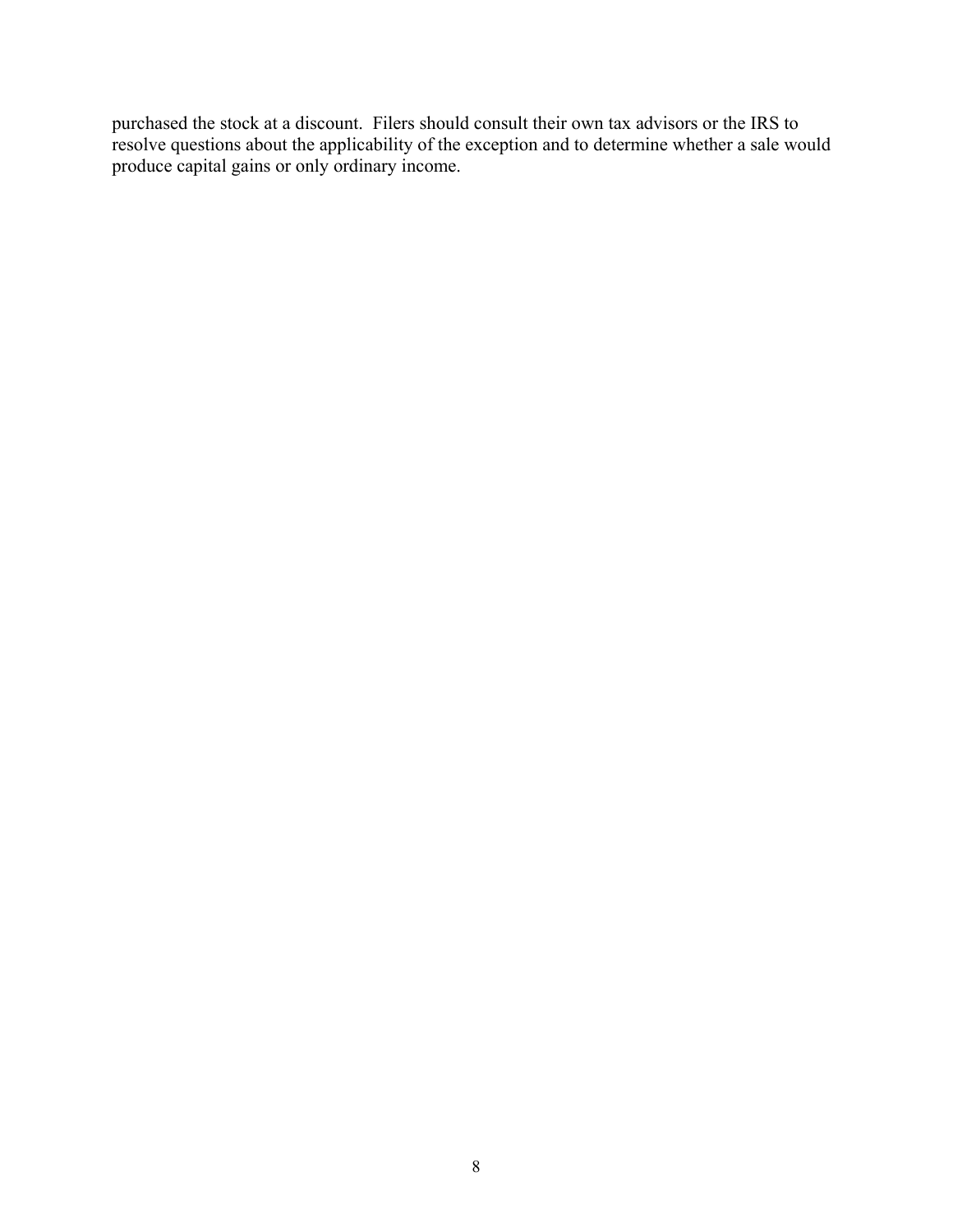## **EQUITY INDEX-LINKED NOTE**

### <span id="page-10-0"></span>**Definition**

An equity index-linked note is a debt instrument that affords the owner interest payments based on the performance of an equity index and, sometimes, a guaranteed return. The terms of such notes vary, but interest payments are typically based on any increase in the value of a specified equity index (e.g., Standard & Poor's 500 Index). A note may also guarantee the return of the investor's principal, insulating the investor against decreases in the value of the equity index to which the note is linked. In exchange for such protection against risk, a note usually will offer an investor a return that is less than 100% of the value of any increase in the equity index to which it is linked, or a note may establish a maximum return.

#### **Financial Disclosure Requirements**

A filer should report the following information about any equity index-linked note with a market value over \$1,000 or income over \$200 on **Schedule A**:

- the names of the note and its issuer;
- the index to which the note is linked;
- the category of asset value; and
- the type and the category of amount of income.

On **Schedule B, Part I**, the filer should report the following information for any transaction with a value over \$1,000:

- a description of any transactions involving the note;
- the transaction type;
- the date of the transaction; and
- the category of value of the transaction.

#### **Conflicts Analysis**

A filer who holds an equity index-linked note has a financial interest in the ability or willingness of the issuer to honor any guarantee under the note's contractual terms. Therefore, the filer may not participate in any particular matter that has a direct and predictable effect on the ability or willingness of the issuer to honor its contractual obligation, unless the filer first obtains a waiver or qualifies for a regulatory exemption. As a practical matter, most filers' official duties will not involve particular matters affecting the issuers of equity index-linked notes.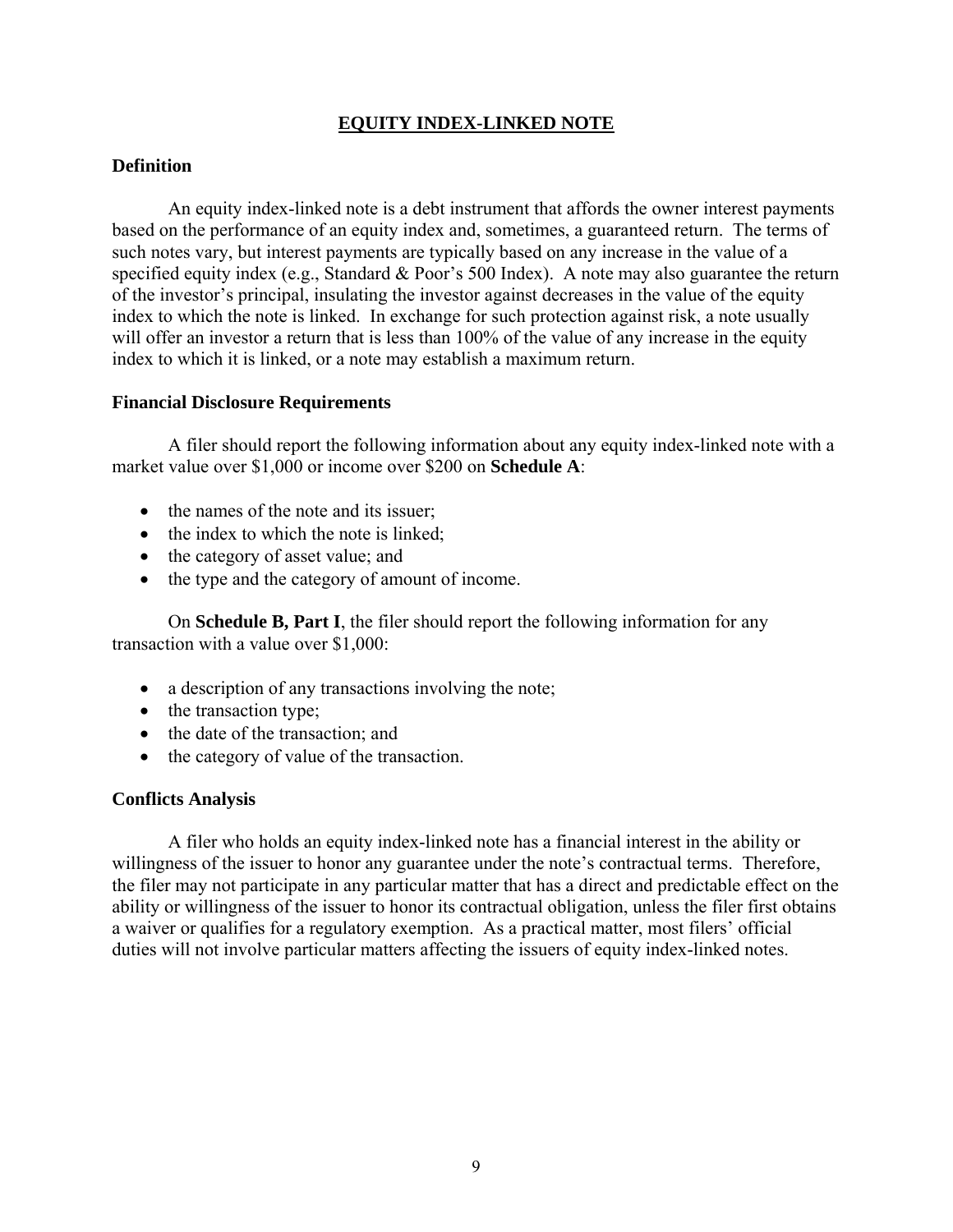## **EXCHANGE-TRADED FUND**

### <span id="page-11-0"></span>**Definition**

An exchange-traded fund is a fund that pools investors' money in a variety of investments with the goal of replicating the rate of return of a specified index (e.g., the Standard & Poors 500 Index). As such, some of these funds are diversified, while others are focused on specific sectors. Like traditional mutual funds, exchange-traded funds are publicly traded on national exchanges. Unlike traditional mutual funds, which are priced only at the end of a trading day, investors can purchase and sell exchange-traded funds like ordinary stock because they are priced continuously throughout the trading day.

#### **Financial Disclosure Requirements**

A filer who holds an exchange-traded fund valued over \$1,000 or with income greater than \$200 should report the following information on **Schedule A**:

- the specific name of the exchange-traded fund;
- the category of value;
- an indication that the fund is an excepted investment fund; and
- the category of amount of income.

Because an exchange-traded fund is an excepted investment fund, a filer does not need to report the underlying assets of the exchange-traded fund.

For any transactions over \$1,000, the filer should report the following information on **Schedule B, Part I**:

- the specific name of the exchange-traded fund;
- the transaction type;
- the date of the transaction; and
- the category of value of the transaction.

#### **Conflicts Analysis**

Most exchange-traded funds are organized either as open-end investment management companies or as unit investment trusts. They are usually registered with the Securities and Exchange Commission (SEC) under the same statutory authorities as traditional mutual funds that are organized as open-end investment management companies and unit investment trusts. However, exchange-traded funds are not necessarily subject to all requirements of those statutory authorities. For this reason, the SEC does not allow exchange-traded funds to market themselves to consumers as "mutual funds." Nevertheless, most exchange-traded funds qualify for the exemptions in 5 C.F.R. Part 2640 for mutual funds and unit investment trusts. An exchangetraded fund that is organized as an open-end investment management company satisfies OGE's definition of a "mutual fund" at 5 C.F.R. § 2640.102(k), and an exchange-traded fund that is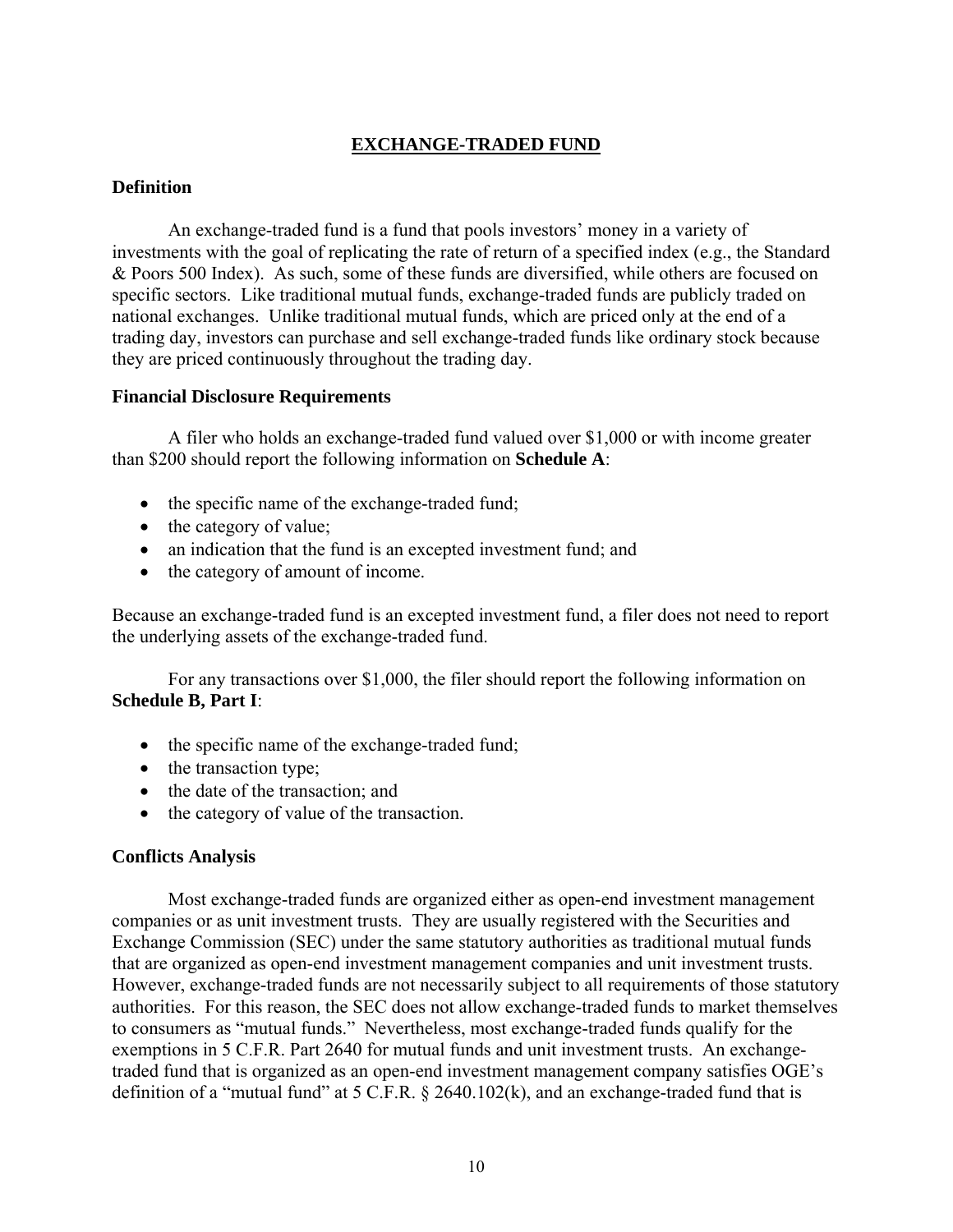organized as a unit investment trust satisfies OGE's definition of a "unit investment trust" at 5 C.F.R. § 2640.102(u).

If a filer holds an interest in an exchange-traded fund, the reviewer must determine whether the exchange-traded fund is "diversified" or "sector" focused. Depending on whether the exchange-traded fund is a diversified fund or a sector fund, the filer may qualify for the exemptions at either 5 C.F.R. § 2640.201(a) or 5 C.F.R. § 2640.201(b). These exemptions are applicable without regard to whether the exchange-traded fund is an open-end investment management company or a unit investment trust because OGE has interpreted the sector fund exemption at 5 C.F.R. § 2640.201(b) as being applicable to unit investment trusts even though that regulatory provision does not explicitly mention unit investment trusts.

In most cases, an exchange-traded fund also qualifies for the regulatory exemption for matters affecting mutual funds and unit investment trusts at 5 C.F.R. § 2640.201(d). This exemption addresses particular matters of general applicability affecting a fund as a separate legal entity, rather than the underlying assets of the fund.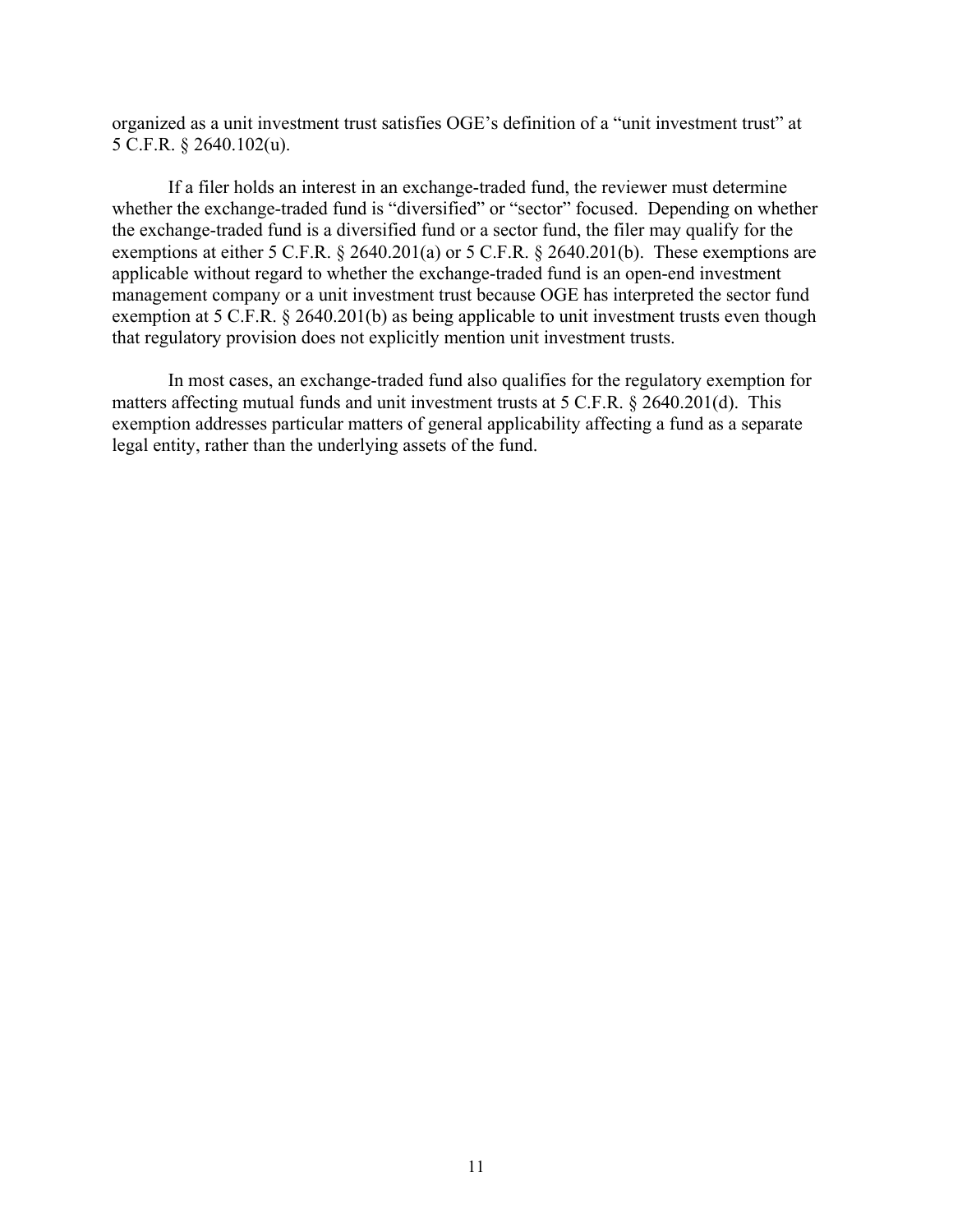## **INCENTIVE STOCK OPTION**

## <span id="page-13-0"></span>**Definition**

An incentive stock option is a contract between an employer and an employee that provides the employee with an option to purchase a specified number of shares of the employer's stock at a specified price (the "strike price"). An incentive stock option is a type of "call" option because it provides the right to purchase stock. Unlike some other types of "call" options, however, an incentive stock option is not traded on the open market. Instead, it is part of an employee's compensation.

Incentive stock options can be an attractive form of compensation. Depending on whether an incentive stock option plan satisfies certain requirements of the tax code, the options may qualify for preferential tax treatment. Qualifying incentive stock option plans allow employees to defer taxation until they have exercised the options and subsequently sold the resulting stock. Incentive stock options can also serve the employer's purpose of retaining employees because they often have vesting requirements, and employees typically forfeit such options if they terminate their employment before the options vest.

#### **Financial Disclosure Requirements**

A filer who has an incentive stock option should report the following information about an incentive stock option that has a value over \$1,000 on **Schedule A**:

- the name of the underlying stock and an indication that the asset is an option;
- a category of asset value; and
- the category of amount of income, which is "None" in most cases.

The option normally will not produce income. Any income is normally associated with the sale of the underlying stock, not with the option.

The value of an option may not be readily ascertainable if the strike price exceeds the market value of the stock. In this situation, where the filer would lose money by exercising the option, the option is said to be "underwater." When an option is underwater, the filer may write "value not readily ascertainable" across the columns in **Block B of Schedule A**. Instead of reporting a category of asset value in Block B, the filer should report the following in **Block A of Schedule A**:

- the name of the underlying stock and an indication that the asset is an option;
- the number of shares that the filer has an option to purchase;
- the strike price;
- the expiration date;
- an indication as to whether the option is vested; and,
- for an unvested option, the date on which the unvested option will vest.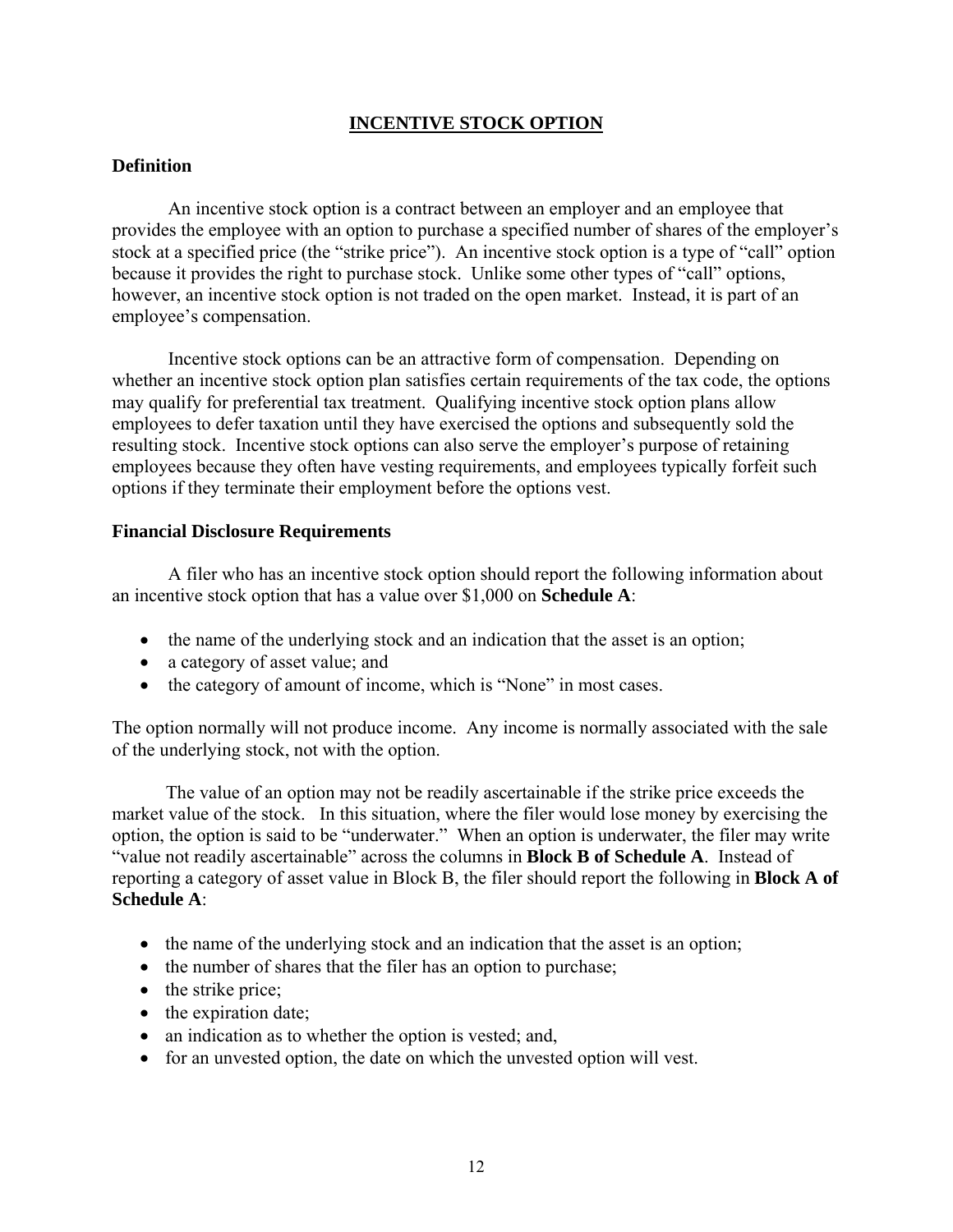If a filer has exercised an option and received stock through an incentive stock option plan, the filer should also report the stock on **Schedule A**, as a separate line item. Specifically, the filer should report on **Schedule A** the following information about any stock that has a value over \$1,000 or that produced income over \$200 during the reporting period:

- the name of the stock;
- the category of asset value; and
- the type and the category of amount of income.

For transactions over \$1,000 that involve stock acquired through an incentive stock option plan, a filer should report the following information on **Schedule B, Part I**:

- the name of the stock;
- the type of transaction;
- the date of the transaction; and
- the category of amount of the transaction.

The filer should report both the purchase of stock and any subsequent sale of the stock as separate line items. However, the filer should not report the grant of an incentive stock option on Schedule B, Part I, because the grant of an option is not a reportable "transaction" for purposes of Schedule B, Part I.

If the filer is continuing to participate in an incentive stock option plan or if the filer has retained an incentive stock option that the filer has not yet exercised, the filer should report the following information on **Schedule C, Part II**:

- the name of the employer;
- an indication that the plan is an "incentive stock option plan";
- the terms of the plan, including an indication as to whether the filer will forfeit any unvested options and an indication as to whether the filer will receive any additional grant of options in the future; and
- the date on which the filer entered the plan.

The filer should similarly report a spouse's incentive stock options on **Schedule A** and any transactions involving the underlying stock on **Schedule B, Part I**. However, the filer should not report a spouse's continued participation in an incentive stock option plan on **Schedule C, Part II**.

#### **Conflicts Analysis**

The conflicts analysis for an incentive stock option is the same as the conflicts analysis for the underlying stock. While the filer holds either an option or the underlying stock, the filer may not participate personally and substantially in a particular matter that will have a direct and predictable effect on the financial interests of the issuer of the underlying stock. The conflict arises when the filer is awarded the stock option, even if the stock option has not vested.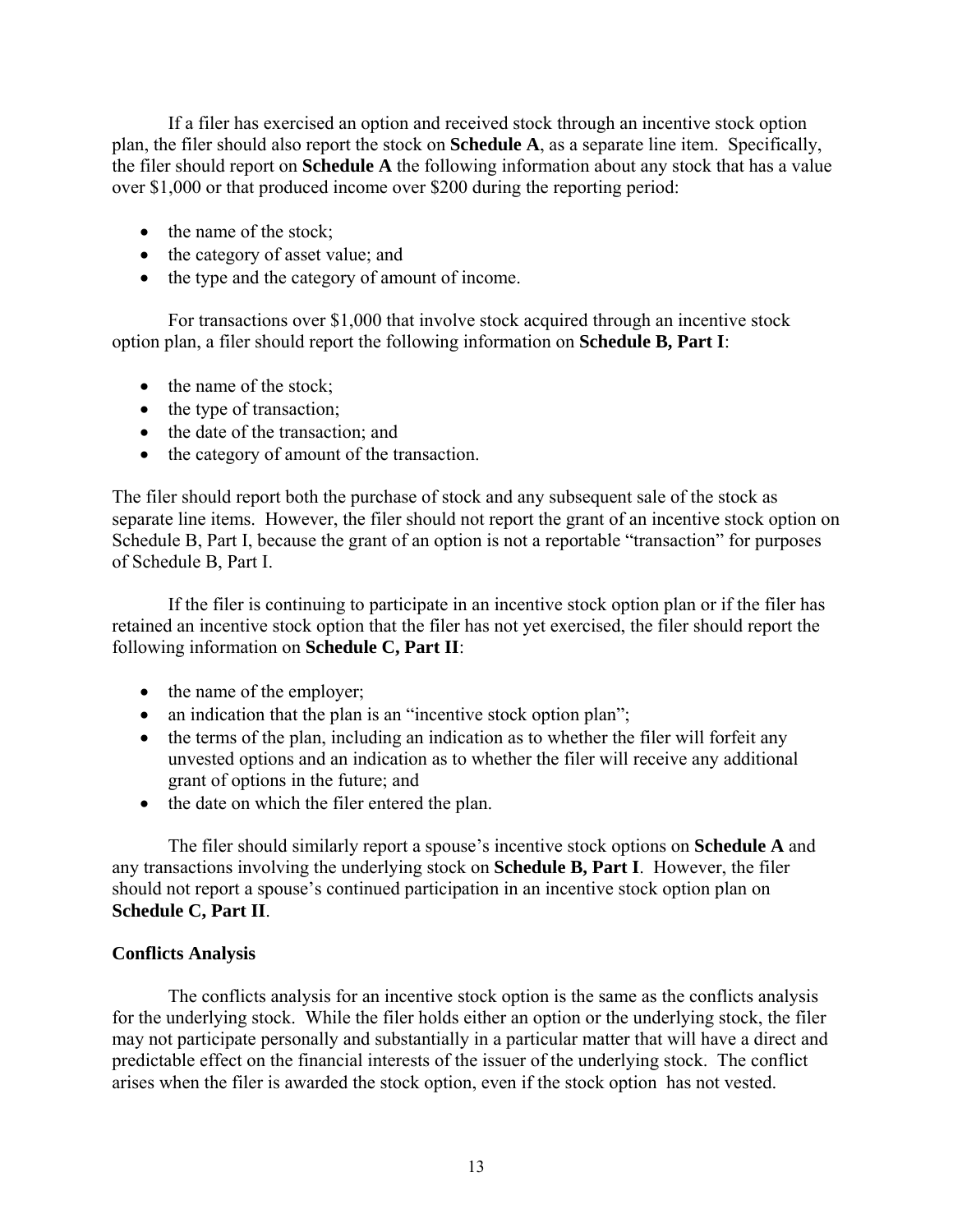If the stock is publicly traded, the filer may qualify for a *de minimis* exemption under 5 C.F.R. § 2640.202 after the filer has purchased the stock. However, the filer may not rely on a *de minimis* exemption if the filer continues to have any option to purchase stock that the filer has not yet purchased. The exemptions at 5 C.F.R. part 2640 do not cover a financial interest in a stock option.

In some cases, filers who are new entrants or Presidential nominees may have negotiated with their former employer regarding the disposition of unvested incentive stock options. If the employer has agreed to accelerate the vesting schedule in order to enable the employee to exercise the option before entering Government service, it is likely that any acceleration will constitute an "extraordinary payment" under 5 C.F.R. § 2635.503 if the value of either the stock or the option is greater than \$10,000. If an accelerated vesting occurs after the filer enters Government service, the reviewer will need to consider the applicability of 18 U.S.C. § 209.

#### **Special Consideration for Certificates of Divestiture**

Some reviewers may be aware of an issue involving requests for Certificates of Divestiture for stock acquired under an incentive stock option plan. The issue arose because Certificates of Divestiture are intended for sales of property that produce capital gains, rather than those that produce only ordinary income. However, taxpayers sometimes needed to hold stock acquired under incentive stock option plans for a period of time before the Internal Revenue Service (IRS) would tax the proceeds of a sale of that stock as capital gains, rather than solely as ordinary income.

This holding period raised a question about the availability of a Certificate of Divestiture whenever an employee needed to divest stock acquired under an incentive stock option plan before expiration of the holding period. As a result, Congress amended the tax code to accelerate the holding period when stock is sold pursuant to a Certificate of Divestiture. However, provisions of the tax code affect the extent to which an individual may rely upon a Certificate of Divestiture depending on the factual circumstances of a sale. Filers should consult their own tax advisors or the IRS to resolve questions about the applicability of the exception and to determine whether a sale would produce capital gains or only ordinary income.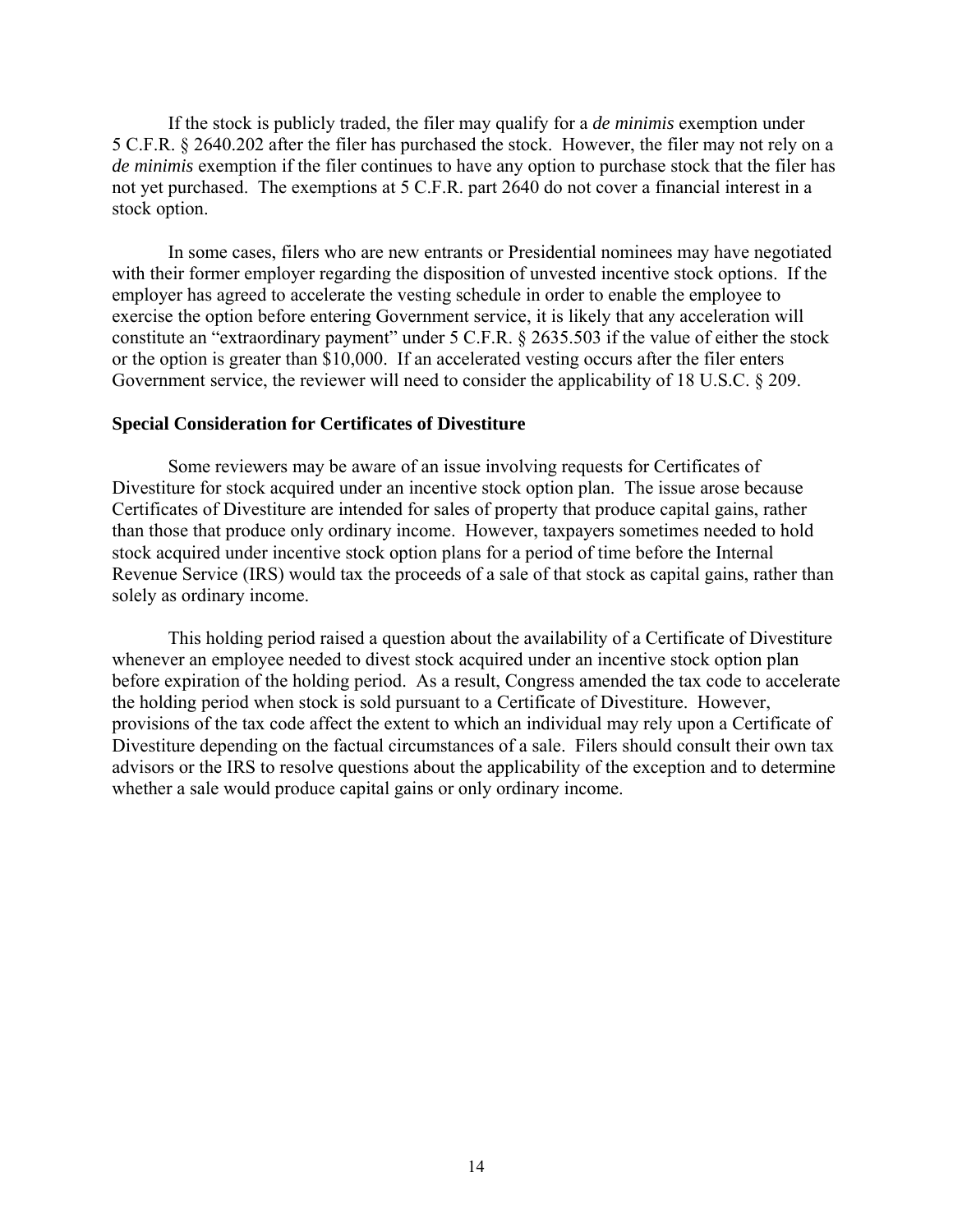### **MANAGED ACCOUNT**

### <span id="page-16-0"></span>**Definition**

In its simplest form, a managed account (sometimes called a "controlled account" or a "separately managed account") is an investment account that is owned by an individual investor but managed for a fee by a fiduciary. The investor establishes the account in order to give the fiduciary discretion to buy, sell and trade investments on behalf of the investor. The investor owns the investments directly but benefits from professional management of the account. The degree of customization varies from one account to another, ranging from fully personalized accounts to more standardized accounts that charge lower fees.

Brokers can manage accounts on an individual basis for investors, but a variety of managed accounts are commercially available from financial institutions. At the consumer level, a commercially available product from a financial institution may bear some resemblance to a pooled investment, such as a mutual fund, in that it can have a particular investment strategy or sector focus. These products often allow investors to choose among predetermined portfolios, which the financial institutions package with such labels as: "high yield," "balanced," "large cap," "mid cap," "global small cap," "international ADR," "intermediate fixed income," "strategic fixed income," "municipal bonds," "energy," and others. Unlike pooled investments, however, the investor owns the underlying securities of the managed account directly.

Although some filers have mistakenly characterized their managed accounts as mutual funds, managed accounts are not mutual funds. Like a brokerage account, a managed account is simply an account, not a pooled investment vehicle. As a result, the investor holds legal title to each underlying security. Unlike a mutual fund, which issues shares of an investment company that is the legal owner of the underlying securities, the fiduciary of a managed account purchases each underlying security separately for an investor upon receipt of the investor's money. Also unlike a mutual fund, an investor can usually customize even the most standardized commercially available managed account. The financial institutions that offer commercially available managed accounts are often willing to honor a certain number of customized instructions from an investor. For example, an investor may instruct the financial institution to refrain from purchasing stocks in alcohol and tobacco companies. Financial institutions may limit the number of instructions they will honor.

#### **Financial Disclosure Requirements**

A filer who has invested in a managed account should report the following information for each individual asset of the account valued over \$1,000 or with income over \$200 on **Schedule A**:

- a description of the asset,
- the category of asset value;
- the type of income (or, if the asset is an investment fund, either the type of income or an indication that the asset is an excepted investment fund); and
- the category of amount of income.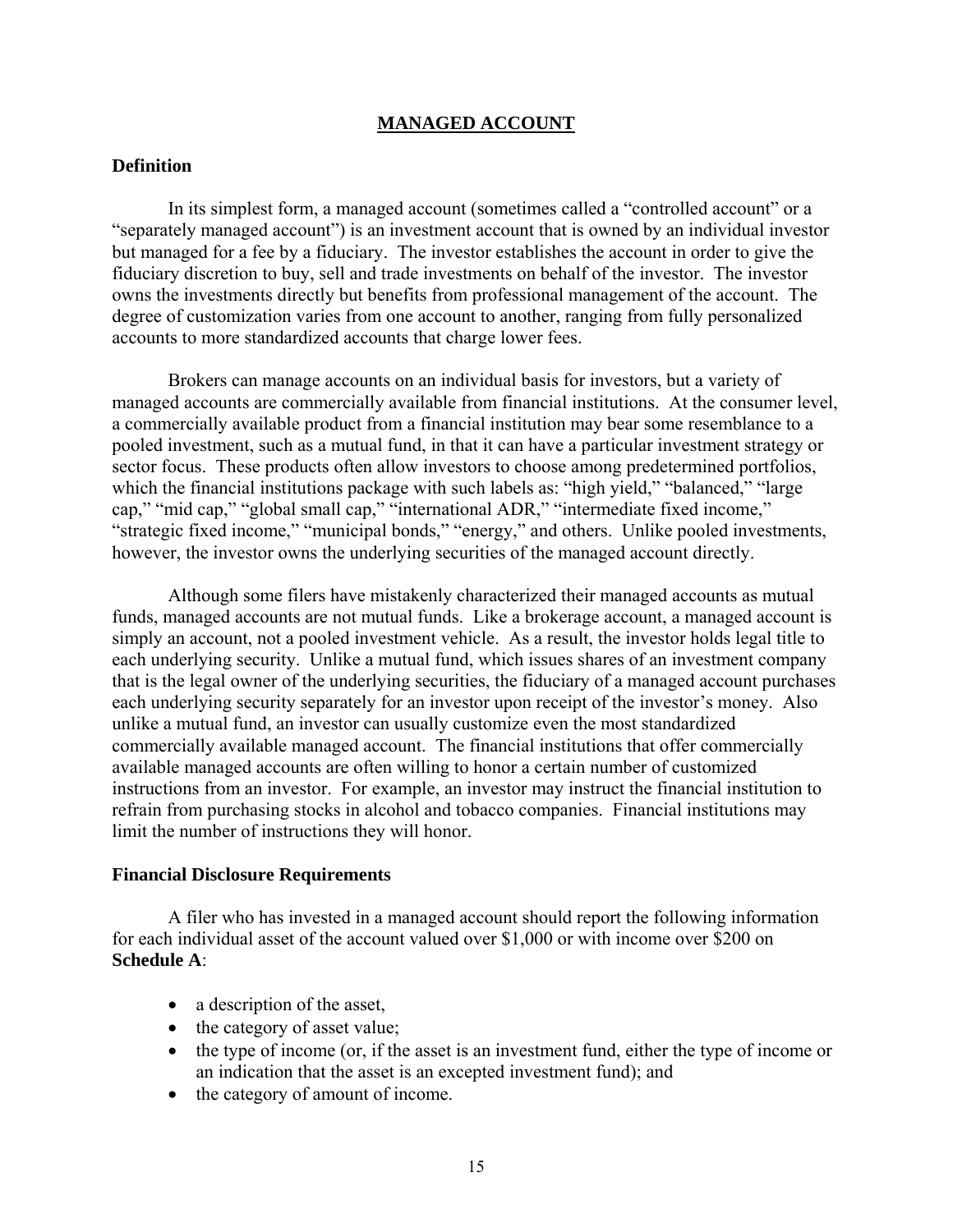Whether or not the filer identifies the managed account, however, the filer must report each individual asset of the managed account that meets the reporting threshold. The filer must disclose these individual assets because a managed account does not qualify as an excepted investment fund.

On **Schedule B, Part I,** the filer should also report the following information about any transaction over \$1,000 involving an asset of the managed account:

- the name of the asset;
- the type of transaction;
- the date of the transaction (or "various" to indicate that transactions involving the asset occurred on various dates during the reporting period); and
- the category of value of the transaction.

## **Conflicts Analysis**

The conflicts analysis for a managed account focuses on the assets in the managed account. A managed account does not qualify for the regulatory exemptions for mutual funds and unit investment trusts. The filer may not participate personally and substantially in a particular matter that will have a direct and predictable effect on the financial interests of any asset in the managed account, unless the filer first obtains a waiver or qualifies for a regulatory exemption with regard to that asset.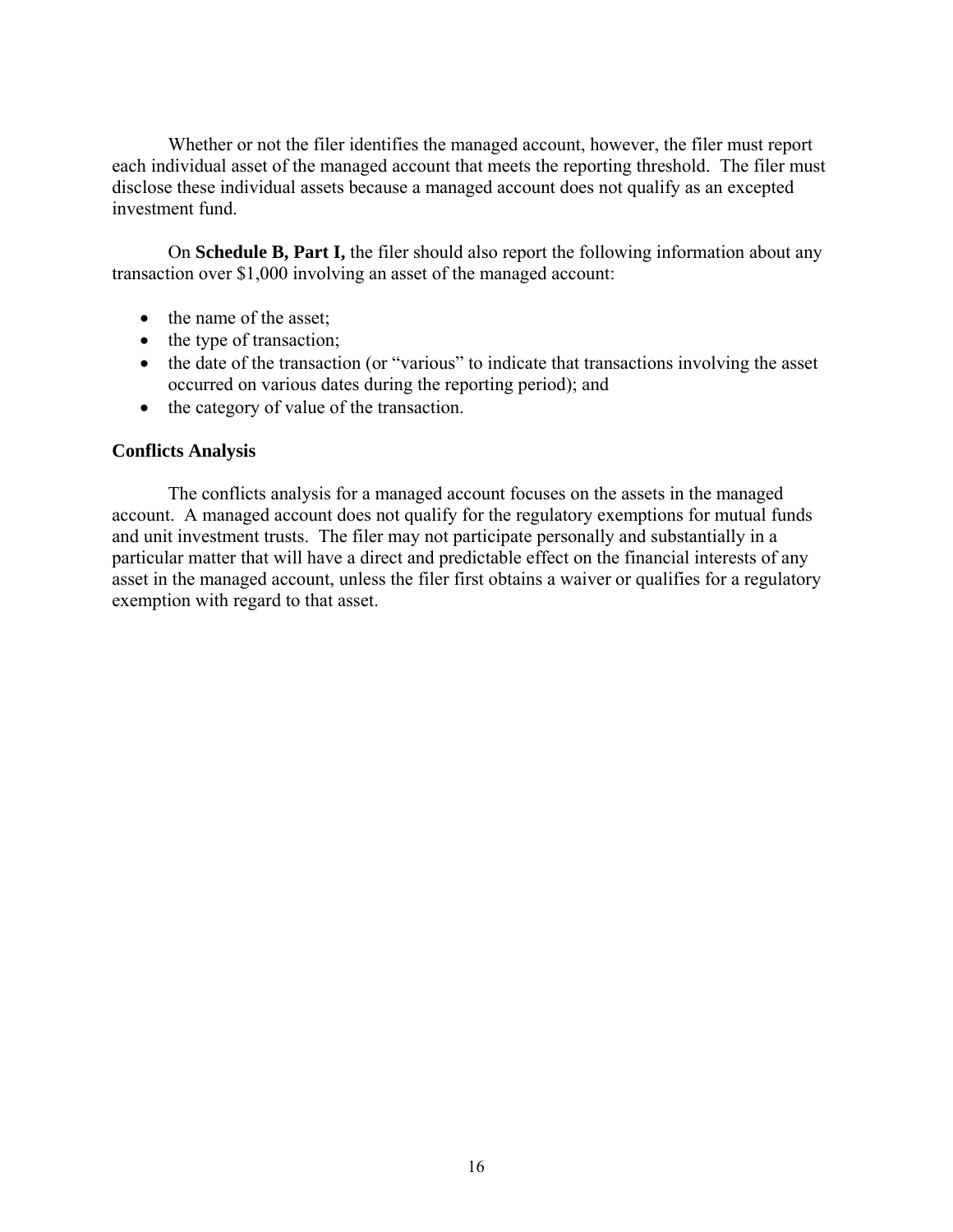## **MARGIN ACCOUNT**

## <span id="page-18-0"></span>**Definition**

A margin account is an account with a broker that allows an investor to borrow money to cover part of the cost of purchasing securities. The securities serve as collateral for the loan. Until the loan is repaid, the investor pays the broker interest on the money borrowed.

#### **Financial Disclosure Requirements**

#### Margin Account Liabilities

A filer who has a margin account should report margin account liabilities on **Schedule C, Part I** if the aggregate amount owed to any single broker exceeded \$10,000 at any time during the reporting period. The filer should aggregate the amount of all liabilities owed to the same broker, even if the liabilities were attributable to several purchases of a variety of separate securities.

If the filer's aggregate liabilities meet this reporting threshold, the filer should report the following information on **Schedule C, Part I**:

- the name of the lender:
- the type of liability, which is a "margin account";
- the date incurred:
- the interest rate identified in the margin agreement;
- the term, which normally is "on demand"; and
- the category of the highest aggregate value of the liabilities during the reporting period.

#### Related Securities

A filer should also report the securities that the filer purchased, in the same manner as any other securities that the filer owns. Specifically, a filer should report any security with a market value over \$1,000 or income over \$200, as well as any completed transactions over \$1,000. Filers should report the following information about the securities on **Schedule A**:

- the specific name of the security;
- the category of asset value; and
- the type and the category of amount of income.

With regard to an underlying security, the filer should also report the following information about any transactions with a value over \$1,000 on **Schedule B, Part I**:

- the name of the security;
- the type of transaction;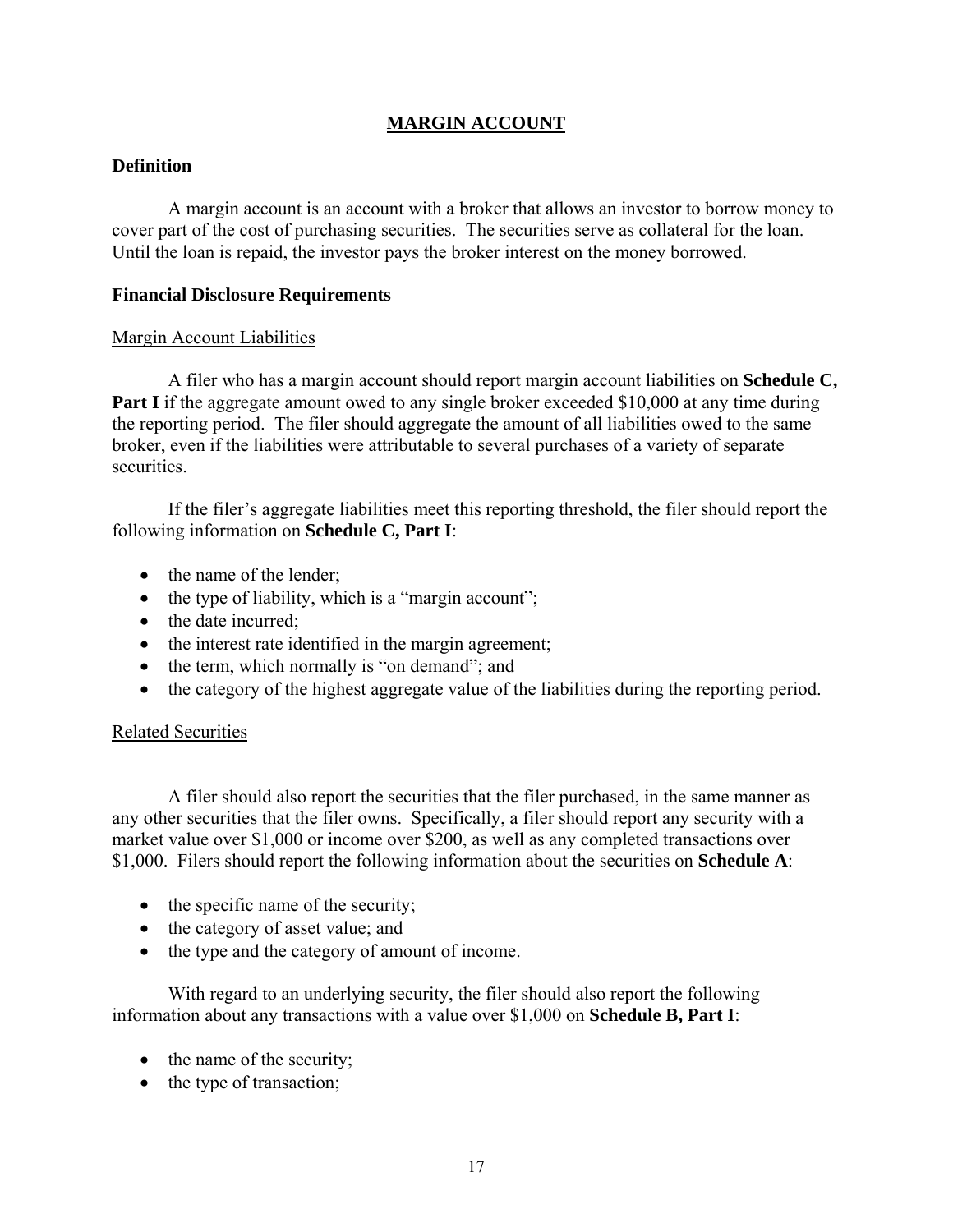- the date of the transaction (or "various" to indicate that transactions involving the security occurred on various dates during the reporting period); and
- the category of value of the transaction.

### **Conflicts Analysis**

As with other types of commercial loans, a loan through a margin account on terms generally available to the public normally does not give rise to significant financial conflict of interest concerns. Often, the reviewer can confirm that the broker made the loan through the margin account on terms generally available to the public. In cases where the filer has obtained the loan on special terms that are not generally available to the public, reviewers should carefully examine the potential for conflicts of interests, including an analysis of 18 U.S.C. § 209 if the filer was a Federal employee at the time of the loan.

With regard to the securities a filer has purchased with the loan, the conflicts analysis is no different from the conflicts analysis for any other securities that the filer owns. Under 18 U.S.C. § 208, the filer may not participate personally and substantially in a particular matter that will have a direct and predictable effect on the financial interests of the issuers of the securities, unless the filer first obtains a waiver or qualifies for a regulatory exemption.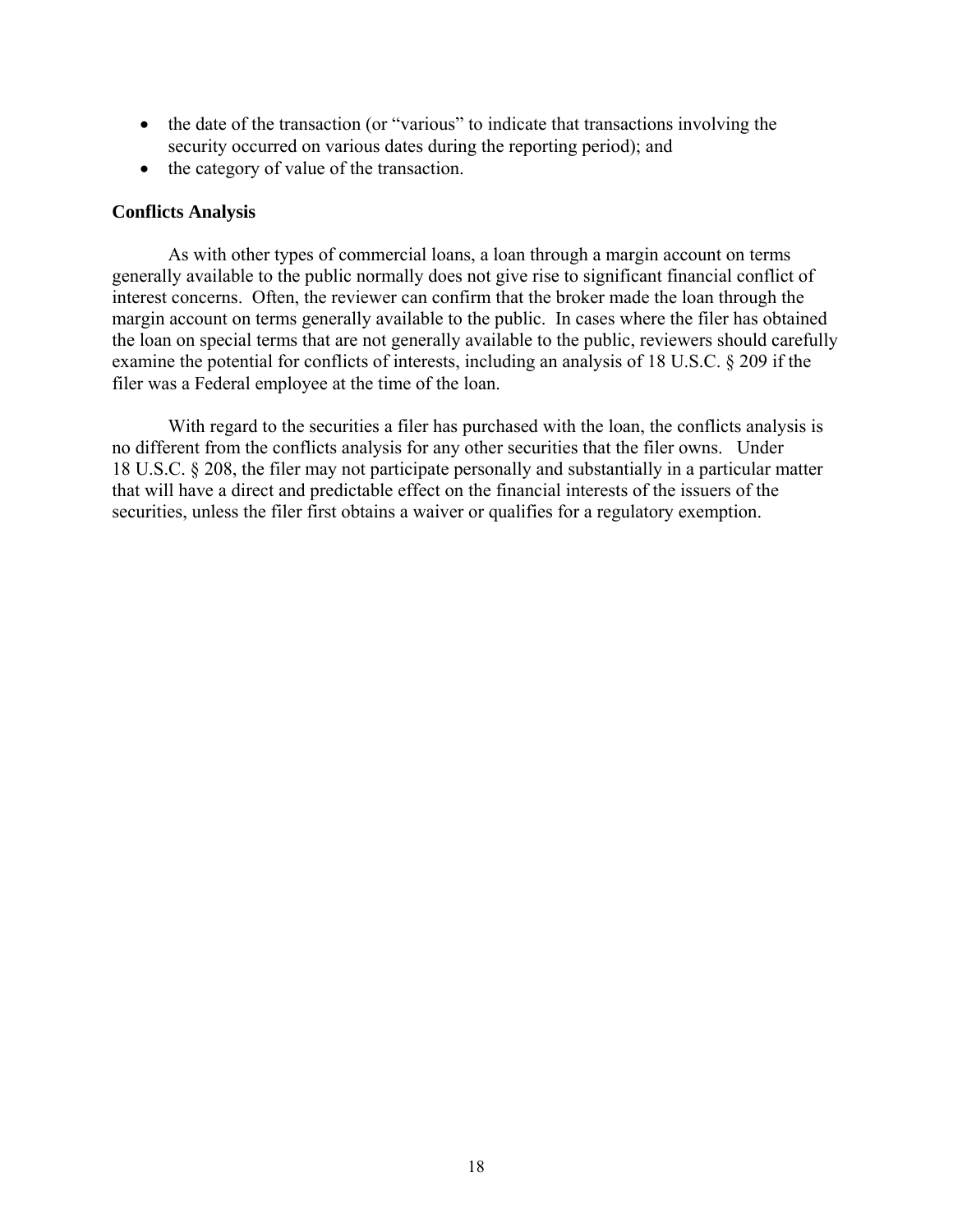## **MEZZANINE DEBT SECURITY**

#### <span id="page-20-0"></span>**Definition**

A mezzanine debt security is a note establishing debt that is secured only by an entity's future earnings. The investor who holds a note involving this type of debt has assumed the risk that the entity will continue to generate income. Because this form of debt is a negotiated instrument, there is no market for trading mezzanine debt securities.

Agreements establishing mezzanine debt vary, and every note is subject to its own negotiated terms. The terms can include provisions for the borrowing entity to delay repayment of the debt, and they usually provide options for the investor to obtain equity interests, including warrants. (A warrant is a certificate entitling a holder to purchase a specified amount of securities at a specified price. The specified price is usually higher than the current market value of the security, but the holder will benefit if the market value increases above the specified price before the warrant expires.)

The term "mezzanine debt" refers to the priority of this debt obligation for an entity, which lies below senior debt and higher than common stock. The priority of a debt can become relevant when a business entity fails and enters liquidation or in other circumstances.

#### **Financial Disclosure Requirements**

A filer who holds a mezzanine debt security valued over \$1,000 or with income over \$200 should report the following information on **Schedule A**:

- the name of the issuer and an indication that the asset is a mezzanine debt security;
- the category of asset value;
- the category of amount of income (i.e., any payments of interest); and
- any related security that meets the reporting threshold, such as a warrant or other equity interest, reported as a separate line item.

A filer should report the following information about any transactions over \$1,000 involving a mezzanine debt security on **Schedule B, Part I**:

- a description of the transaction;
- the transaction type;
- the date of the transaction; and
- the value of the transaction.

#### **Conflicts Analysis**

The conflicts analysis for a mezzanine debt security is more like the conflicts analysis for stock than the conflicts analysis for other types of debt instruments. A filer may not participate personally and substantially in any particular matter that has a direct and predictable effect on the financial interests of the borrower (i.e., the issuer of the mezzanine debt security). The filer may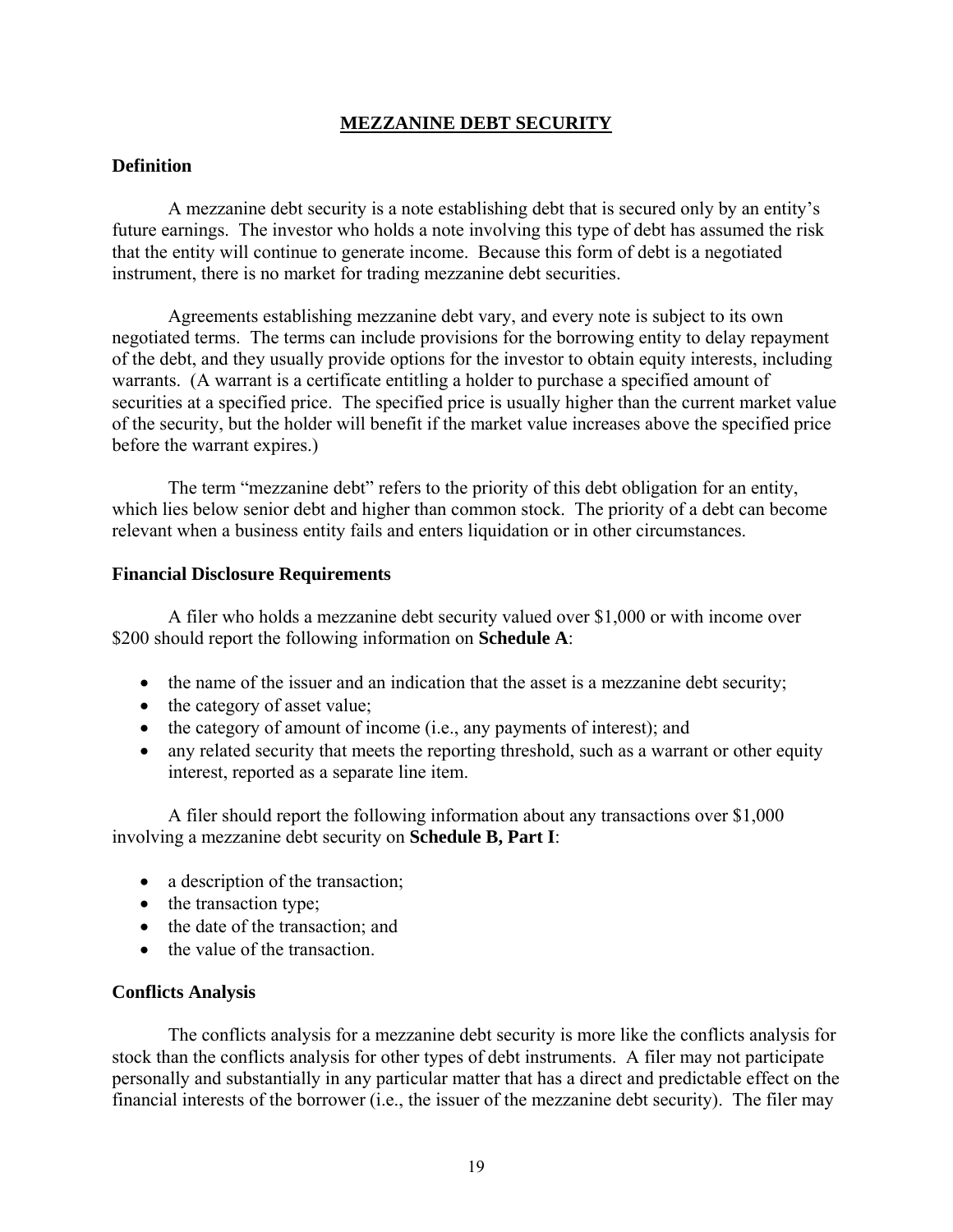not rely on the *de minimis* exemptions for publicly traded securities because mezzanine debt security does not satisfy the definition of a publicly traded security.

A reviewer should be sure to inquire about related equity interests in the borrowing entity that the filer may hold. A variety of equity interests can be associated with mezzanine debt, and they may require the filer's recusal even after the borrowing entity has repaid its debt.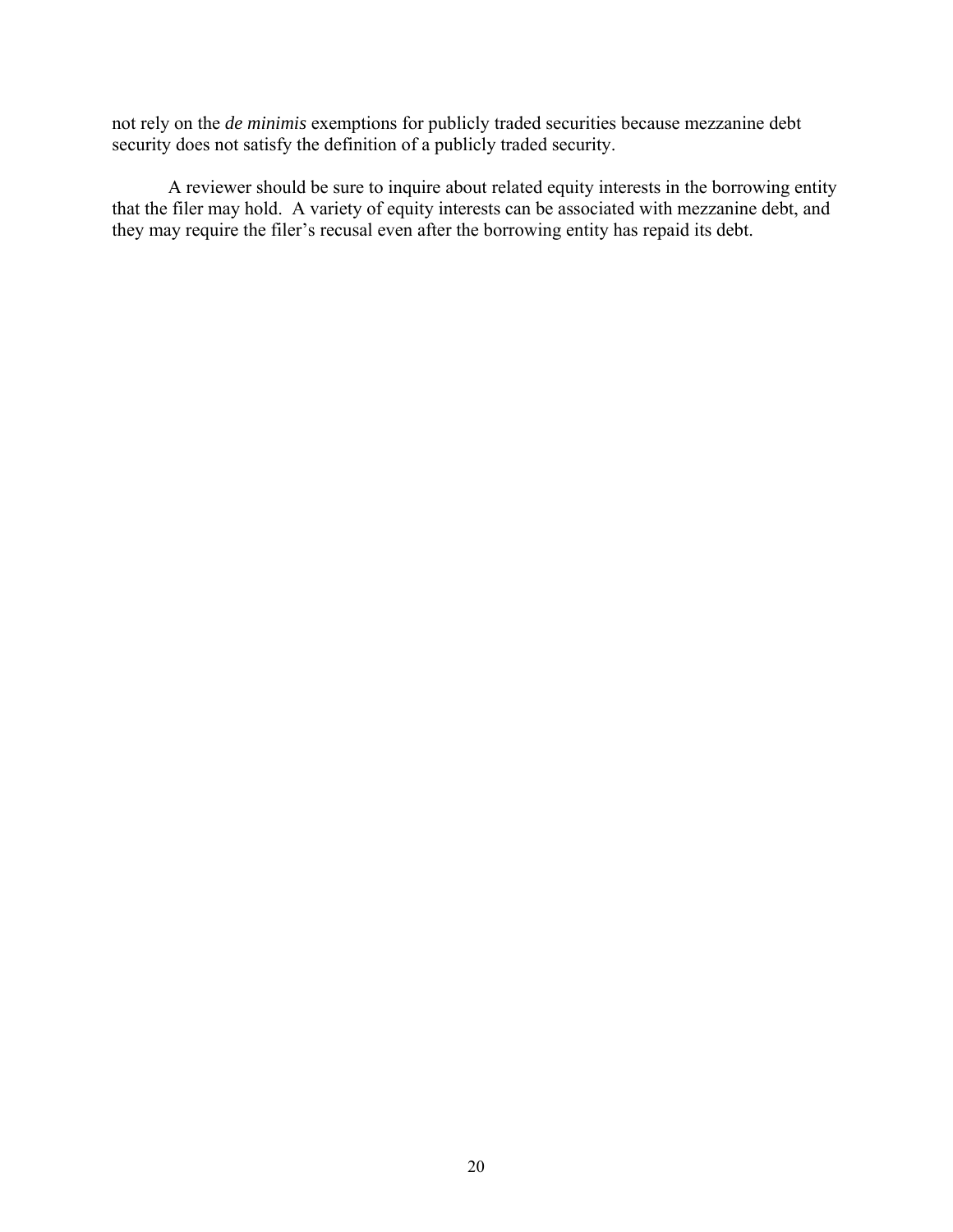## **MONEY PURCHASE PENSION PLAN**

## <span id="page-22-0"></span>**Definition**

A money purchase pension plan is a type of defined contribution plan. It is an arrangement in which an employer makes fixed contributions to a tax-deferred retirement account. Unlike profit-sharing plans in which employer contributions are discretionary, employer contributions to a money purchase pension plan are fixed in advance. Each year, the employer must make fixed contributions based on an employee's annual compensation. Like other defined contribution plans, money purchase pension plans contain underlying assets in which a filer has invested. These assets often include annuities, diversified mutual funds, bond funds and stable value funds.

#### **Financial Disclosure Requirements**

A filer who has an interest in a money purchase pension plan valued over \$1,000 or with income greater than \$200 should report the following information on **Schedule A**:

- the name of each asset of the plan that meets the reporting threshold, reported as a separate line item;
- the category of asset value for each asset listed;
- either the type of income for each asset listed or an indication that the asset is an excepted investment fund; and
- the category of amount of income for each asset listed.

If an asset in a money purchase pension plan is a fund that does not qualify as an excepted investment fund, the filer must report all of the underlying assets of that asset. However, many assets in money purchase pension plans qualify as excepted investment funds.

For transactions over \$1,000 involving any asset of the money purchase pension plan, the filer should report the following information on **Schedule B, Part I**:

- a description of any transactions associated with an asset of the plan;
- the transaction type;
- the date of the transaction: and
- the actual value of the transaction.

If a filer has a reportable interest in a money purchase pension plan, the filer should also report the following information on **Schedule C, Part II**:

- the name of the employer;
- the type of retirement plan, which is a "money purchase pension plan";
- the date on which the filer began participating in the plan; and
- an indication as to whether the employer is continuing to make contributions.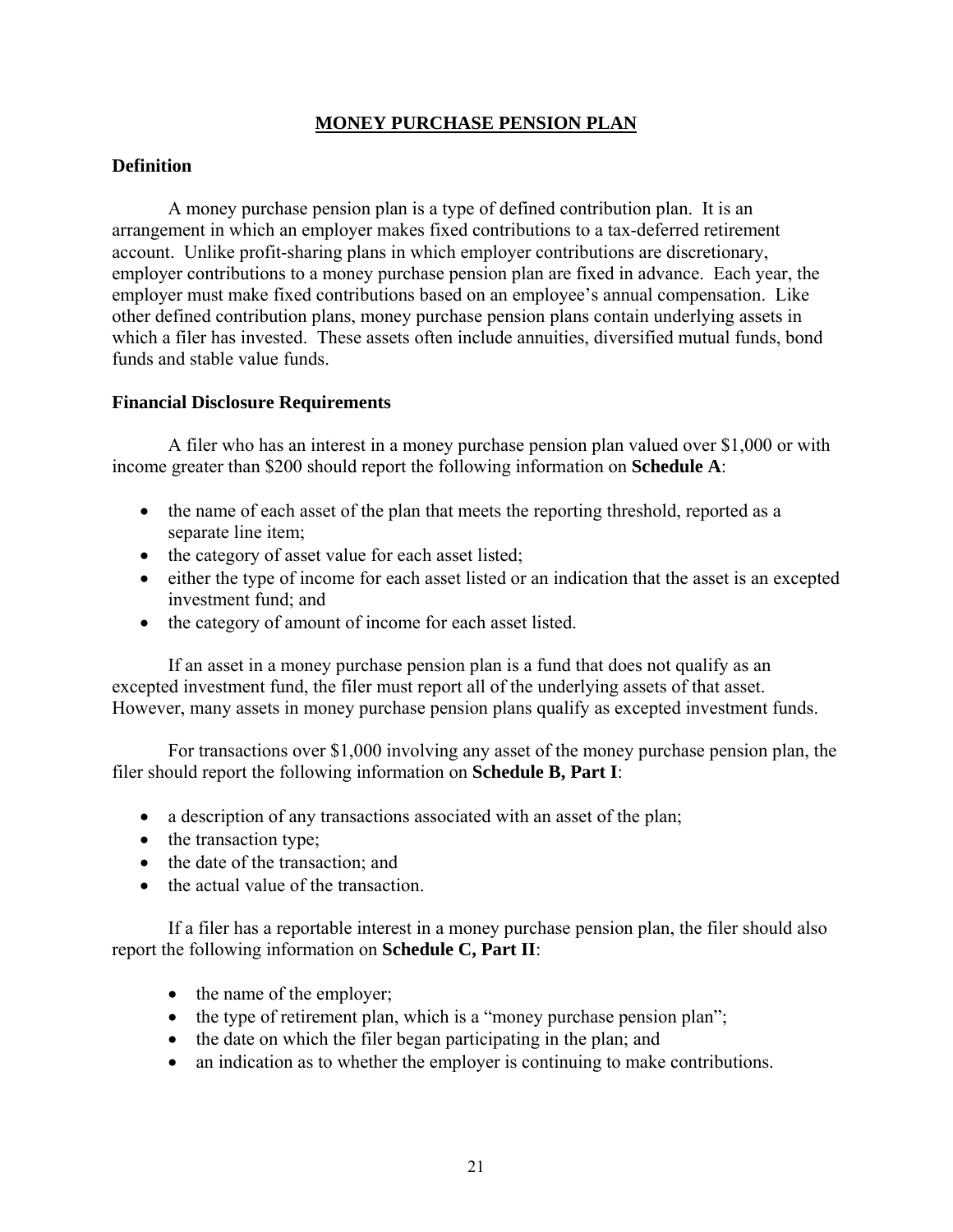If a filer's spouse holds an interest in a money purchase pension plan, the filer should disclose the assets of that plan on **Schedule A** and any transactions related to the plan on **Schedule B, Part I,** to the extent that such assets and transactions meet the reporting thresholds. However, the filer should not provide any information about a spouse's money purchase pension plan on **Schedule C, Part II**.

#### **Conflicts Analysis**

As with other types of defined contribution plans, a money purchase pension plan is an arrangement for holding other investments on a tax-deferred basis. The filer has a financial interest in these underlying investments, but the filer may qualify for a regulatory exemption with regard to some or all of them. If a former employer is no longer making contributions to an independently managed money purchase pension plan, the filer does not also have a financial interest in the employer merely as a result of holding an interest in the money purchase pension plan. However, if the money purchase pension plan includes stock in the former employer the filer may not participate personally and substantially in any particular matter that has a direct and predictable effect on the financial interests of the employer, unless the filer qualifies for a regulatory exemption.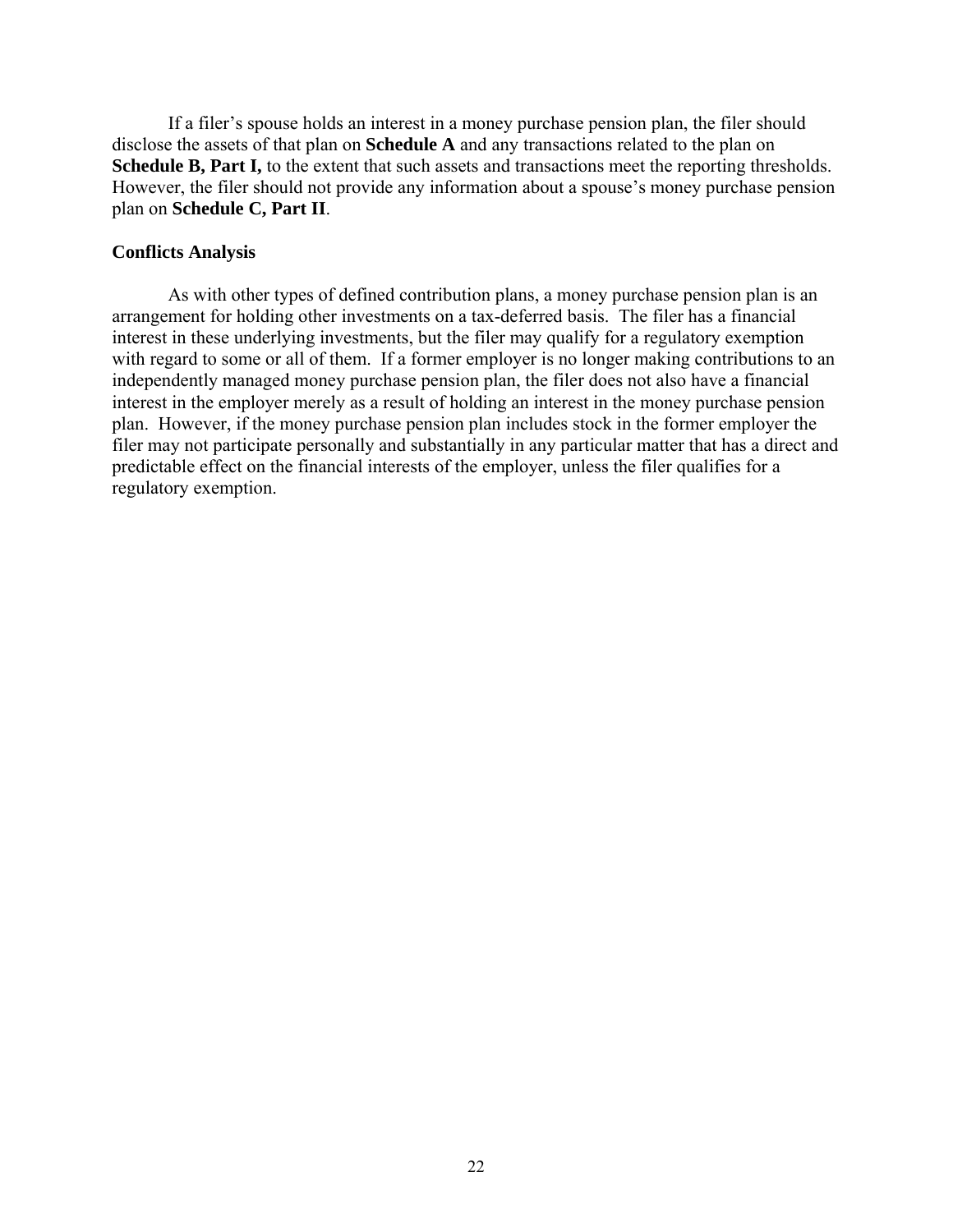## **PHANTOM STOCK**

#### <span id="page-24-0"></span>**Definition**

Phantom stock is a contract between an employer and an employee that grants the employee the right to receive a payment based on the value of the employer's stock. When granting phantom stock, the employer does not grant the employee any shares of the employer's stock. Instead, the employer grants the employee a right that tracks the value of a specified number of shares of the stock.

The employee will have a right to receive a payout equivalent to the value of these tracked shares. Depending on the terms of the employer's phantom stock plan regarding the vesting of phantom stock, the payout may occur on a specified date or upon the occurrence of a certain event, such as retirement, disability or death. If the employee's employment is terminated before the phantom stock vests, the employee normally forfeits the phantom stock.

The plan may provide for a single payment, or it may provide for installment payments over a period of time after the phantom stock vests. In some cases, the employer may let the employee elect to receive the payout in the form of an equivalent amount of stock. In addition to the final payout, under some phantom stock plans, the employee may receive payments equivalent to any dividends that the employer pays to stockholders.

A reviewer should understand some of the key similarities and differences between phantom stock and other types of financial interests in an employer. Phantom stock differs from an employer's stock in that phantom stock does not give the employee an ownership interest in the employer. Unlike stock, phantom stock also may not convey a right to payments based on dividends. Phantom stock differs from a stock appreciation right in that its payout is based on the full value of the stock, while the payout of a stock appreciation right is based only on any increase in the value of the stock over a specified period of time. Phantom stock differs from a stock option because the employee does not need to purchase anything.

#### **Financial Disclosure Requirements**

A filer should report the following information about phantom stock valued over \$1,000 or with income over \$200 on **Schedule A**:

- the name of the employer and the type of asset  $(i.e., "phantom 'of');$
- the category of asset value, which usually is based on current market value of the employer's stock; and,
- if the filer has received a cash payout, the exact amount of income received in the "Other" Income" column.

The filer should report the exact amount of any cash payout because the payout is treated as part of the filer's compensation from employment. If the filer has not yet received the payout, the filer should either check the box in the "None" column for income or write "\$0" in the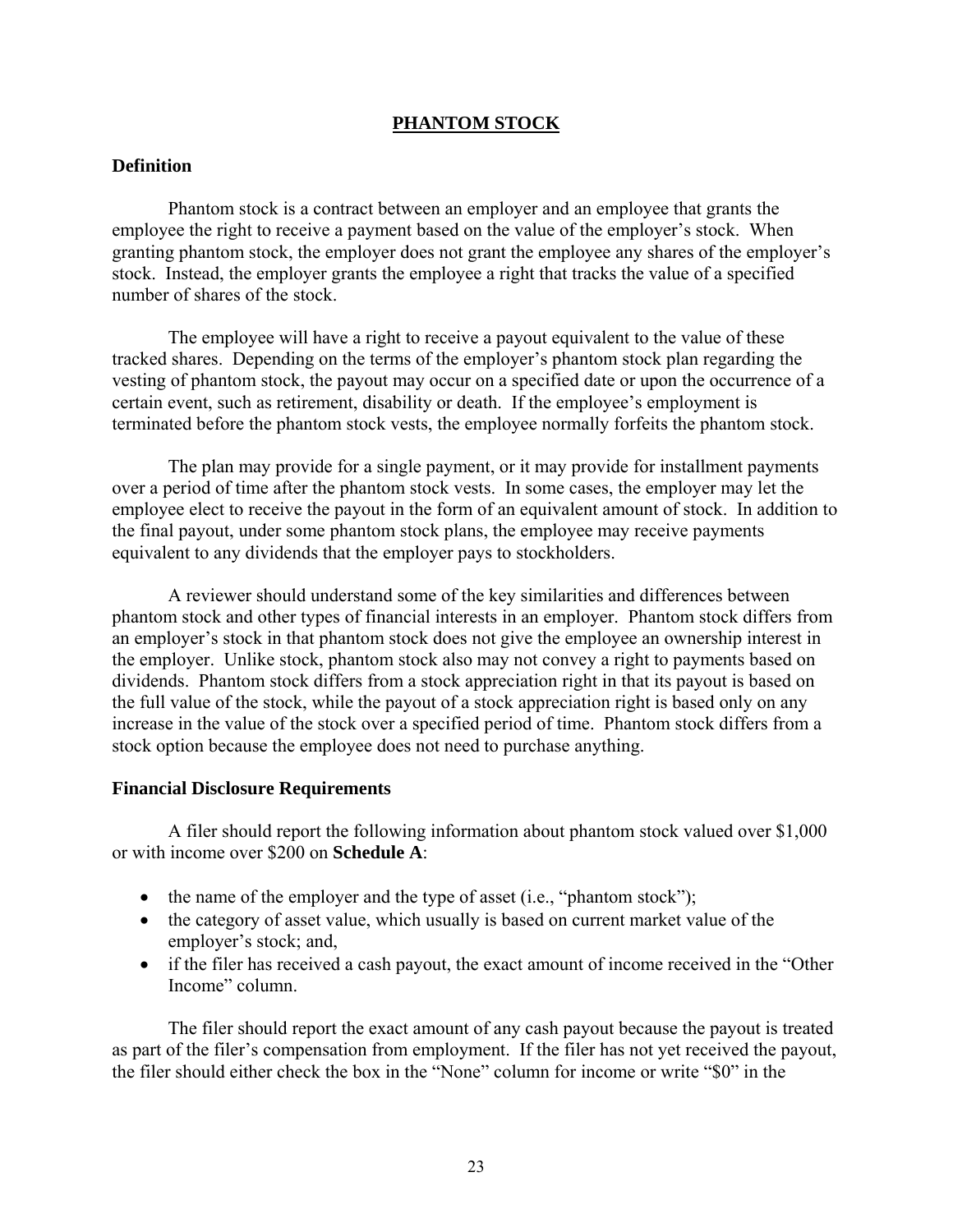"Other Income" column. Alternatively, if the filer has received the payout solely in the form of stock, the filer should report the stock, rather than the phantom stock, as an asset on **Schedule A**.

If the filer continues to hold phantom stock, the filer should report the following information on **Schedule C, Part II**:

- the name of the employer;
- an indication that the arrangement involves phantom stock;
- the date on which the filer began participating in the plan under which the employee received the phantom stock;
- the relevant terms of the phantom stock (including the date of any expected payout or installment payment); and,
- if the employer will make additional grants of phantom stock in the future, an indication that the employer will continue making such grants.

If a filer's spouse holds phantom stock, the filer should disclose the spouse's phantom stock on **Schedule A**. However, the filer should not provide any information about a spouse's phantom stock on **Schedule C, Part II**.

## **Conflicts Analysis**

The conflicts analysis for phantom stock is the same as it would be for a direct stock interest. The conflict arises when the filer first receives a grant of phantom stock, even if the filer has not yet received a payment based on that phantom stock. Absent a waiver, the filer may not participate personally and substantially in any particular matter that will have a direct and predictable effect on the financial interests of the employer that issued the phantom stock. The phantom stock will not qualify for a *de minimis* exemption under 5 C.F.R. § 2640.202.

In some cases, filers who are new entrants or Presidential nominees may have negotiated with their former employer regarding the disposition of unvested phantom stock. If the employer has agreed to accelerate the vesting schedule in order to enable the employee to receive a payment before entering Government service, it is likely that any such payment greater than \$10,000 will constitute an "extraordinary payment" under 5 C.F.R. § 2635.503. If the payment occurs after the filer enters Government service, the reviewer will need to consider the applicability of 18 U.S.C. § 209.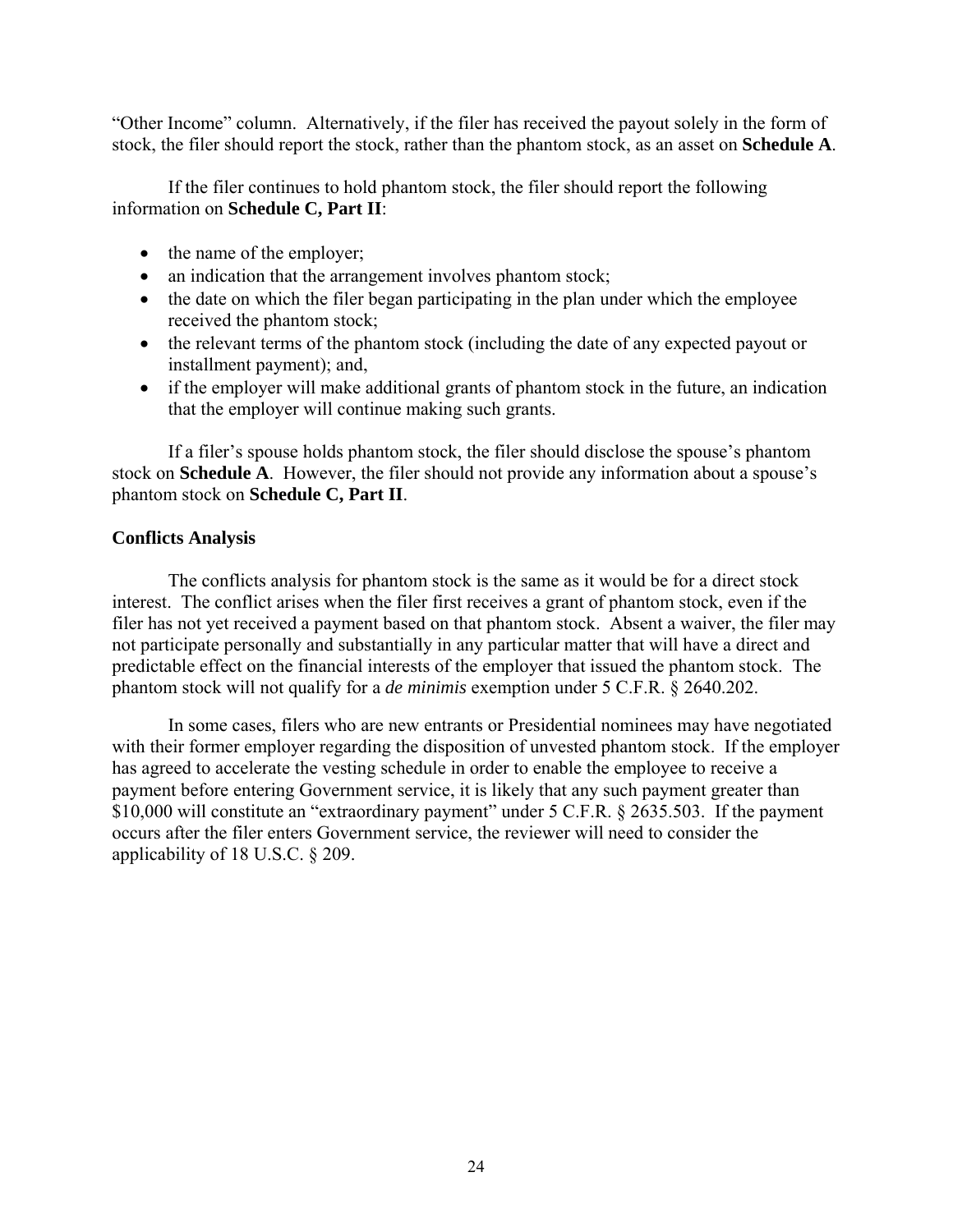## **PUT AND CALL OPTIONS**

## <span id="page-26-0"></span>**Definition**

A put option is a contract that provides an investor the option to sell a security. Conversely, a call option is a contract that provides an investor the option to purchase a security. With regard to each of these types of contracts, the investor has the right, but not the obligation, to exercise the option at a specified price (the "strike price") until the contract's expiration date.

One way in which put and call options differ from certain other types of options, such as employee incentive stock options, is that investors can purchase put and call options on the open market. As an alternative to exercising put and call options, investors can also resell them on the open market before their expiration.

This discussion focuses on the filer who is a typical investor who has purchased a contract for a put or call option from another party. It is possible, however, that a reviewer may encounter a filer who is the other party to the contract; in other words, the filer may be the party who initially granted the option to an investor. This situation is relatively uncommon for filers of financial disclosure reports, and it is not addressed here. However, reviewers may consult OGE for assistance if this situation arises.

#### **Financial Disclosure Requirements**

The manner in which a filer should report a put or call option depends on whether the filer currently holds the option, has exercised the option or has resold the option.

#### The Filer Who Currently Holds a Put or Call Option

A filer holding a put or call option that has a fair market value over \$1,000 or that produced income over \$200 during the reporting period should report the following information on **Schedule A**:

- the name of the option;
- a category of asset value of the option; and
- the type and the category of amount of income.

The option normally will not produce income. Unless the filer resells the option, income is associated with the underlying security, not with the option.

A filer who holds a put option may or may not also hold the underlying security that the filer has the right to sell at the specified option price. If the filer holds the underlying security in addition to the option, the filer should separately report the underlying security if it has a fair market value over \$1,000 or if it produced income over \$200 during the reporting period. The filer should report, as a separate line item, the following information on **Schedule A**:

• the name of the underlying security;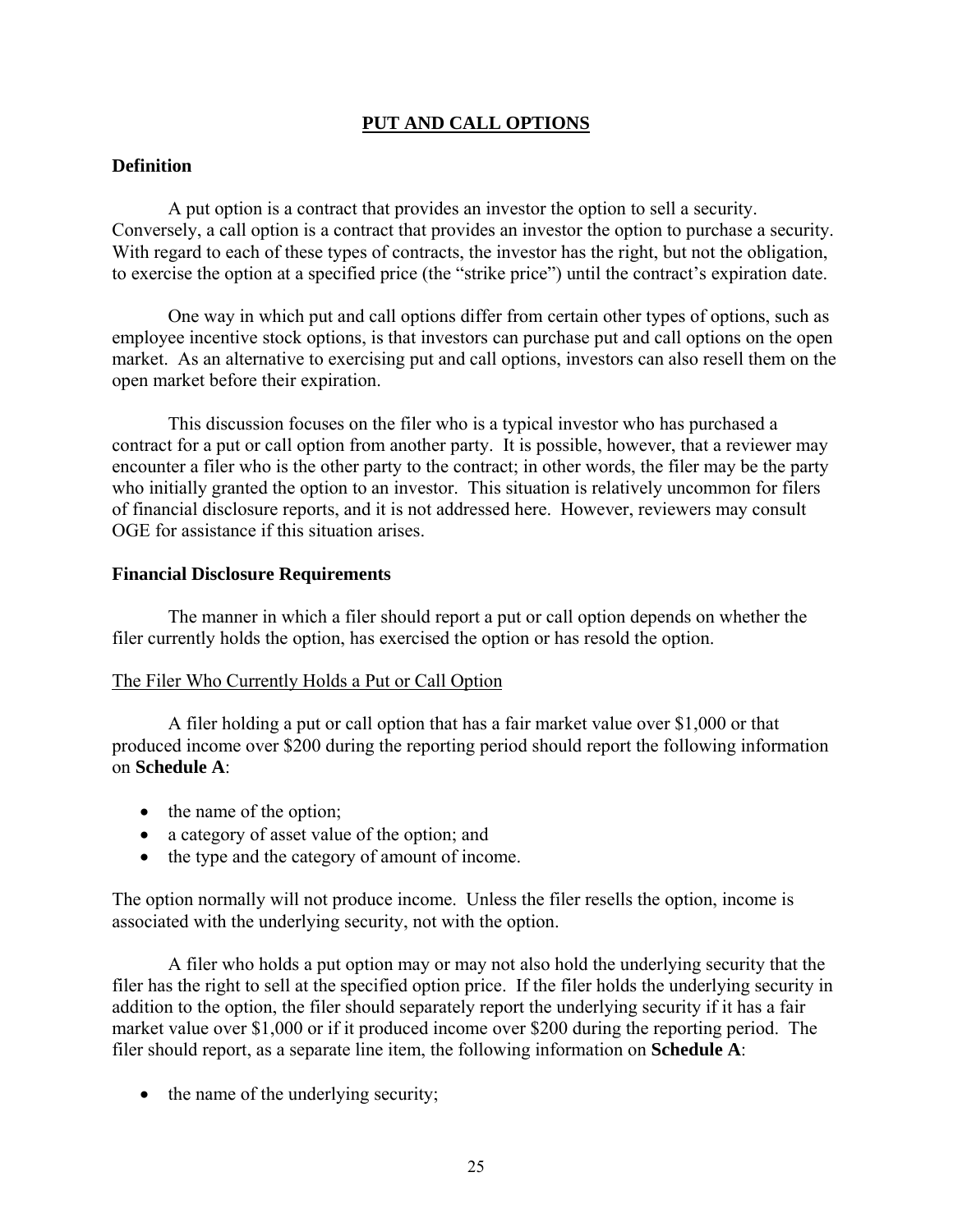- the category of asset value; and
- the type and the category of amount of income.

However, a filer who holds a put option may not currently hold the underlying security. While a put option is the option to sell the underlying security, the filer may still have to acquire the underlying security before the filer can exercise the right to sell it at a specified price. In that event, the filer would not have an underlying security to report.

Sometimes the value of an option will not be readily ascertainable. The value of a put option will not be readily ascertainable if the strike price is less than the market value of the security. The value of a call option will not be readily ascertainable if the strike price exceeds the market value of the security. In either of these situations, where the filer would actually lose money by exercising the option, the option is said to be "underwater." When an option is underwater, the filer may write "value not readily ascertainable" across the columns in **Block B of Schedule A**. Instead of reporting a category of asset value in Block B, the filer should report the following in **Block A of Schedule A**: (1) the type of option; (2) the strike price; (3) the expiration date; and (4) the name and number of units of the security for which the option exists.

The filer should report the purchase or sale of an option on **Schedule B, Part I**. The filer should also report all transactions related to the exercise of an option on **Schedule B, Part I**. If a filer never exercises an option before its expiration, the option will cease to have any value. However, a filer should not report the expiration of an option on **Schedule B, Part I,** because the expiration of the option is not a "transaction."

#### The Filer Who Has Exercised a Put Option

If a filer has fully exercised a put option, neither the option nor the underlying security will have any reportable value. In that case, a filer should report only income over \$200. In some cases, the filer may have received income in the form of dividends or interest over \$200 before selling the underlying security. More often, the filer will have capital gains over \$200 to report as a result of selling the underlying security. A filer with reportable income associated with a fully exercised put option or its underlying security should report the following information on **Schedule A**:

- the name of the underlying security that the filer sold;
- the current category of asset value, which will be "None" if the filer has completely sold off the underlying security; and
- the type and the category of amount of income from the underlying security.

 If a filer has only partially exercised a put option, the option may still have a reportable value. In that case, the filer should report the option as a separate line item, provided the option meets the reporting threshold.

 Finally, a filer who sold an underlying security over \$1,000 related to a put option should report the following information on **Schedule B, Part I**: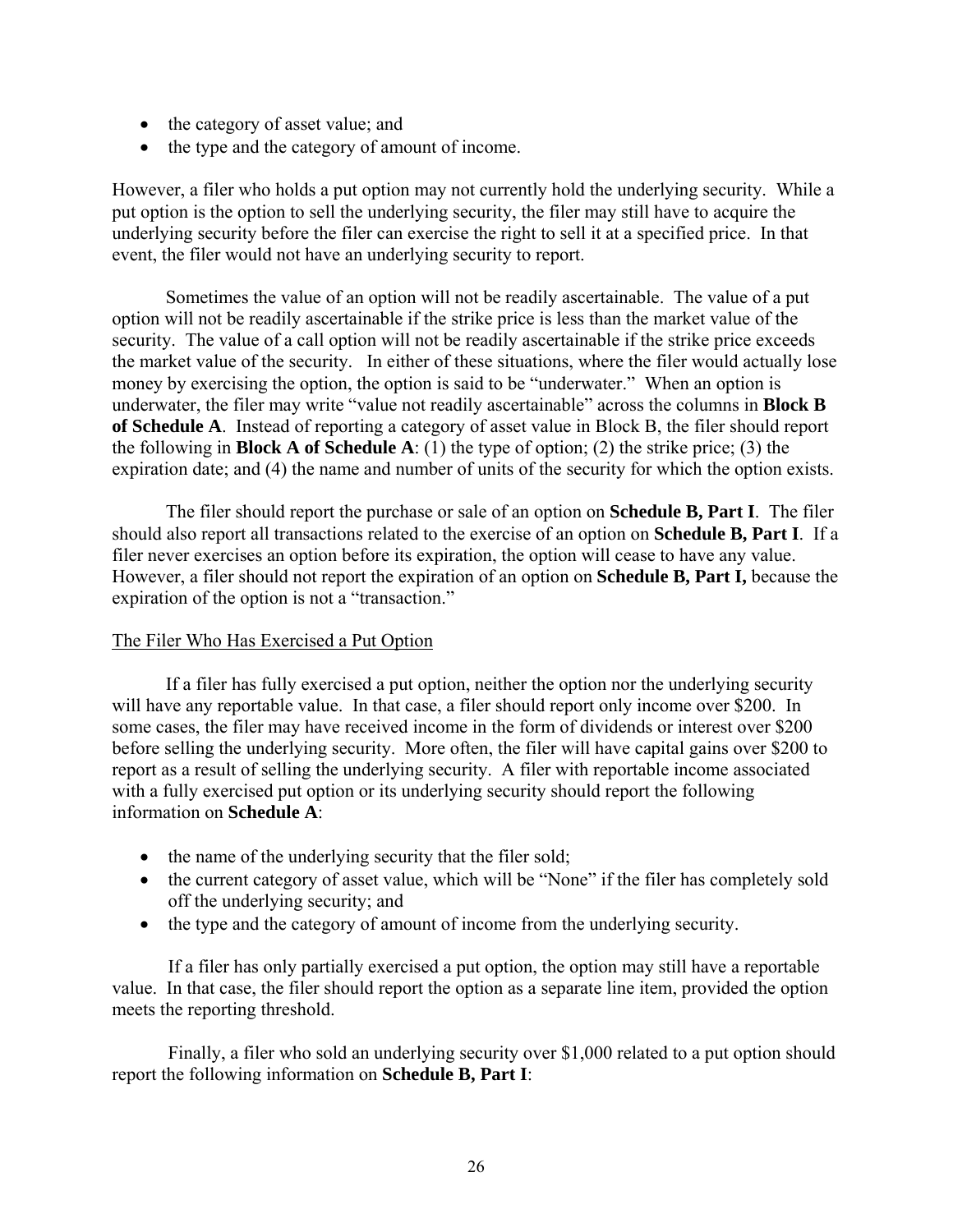- the name of the underlying security sold;
- an indication that the transaction was a sale;
- the date of the transaction; and
- the category of amount of the transaction.

The filer should provide similar information for a prior purchase of the underlying security, if the filer purchased the underlying security during the reporting period prior to exercising the put option.

## The Filer Who Has Exercised a Call Option

If a filer has fully exercised a call option, the option will no longer have a value of its own, but the underlying security that the filer purchased may have reportable value. Normally, the filer should report only the underlying security and not the fully exercised call option on the financial disclosure report. In the typical case, the filer who has fully exercised a call option will report the following information on **Schedule A** for any underlying security that has a fair market value over \$1,000:

- the name of the underlying security;
- the current category of asset value;
- the type and the category of amount of income.

 The filer will not have capital gains to report solely as a result of exercising a call option, even if the filer purchased the underlying security at a price below the current market value. It may seem strange that the filer will have no reportable capital gains if the current value of the underlying security exceeds the cost the filer paid for it, but the tax code does not recognize capital gains until a filer sells a security. (In legal terms, this means that the price difference is included in the security's cost basis for tax purposes.)

 Although the exercise of the call option will not result in reportable capital gains, a filer may have received reportable income at some point after exercising the call option. After exercising the call option and purchasing the underlying security, the filer may have sold the underlying security for a profit. In that event, the filer will report any capital gains over \$200 associated with this subsequent sale of the underlying security on **Schedule A**. Alternatively, a filer may receive income in the form of dividends or interest from the underlying security after exercising the call option. The filer will report any such dividend or interest income over \$200 on **Schedule A**.

 If a filer has only partially exercised a call option, the option may still have a reportable value. In that case, the filer should report the option as a separate line item, provided the option meets the reporting threshold.

 Finally, a filer who purchased an underlying security over \$1,000 related to a call option should also report the following information on **Schedule B, Part I**:

• the name of the underlying security purchased;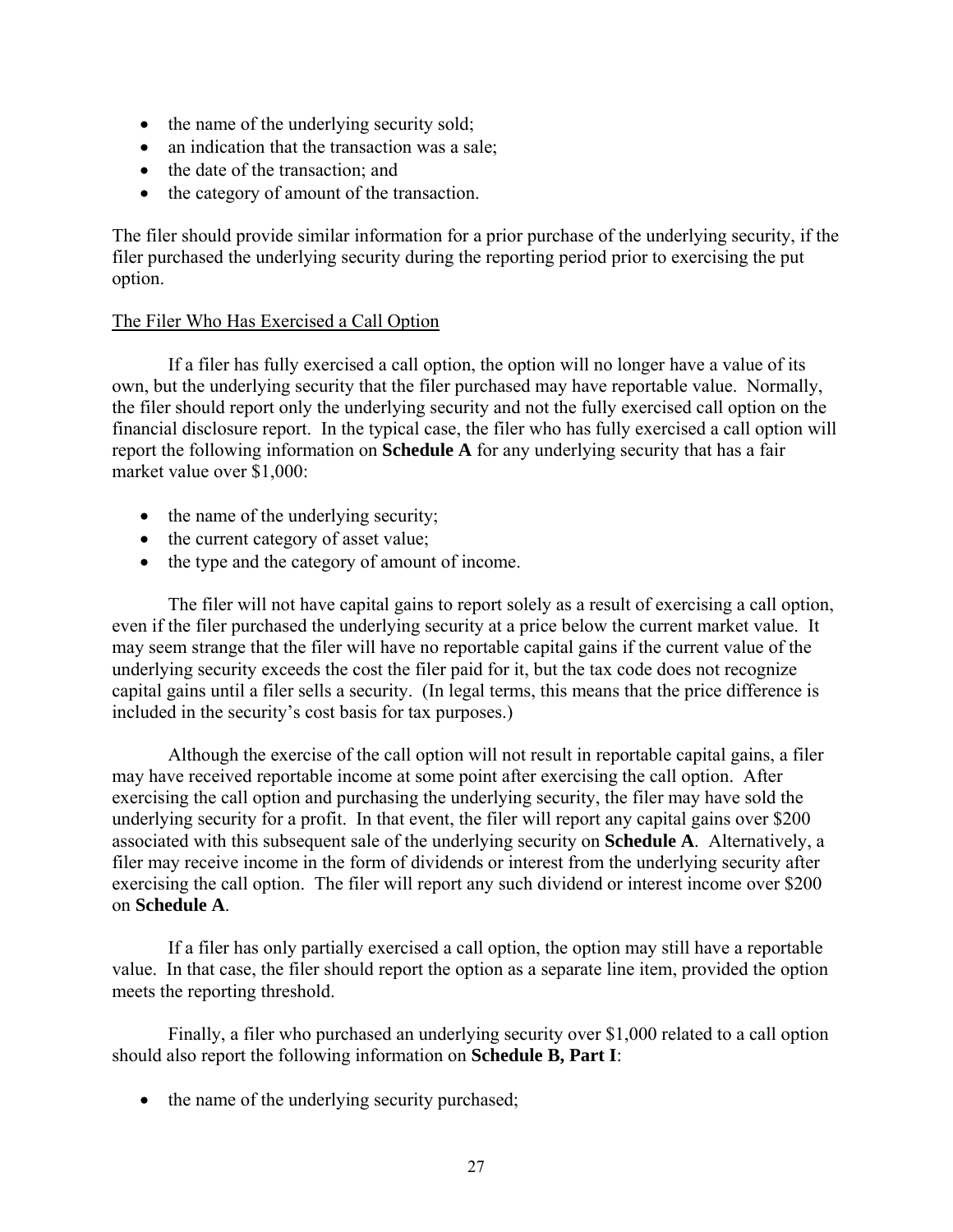- an indication that the transaction was a purchase;
- the date of the transaction; and
- the category of amount of the transaction.

The filer should provide similar information for a subsequent sale, if the filer sold the underlying security after purchasing it.

### The Filer Who Resells a Put or Call Option

Instead of exercising a put or call option, an investor can resell it. If a filer has capital gains over \$200 from selling a put or call option during the reporting period, the filer should report the following information on **Schedule A**:

- the name of the option;
- a notation in Block A that the option was sold;
- the category of value, which should be "None"; and
- the category of amount of income that the sale generated; and
- the type of income, which will be "Capital Gains."

A filer who holds a put option may or may not also hold the underlying security that the filer has the right to sell at the specified option price. If the filer holds the underlying security in addition to the option, the filer should separately report the underlying security if it has a fair market value over \$1,000 or if it produced income over \$200 during the reporting period. The filer should report, as a separate line item, the following information on **Schedule A**:

- the name of the underlying security;
- the category of asset value of the underlying security; and
- the type and the category of amount of income from the underlying security.

Note again that a filer who holds a put option may not actually have acquired the underlying security yet. In that event, the filer would not have an underlying asset to report.

A filer who sells a put or call option over \$1,000 during the reporting period should also report the following information on **Schedule B, Part I**:

- the name of the option sold;
- an indication that the transaction was a sale;
- the date of the transaction; and
- the category of amount of the transaction.

## **Conflicts Analysis**

For both a put option and a call option, the conflicts analysis focuses primarily on the underlying security. While the filer holds either an option or the underlying security, the filer may not participate personally and substantially in a particular matter that will have a direct and predictable effect on the financial interests of the issuer of the underlying security.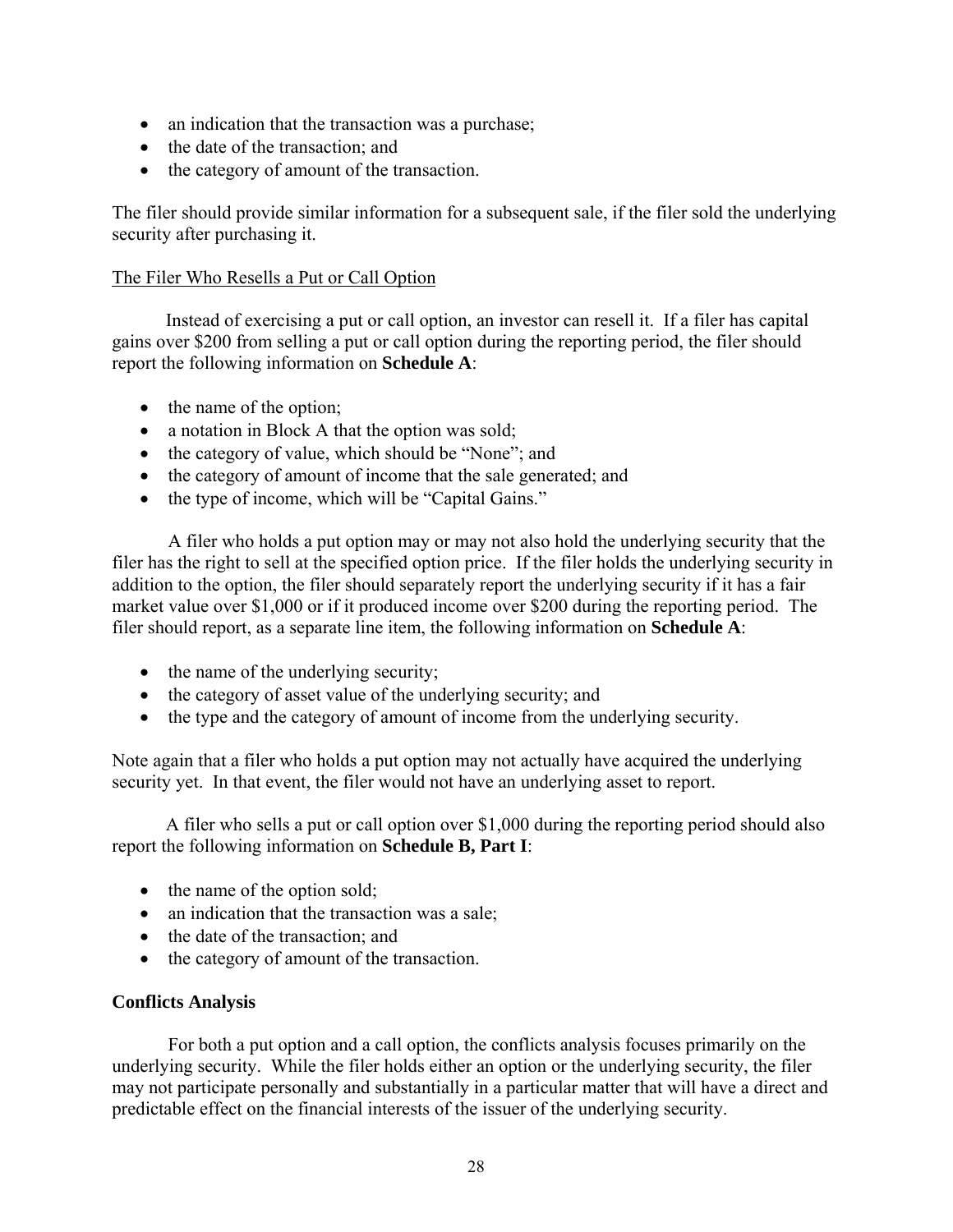If the stock is publicly traded, a filer may qualify for a *de minimis* exemption under 5 C.F.R. § 2640.202 after the filer has purchased the stock. However, the filer may not rely on a *de minimis* exemption if the filer continues to have any option to purchase stock that the filer has not yet purchased. The *de minimis* exemptions for publicly traded securities do not apply to options to purchase or sell publicly traded securities.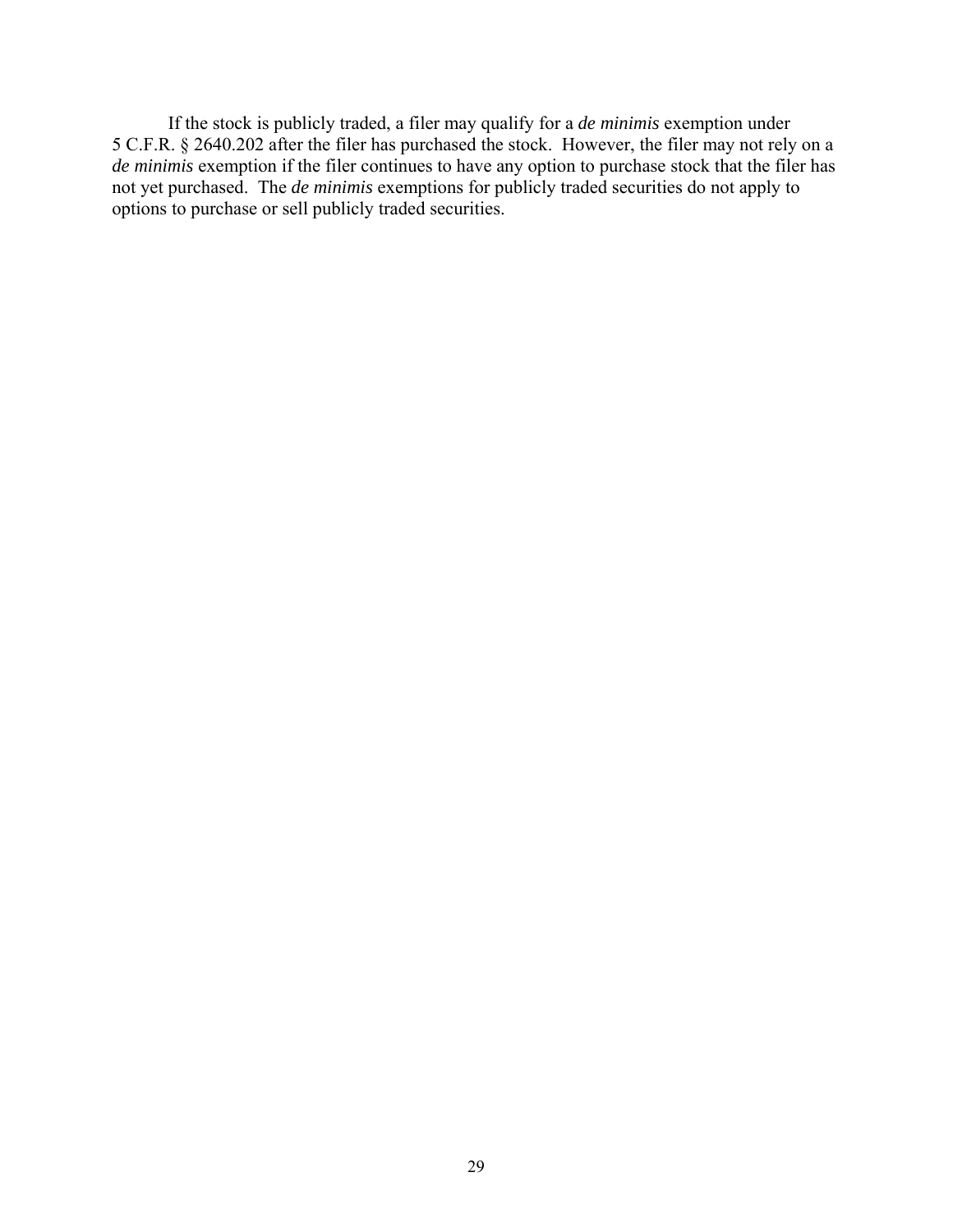## **QUALIFIED TUITION PROGRAM (529 PLAN)**

## <span id="page-31-0"></span>**Definition**

A qualified tuition program is a program that offers investors tax-advantaged accounts for the purpose of saving money to cover educational expenses. Qualified tuition programs are often called "529 plans" because they are recognized in the tax code at 26 U.S.C. § 529. There are two types of qualified tuition programs: (1) college savings plans and (2) prepaid tuition plans.

A college savings plan is an investment account in which an individual chooses among various investment options, often consisting of mutual funds. The amount available for future tuition depends solely on the amount that the individual contributes and the performance of the investments.

A prepaid tuition plan is a contract between an individual and the plan's sponsor that allows the individual to prepay future tuition expenses at current tuition rates. Later, the individual receives a credit for future tuition from the sponsor. The sponsor can either be a state or the Tuition Plan Consortium, LLC, for private institutions (also known as Independent 529 Plan).

#### **Financial Disclosure Requirements**

A filer holding an interest in a college savings plan with a value over \$1,000 or with income greater than \$200 should report the following information on **Schedule A**:

- a description of each asset in the plan that meets the reporting threshold, reported as a separate line item;
- the category of asset value for each asset;
- either the type of income received from each asset or an indication that the asset is an excepted investment fund; and
- the category of amount of income from each asset.

As a form of simplified reporting, a filer may in some cases identify the portfolio option that the filer has selected within the college savings plan rather than identifying the underlying assets of the portfolio. This simplified reporting is permissible whenever the underlying assets of the portfolio within the college savings plan are readily available to the public on the internet.

A filer holding an interest in a prepaid tuition plan with a value over \$1,000 or with income greater than \$200 should report the following on **Schedule A**:

- the names of the plan and its sponsor;
- the category of asset value, which is the cost the filer paid for the contract;
- the type of income; and
- the category of amount of income, if any. (A filer usually has no income to report from a prepaid tuition plan.)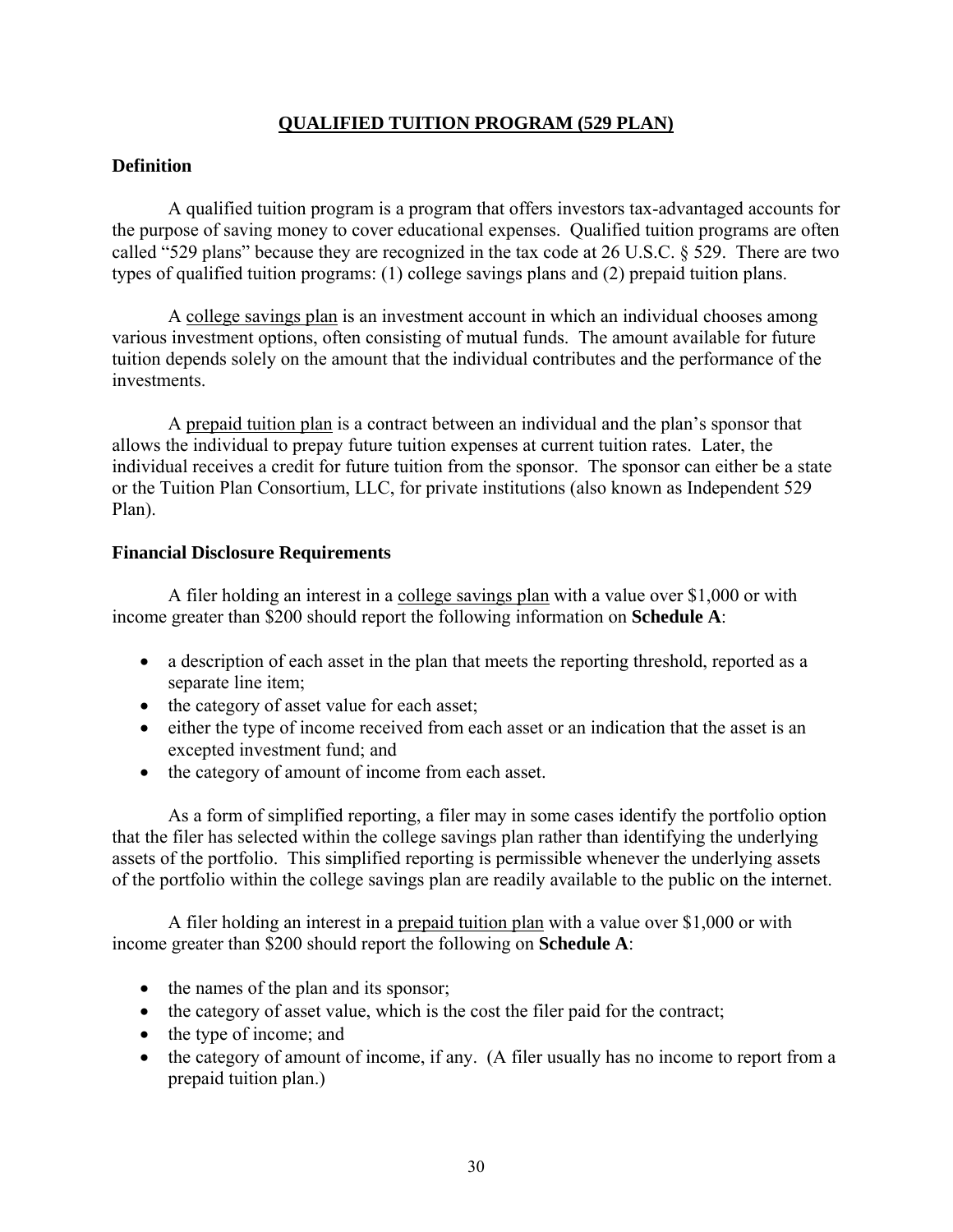A filer should not report the purchase of a prepaid tuition plan on **Schedule B, Part I.**  Because the filer's investment in the plan is a contract and not a security, the investment in the plan is not a reportable "transaction." In contrast, a filer who has invested in a college savings plan should report the following information for any transaction over \$1,000 that involves an asset of the plan on **Schedule B, Part I**:

- the name of the asset;
- the type of transaction;
- the date of the transaction; and
- the category of amount of the transaction.

## **Conflicts Analysis**

## College Savings Plan

A college savings plan is a vehicle for investing in various assets, and the plan's sponsor does not guarantee these assets. Therefore, the filer has a financial interest in the plan's assets. Accordingly, the reviewer should analyze these assets for potential conflicts. A filer may qualify for a regulatory exemption under 5 C.F.R. § 2640.201 because the assets of college savings plans are often mutual funds.

## Prepaid Tuition Plan

A prepaid tuition plan is a contractual arrangement with the sponsor of the plan, and the filer has a financial interest in the sponsor's ability or willingness to carry out the terms of the contract. Whether the sponsor of a plan is a state government or the Tuition Plan Consortium, LLC, the plan normally will not give rise to significant financial conflict of interest concerns for most Government employees.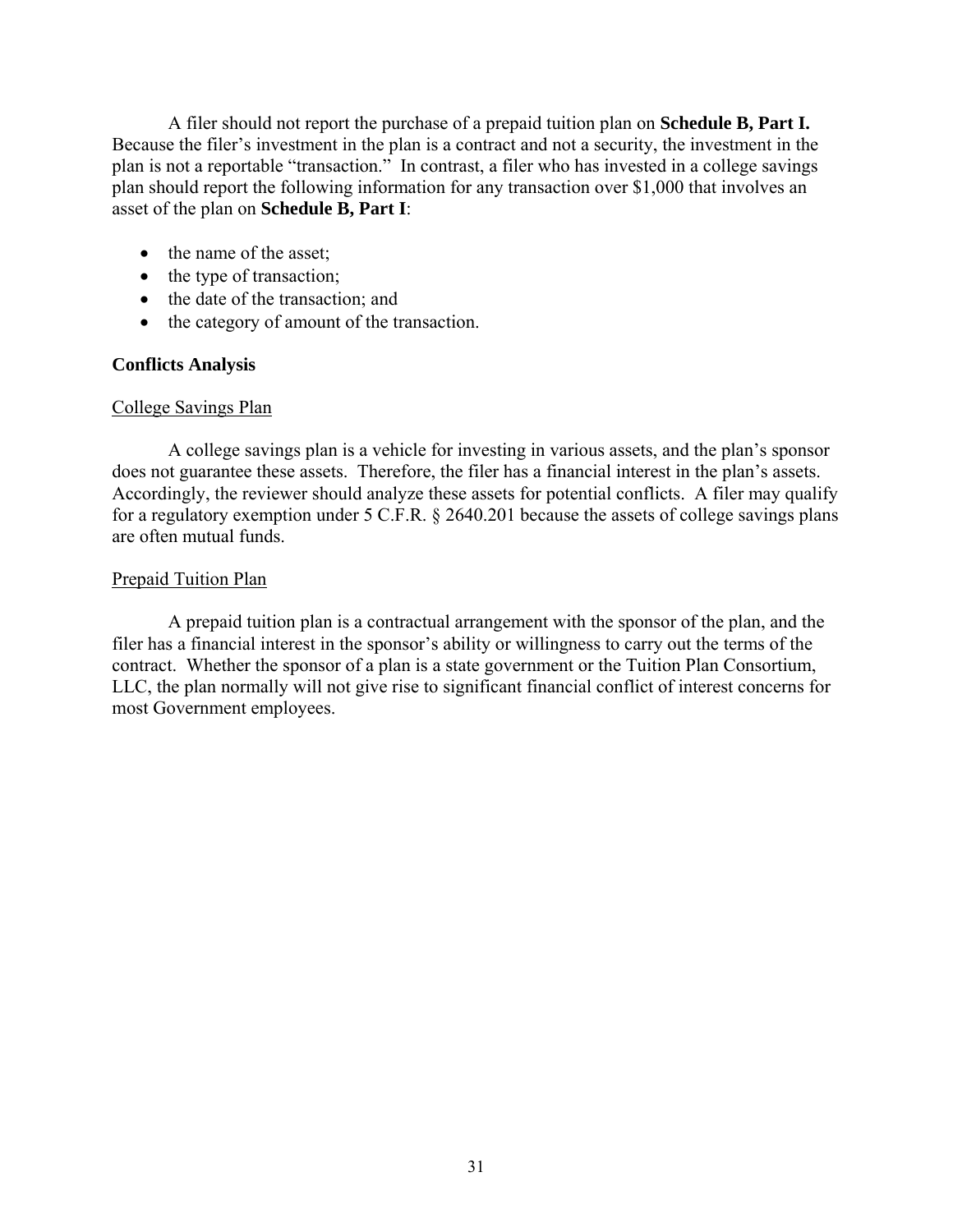### **SHORT SALE**

## <span id="page-33-0"></span>**Definition**

A short sale is the sale of securities that an investor has borrowed from a broker. The investor, who does not actually own the securities, must eventually purchase an equal number of the same securities and return them to the broker. The investor's goal is to purchase replacement securities at a price lower than the price at which the investor initially sold them. The investor will realize a profit as a result of this price discrepancy if the value of the securities decreases. However, the investor will lose money if the value of the securities increases before the investor purchases them. In either case, the investor must also pay interest on the loan.

When the investor acquires the initial borrowed securities from the broker, but has not yet purchased the replacement securities, the investor is in an "open position." Later, when the investor purchases the replacement securities and returns them to the broker, the investor is said to be in a "closed position."

#### **Financial Disclosure Requirements**

Reporting requirements for short sales vary depending on whether a filer is in an "open position" or a "closed position." A filer in a "closed position" with realized gains over \$200 should report the following information on **Schedule A**:

- the name of the security;
- an asset value of "None" (because the filer does not own the security); and
- the category of amount and the type of income earned from the transaction.

A filer in an "open position" should not report the short sale on **Schedule A**. When the filer is in an "open position," the value of the securities is not reportable on **Schedule A** because the securities do not belong to the filer and they have not yet generated any income for the filer.

A filer should report a short sale on **Schedule B, Part I,** only if the filer is in a "closed position." Even then, the filer should not report initial sales of borrowed securities in a short sale because those securities belonged to the broker, not to the filer. Instead, a filer in a "closed position" should report the following information related to the filer's purchase of replacement securities for more than \$1,000:

- the name of the replacement securities and a notation that they were purchased in connection with a short sale;
- an indication that the transaction was a purchase;
- the date of the purchase; and
- the category of amount of the transaction.

When reporting the "Amount of Transaction" on **Schedule B, Part I**, the filer should use the cost of repurchasing the replacement securities, rather than the cost of the securities that the filer originally borrowed from the broker.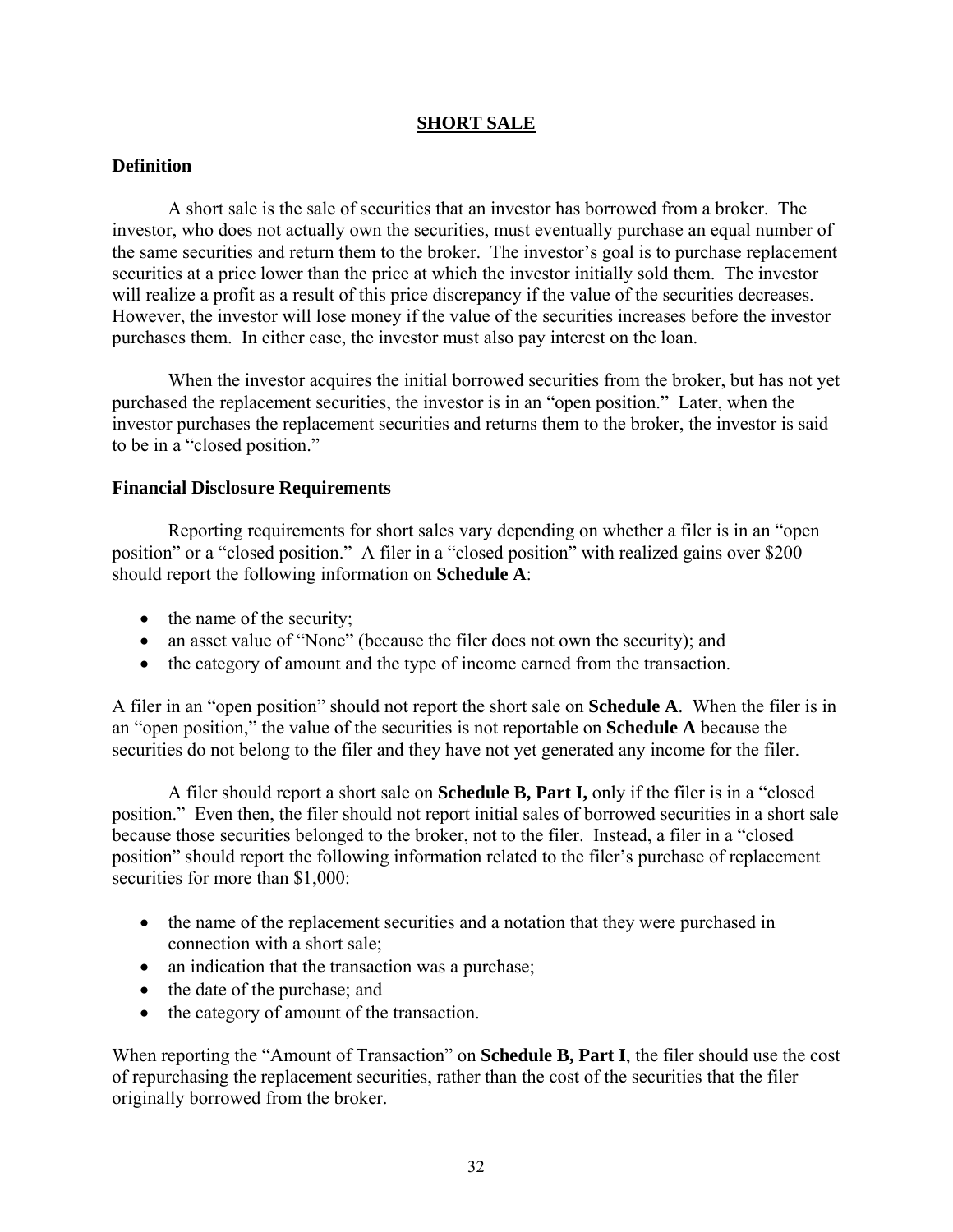The filer should report any liability over \$10,000 owed to a broker during the reporting period on **Schedule C**, **Part I**. If a short sale that meets this reporting threshold is in an "open position," the filer should report the following information on **Schedule C, Part I**:

- the name of the broker (in the "Creditors" column);
- the name of the securities (in the "Type of Liability" column);
- a notation that the nature of the liability is a short sale and that the position is open (in the "Type of Liability" column);
- the date when the filer incurred the liability, which is the date on which the filer initially borrowed the securities (in the "Date Incurred" column);
- the interest rate (in the "Interest Rate" column);
- a notation that the term is "on demand" (in the "Term" column); and
- the category of amount.

When valuing an "open position" on **Schedule C, Part I**, the filer may use the cost of repurchasing the replacement securities. Alternatively, the filer may use the cost of the securities that the filer originally borrowed from the broker.

If a short sale that meets the reporting threshold is in a "closed position," the filer should report the following information on **Schedule C, Part I**:

- the name of the broker (in the "Creditors" column);
- the name of the securities (in the "Type of Liability" column);
- a notation that the nature of the liability was a short sale and that the position has been closed (in the "Type of Liability" column);
- the date when the filer incurred the liability, which is the date on which the filer initially borrowed the securities (in the "Date Incurred" column);
- the interest rate (in the "Interest Rate" column);
- a notation that the term is "on demand" (in the "Term" column); and
- the category of amount.

When valuing a "closed position" on **Schedule C, Part I**, the filer should use the cost of repurchasing the replacement securities, rather than the cost of the securities that the filer originally borrowed from the broker.

## **Conflicts Analysis**

A "closed position" does not pose an ongoing conflict of interest because a filer no longer has a financial interest in a short sale after the position has closed. However, conflicts can arise when a short sale is in an "open position."

With regard to an "open position," the conflicts analysis for a short sale focuses primarily on the securities the filer has borrowed for the short sale. For purposes of the conflicts analysis, the filer's financial interest in these borrowed securities is the same as if the filer actually owned them. Therefore, the filer may not participate personally and substantially in a particular matter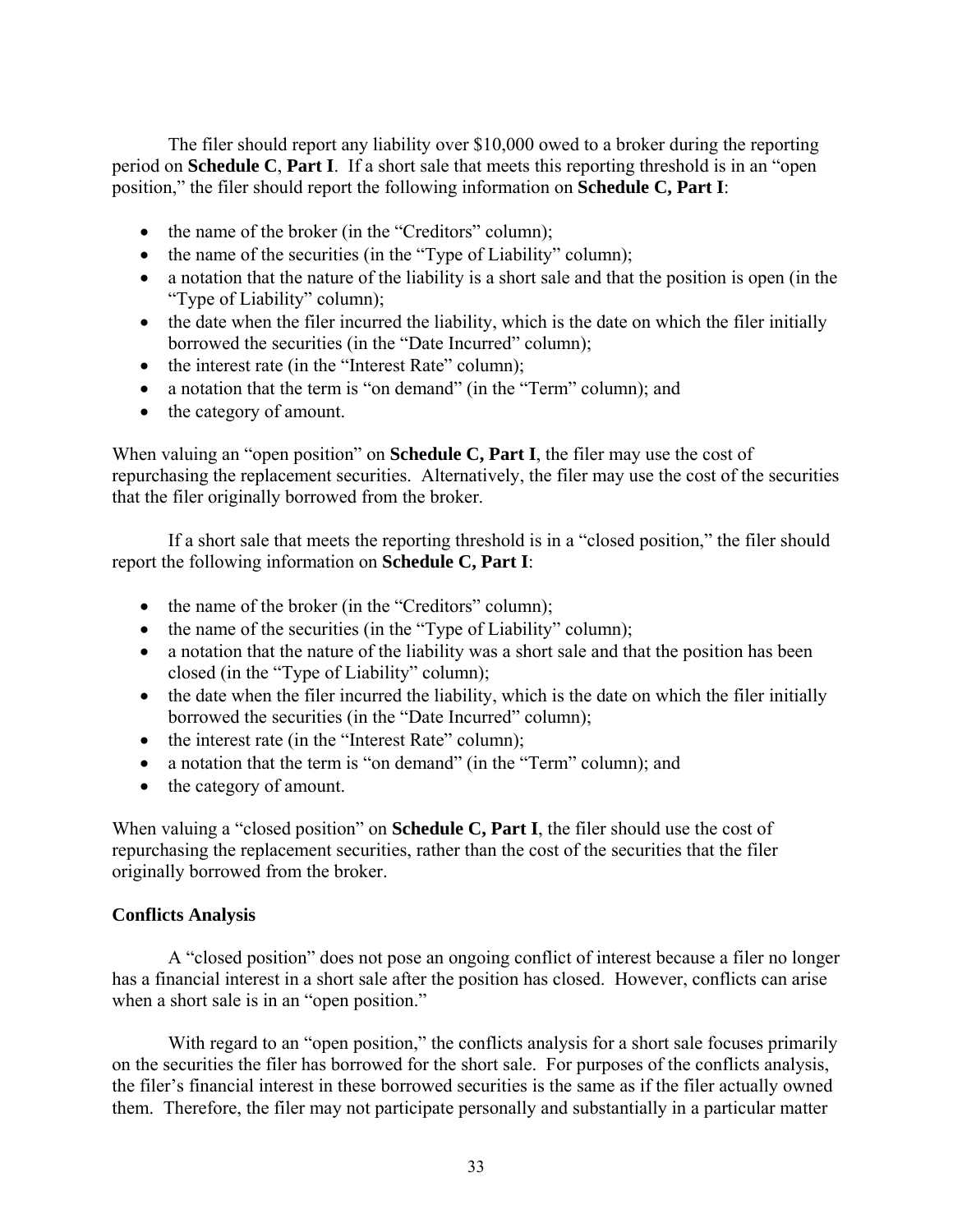that will have a direct and predictable effect on the financial interests of the issuer of the securities. 18 U.S.C. § 208. The exemptions at 5 C.F.R. part 2640 do not cover a financial interest in a short sale that is in an "open position."

Because the term of the loan from the broker is "on demand," a conflict could also potentially arise in connection with particular matters affecting the decision of the broker to demand repayment of an "open position." As with other routine commercial transactions, however, loans from brokers on terms generally available to the public normally do not give rise to significant financial conflict of interest concerns.

#### **Requests for Certificates of Divestiture**

If an agency requires a filer to close out a short sale in order to avoid a potential conflict of interest, the filer will not be able to obtain a Certificate of Divestiture. A Certificate of Divestiture is unavailable in such circumstances because the filer will not be selling the securities, and the applicable statute allows OGE to issue Certificates of Divestitures in connection with sales. Instead, the filer will need to purchase replacement securities, which the filer will return to the broker, in order to close out the short sale.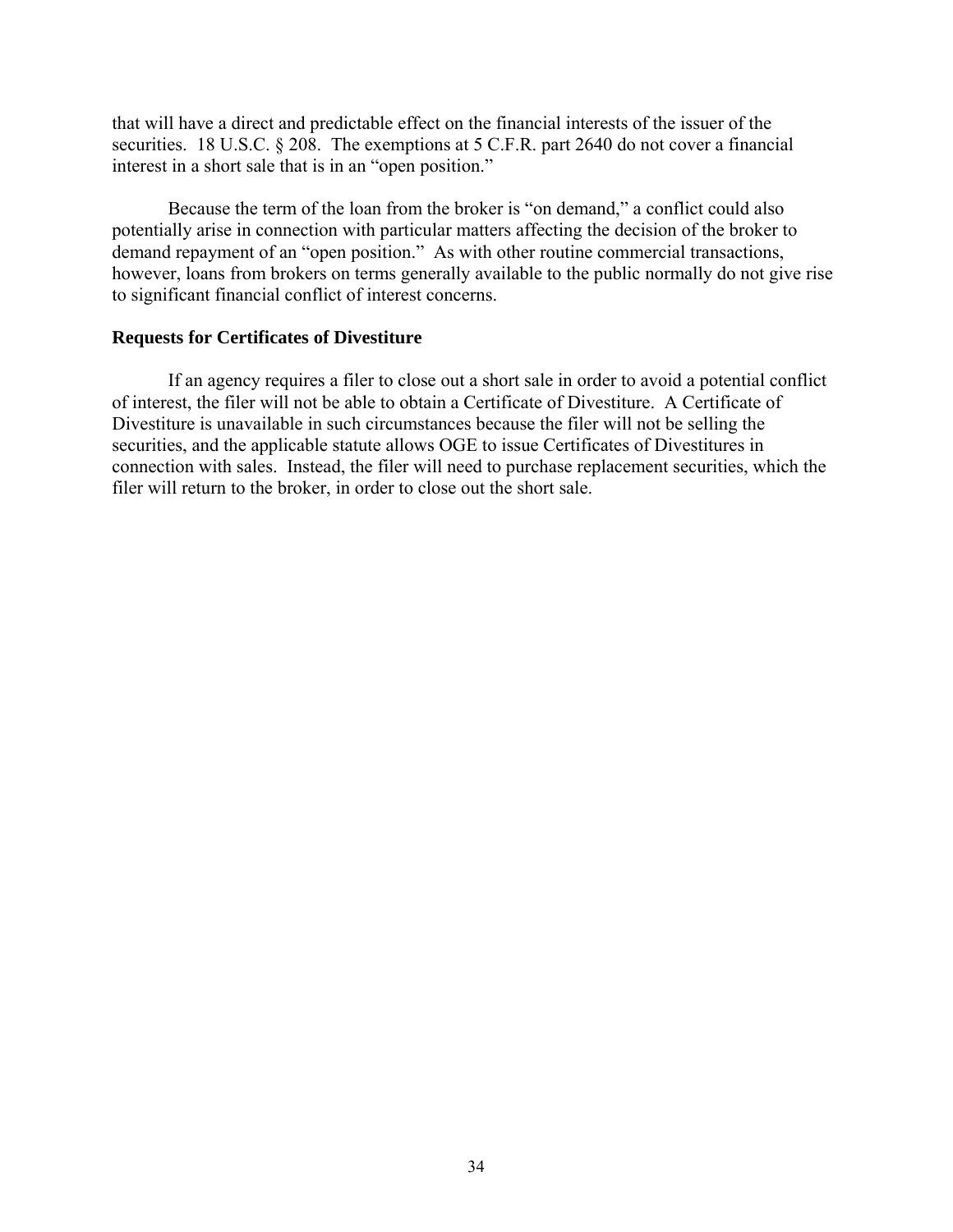## **SPLIT-DOLLAR LIFE INSURANCE POLICY**

#### <span id="page-36-0"></span>**Definition**

A split-dollar life insurance policy is a specific type of life insurance policy that has a cash value. The term "split-dollar" describes the method of paying for life insurance by splitting the premiums and proceeds between an employer and an employee.

There are two main types of split-dollar life insurance policies. In one type of policy, the employer pays the premiums and owns the contract. The employer receives reimbursement of the premiums upon the employee's death, and the employee's beneficiary then receives the balance of the insurance proceeds. In the other type of policy, the employer pays the premiums as loans to the employee, but the employee owns the contract. The loans are then repaid to the employer out of the insurance proceeds. The primary differences between these two types of policies are differing tax consequences based on the ownership of the contract.

#### **Financial Disclosure Requirements**

A filer who holds a split-dollar life insurance policy should report the following information on **Schedule A**:

- the names of the insurance company and the employer;
- the type of insurance policy;
- a category of asset value; and
- the type and the category of amount of income.

In addition, the filer should report the following information about any continuing ties to a former employer through a split-dollar life insurance policy on **Schedule C, Part II**:

- the name of the employer;
- the type of insurance policy, which is a "split-dollar life insurance policy";
- an indication as to whether the employer is continuing to make contributions; and
- the date on which the filer began participating in the policy.

If a filer's spouse holds an interest in a split-dollar life insurance policy, the filer should disclose the policy on **Schedule A**. However, the filer should not provide any information about a spouse's split-dollar life insurance policy on **Schedule C, Part II**.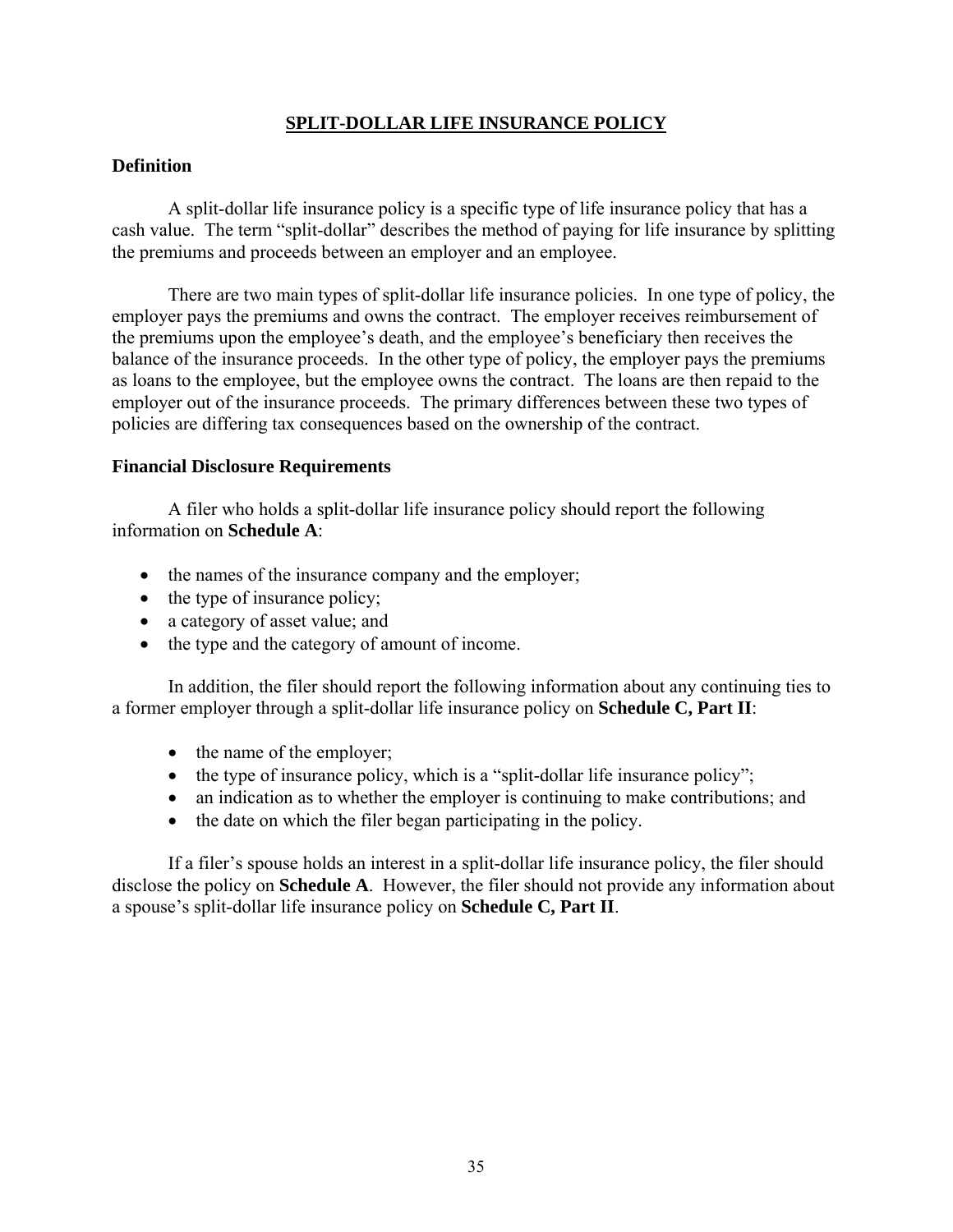## **Conflicts Analysis**

With respect to a split-dollar life insurance policy, the filer has a financial interest in the former employer's ability or willingness to continue paying the premiums. The filer also has a financial interest in the insurer's ability or willingness to pay the policy benefits. Therefore, the filer may not participate personally and substantially in any particular matter that would have a direct and predictable effect on the ability or willingness of either the former employer or the insurer to honor these commitments.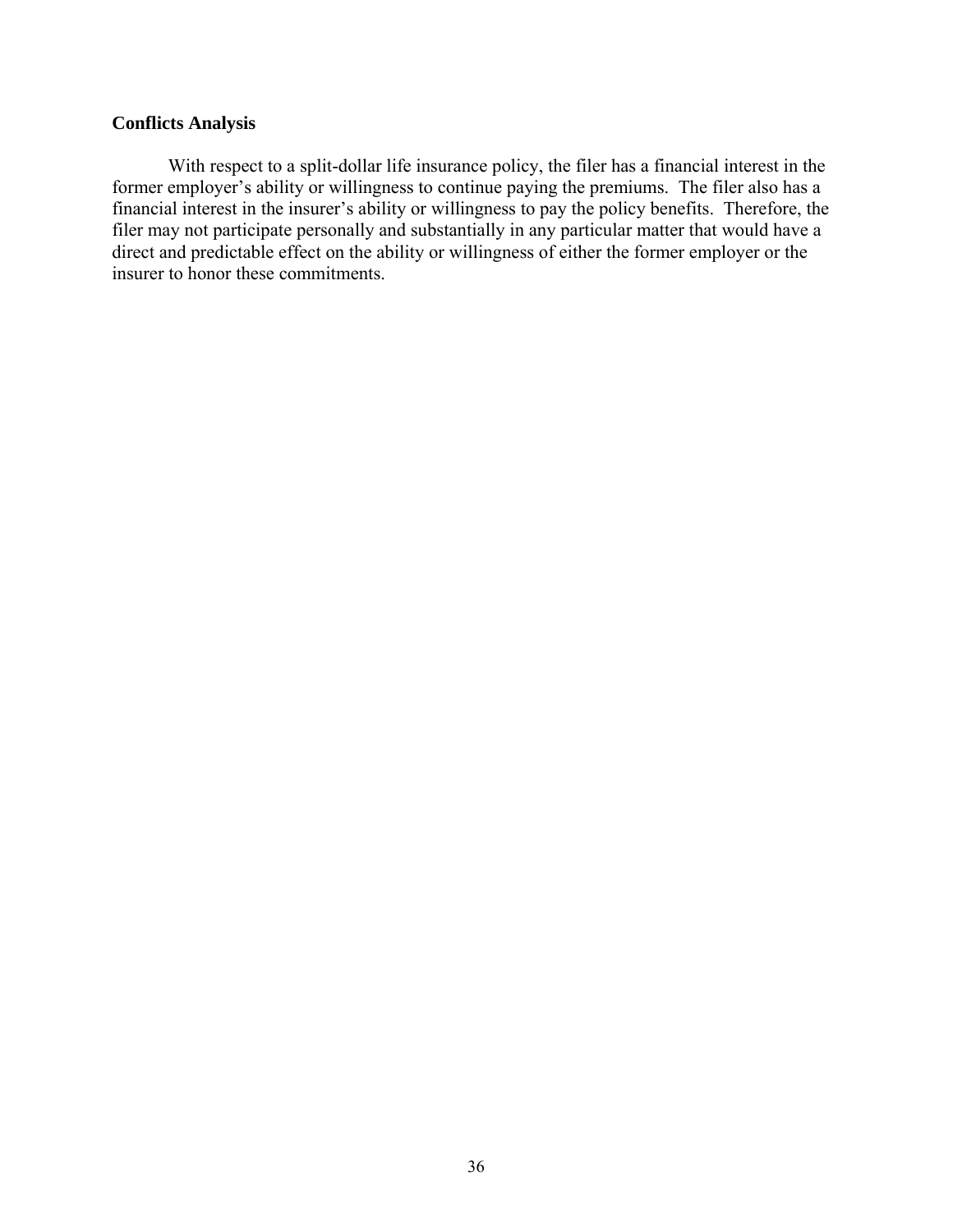## **STABLE VALUE FUND**

### <span id="page-38-0"></span>**Definition**

A stable value fund is an investment vehicle that is generally offered as an investment option in an employee benefit or retirement plan. Stable value funds typically seek to provide greater returns than money market funds but greater security than other types of investment funds. They typically invest in bonds and interest-bearing contracts. The issuers of the contracts are usually insurance companies that guarantee the value of the assets and a specified minimum rate of return. Some stable value funds are mutual funds that have registered with the Securities and Exchange Commission (SEC), but not all stable value funds are registered mutual funds.

#### **Financial Disclosure Requirements**

A filer holding a stable value fund with a value over \$1,000 or with income greater than \$200 should report the following information on **Schedule A**:

- the name of the fund, including either the name of the employer or the name of the entity that manages the fund;
- the category of asset value;
- either an indication that the asset is an excepted investment fund or the type of income;
- the category of income; and,
- if the fund is not an excepted investment fund, each asset of the fund that meets the reporting threshold, reported as a separate line item that identifies:
	- the name of the asset;
	- the category of asset value; and
	- the type and the category of income.

Stable value funds often meet the definition of an excepted investment fund at 5 C.F.R. § 2634.310(c). They tend to satisfy the requirements of being widely held and out of the filer's control because filers usually invest in them through employee benefit or retirement plans. They also often satisfy the requirement of being publicly available, even when they are not available to individual investors, if they are commercially available to institutional investors, such as employers.

On **Schedule B, Part I**, filers should report transactions involving the assets of an employee benefit or retirement plan to the same extent that they would report such transactions if they held these assets directly. For this reason, a filer should report a transaction involving a stable value fund, even if the filer holds an interest in the stable value fund through an employee benefit or retirement plan.

When a filer holds an interest in a stable value fund through an employee benefit or retirement plan, the filer should report the employee benefit or retirement plan on **Schedule C, Part II**, including the following information: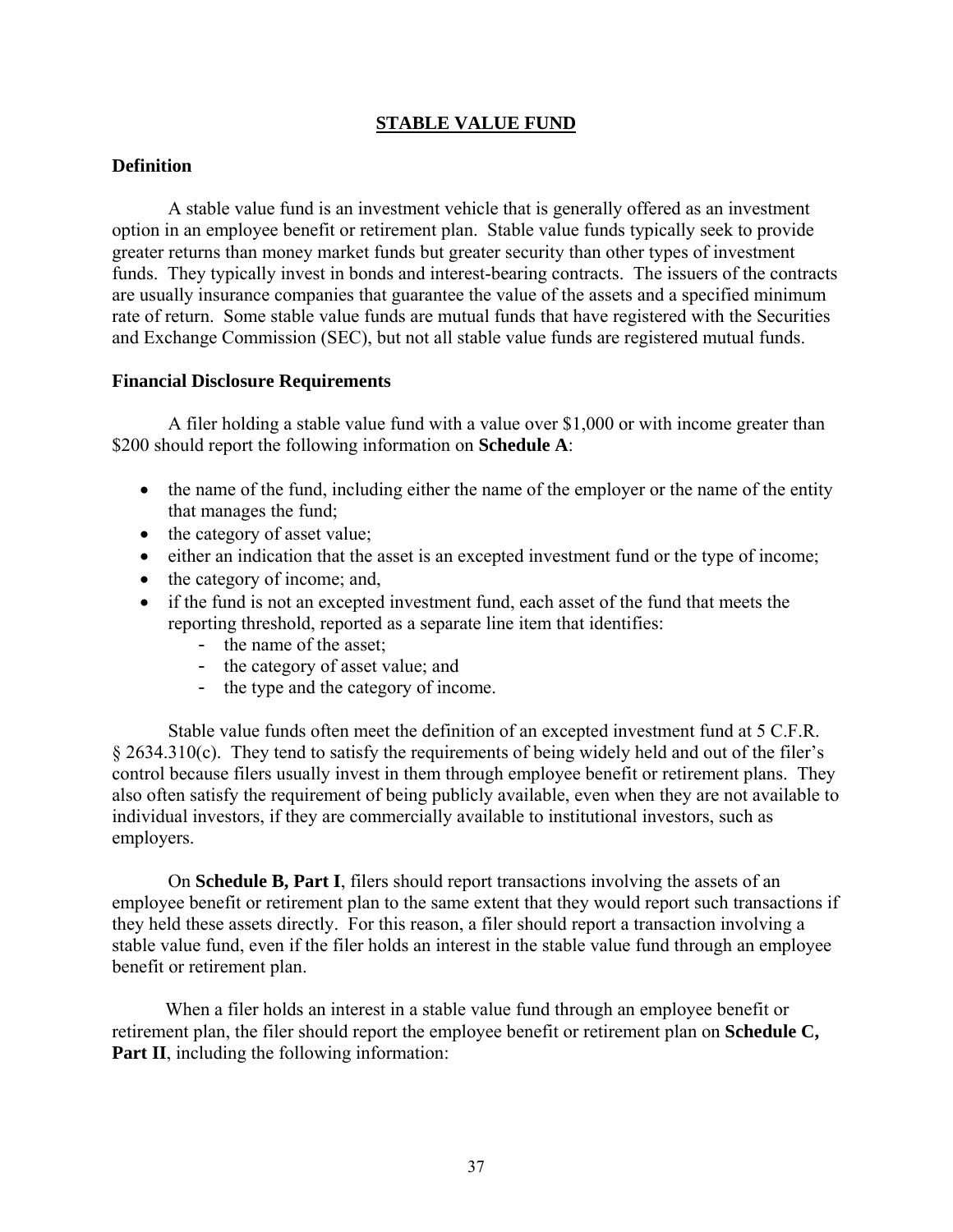- the name of the employer;
- the type of retirement plan (e.g., defined contribution plan, defined benefit plan, etc.); and
- the date on which the filer began participating in the plan.

If a filer's spouse holds a stable value fund through an employee benefit or retirement plan, the filer should disclose the asset on **Schedule A** and any transaction related to the asset on **Schedule B, Part I**. However, the filer should not provide any information about a spouse's asset on **Schedule C, Part II**.

#### **Conflicts Analysis**

As with other pooled investment vehicles, the filer has a financial interest in the assets of the stable value fund. A filer may not be able to participate personally and substantially in any particular matter that has a direct and predictable effect on the financial interests of the issuers of any securities held in the stable value fund. To the extent that the fund holds bonds and interestbearing contracts, the filer may not be able to participate personally and substantially in any particular matter that has a direct and predictable effect on either (a) the value of the bonds or (b) the ability or willingness of the issuers of the bonds or contracts to make payments to the filer. However, the stable value fund may qualify for one of the exemptions for sector mutual funds at 5 C.F.R. § 2640.201, if the stable value fund is a mutual fund that has registered with the SEC.

If a former employer is no longer making contributions to an independently managed employee benefit or retirement plan that contains the stable value fund, the filer does not have a financial interest in the employer solely as a result of holding an interest in a stable value fund that does not contain employer stock.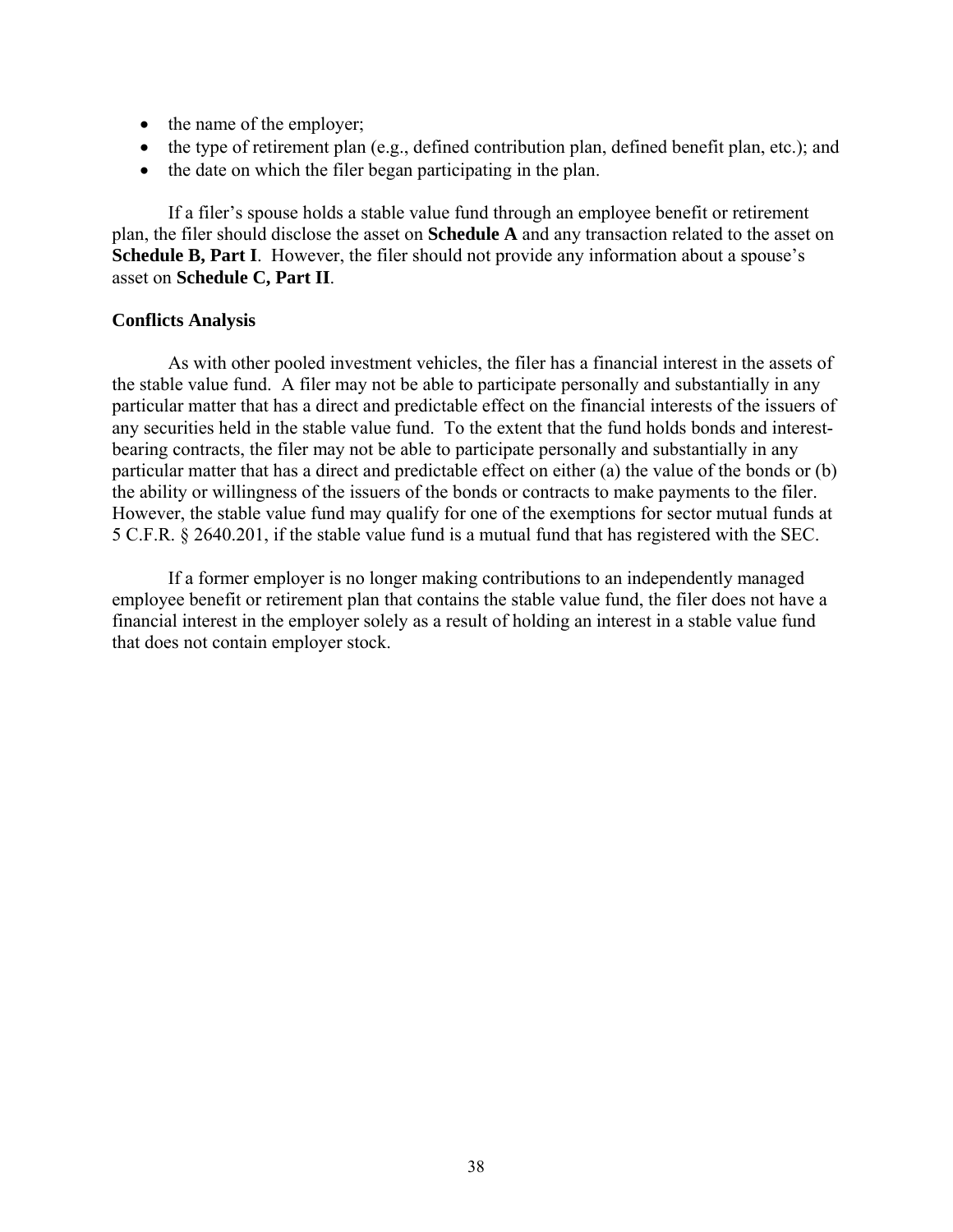## **STOCK APPRECIATION RIGHT**

#### <span id="page-40-0"></span>**Definition**

A stock appreciation right is a contract between an employer and an employee that grants the employee the right to receive a payment tied to any increase in the value of employer's stock. When granting a stock appreciation right, the employer does not grant the employee any shares of the employer's stock. Instead, the employer grants the employee a right that *tracks* the value of a specified number of shares over a specified period of time. The employer designates a "grant price," and the employee will have a right in the future to receive a payout equivalent to the difference between the market price of the stock and the grant price.

If the value of the shares increases, the employee can exercise the stock appreciation right by requesting a payment equivalent to the increase in value of the shares. For example, if the employee has a stock appreciation right tied to 100 shares and the value of the shares increases by 50 cents per share, the employee may request a payment of \$50. In some cases, the employer may let the employee elect to receive the payment in the form of \$50 worth of employer stock at current market value.

Like stock options, a stock appreciation right typically has a vesting requirement and an expiration date. The employee may not exercise the stock appreciation right before it vests or after it expires. If the employee's employment is terminated before the stock appreciation right vests, the employee normally forfeits the right.

#### **Financial Disclosure Requirements**

A filer should report the following information about any stock appreciation right with a value over \$1,000 or with income over \$200 on **Schedule A**:

- the name of the employer and the type of asset (i.e., "stock appreciation right");
- the category of asset value; and,
- if the filer has exercised the stock appreciation right and received a cash payout, the exact amount of income received in the "Other Income" column.

The filer should report the exact amount of any cash payout because the payout is treated as part of the filer's compensation. If the filer has not exercised the stock appreciation right, the filer should either check the box in the "None" column for income or write "\$0" in the "Other Income" column. If the filer has fully exercised the stock appreciation right and has received the payout solely in the form of stock, the filer should report the stock, rather than the stock appreciation right, as an asset on **Schedule A**.

For purposes of financial disclosure, a filer may value a stock appreciation right based on the difference between the current market value and the grant price. The filer should subtract the grant price from the current market value of the employer's stock. Then, the filer should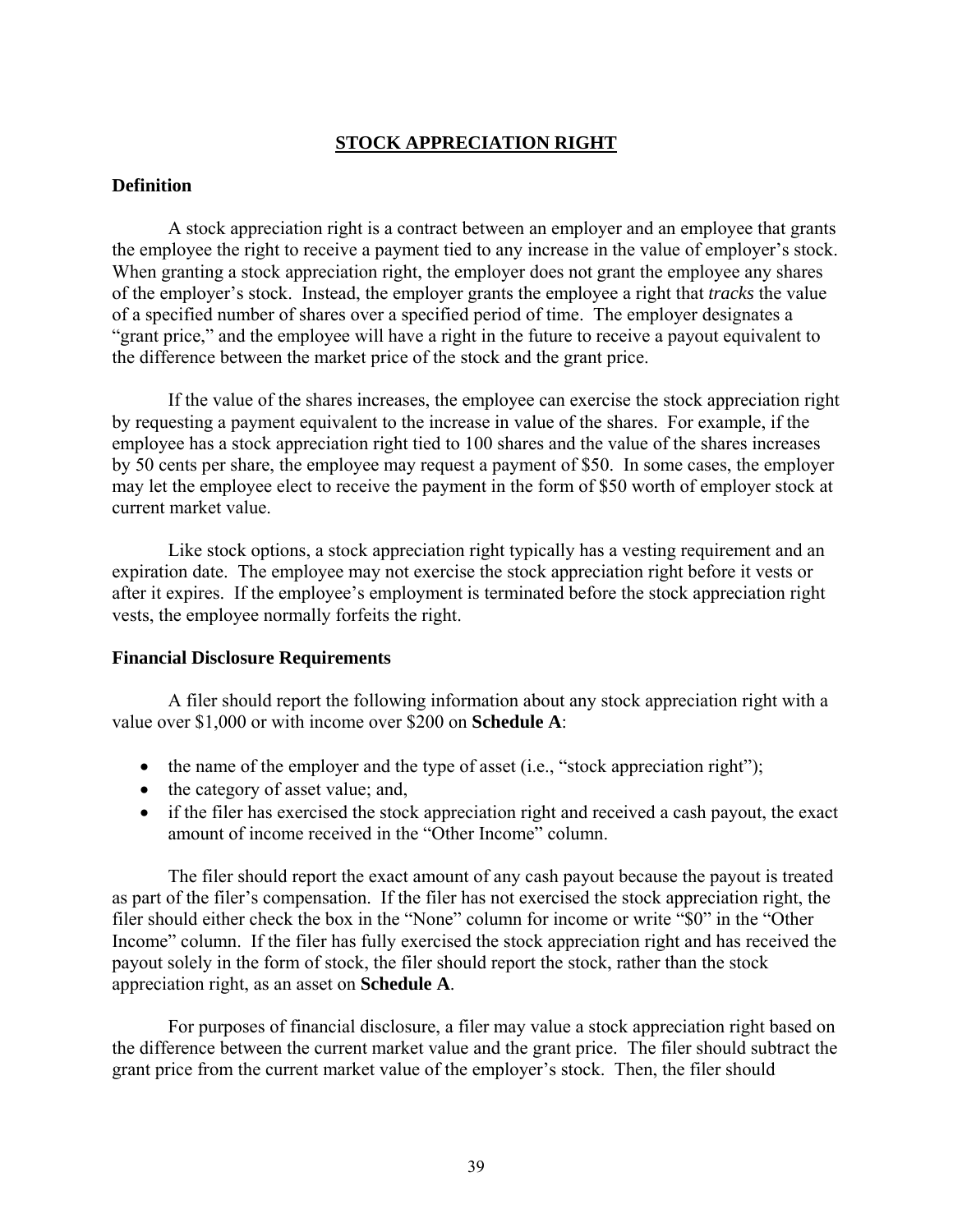multiply this difference by the number of shares that the stock appreciation right is tracking, as follows:

(current market value – grant price)  $x$  number of shares = value  $$1.50 - $1.00$  x 100 shares = \$50

The stock appreciation right is said to be "underwater" if the value is zero or a negative number. This situation occurs when the current market value of a share is less that the grant price. In other words, the stock decreased in value after the employer granted the stock appreciation right, and the employee would not benefit from exercising the right. When a stock appreciation right is underwater, the filer may write "value unascertainable" across the columns in **Block B of Schedule A**. In that event, the filer should report the following information in **Block A of Schedule A**:

- the name of the employer and the type of asset (i.e., "stock appreciation right");
- the number of shares:
- the grant price;
- the expiration date;
- an indication as to whether the stock appreciation right is vested; and
- for an unvested stock appreciation right, the date on which the unvested right will vest.

If the filer continues to hold a stock appreciation right, the filer should report the following information on **Schedule C, Part II**:

- the name of the employer;
- an indication that the arrangement involves a stock appreciation right;
- the date on which the filer began participating in the plan under which the employee received the stock appreciation right;
- an explanation regarding the disposition of the stock appreciation right (including an indication as to whether the filer will retain the stock appreciation right, exercise any vested right, forfeit any unvested right, or receive an accelerated payout of any unvested right); and,
- if the employer will make additional grants of stock appreciation rights in the future, an indication that the employer will continue making such grants.

If a filer's spouse holds a stock appreciation right, the filer should disclose the spouse's stock appreciation right on **Schedule A**. However, the filer should not provide any information about a spouse's stock appreciation right on **Schedule C, Part II**.

## **Conflicts Analysis**

The conflicts analysis for a stock appreciation right is the same as it would be for a direct stock interest. The conflict arises when the filer first receives the stock appreciation right, even if the filer has not yet exercised that right. Absent a waiver, the filer may not participate personally and substantially in any particular matter that will have a direct and predictable effect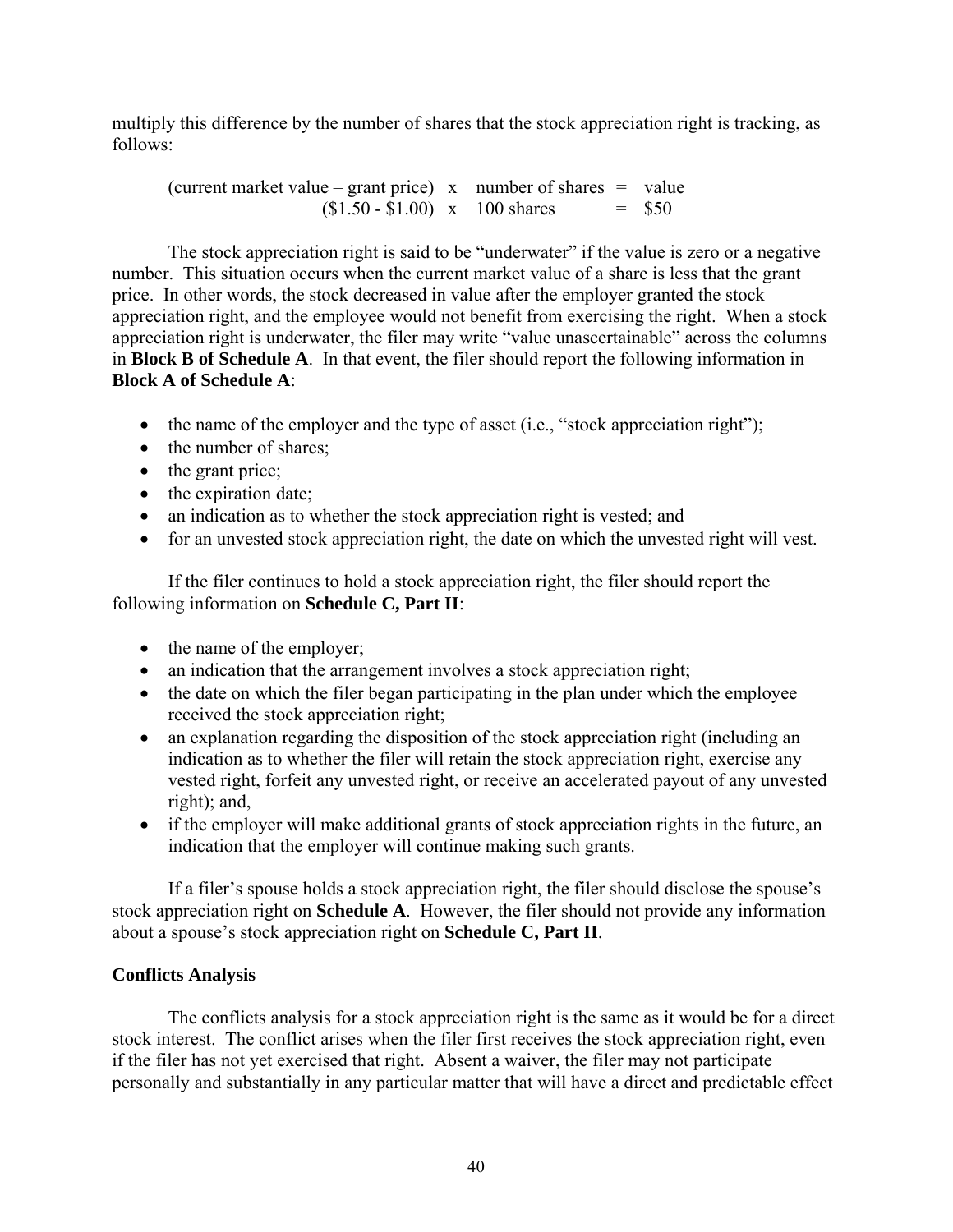on the financial interests of the employer that issued the stock appreciation right. The stock appreciation right will not qualify for a *de minimis* exemption under 5 C.F.R. § 2640.202.

In some cases, filers who are new entrants or Presidential nominees may have negotiated with their former employer regarding the disposition of unvested stock appreciation rights. If the employer has agreed to accelerate the vesting schedule in order to enable the employee to receive a payment before entering Government service, it is likely that any such payment greater than \$10,000 will constitute an "extraordinary payment" under 5 C.F.R. § 2635.503. If the payment occurs after the filer enters Government service, the reviewer will need to consider the applicability of 18 U.S.C. § 209.

#### **Special Consideration for Certificates of Divestiture**

A filer may not receive a Certificate of Divestiture for the exercise of a stock appreciation right. A Certificate of Divestiture is unavailable because the payout that the employee receives upon exercising the right constitutes ordinary income, rather than capital gains. However, if an employee receives the payout in the form of stock, the employee may be able to receive a Certificate of Divestiture for a subsequent sale of the stock.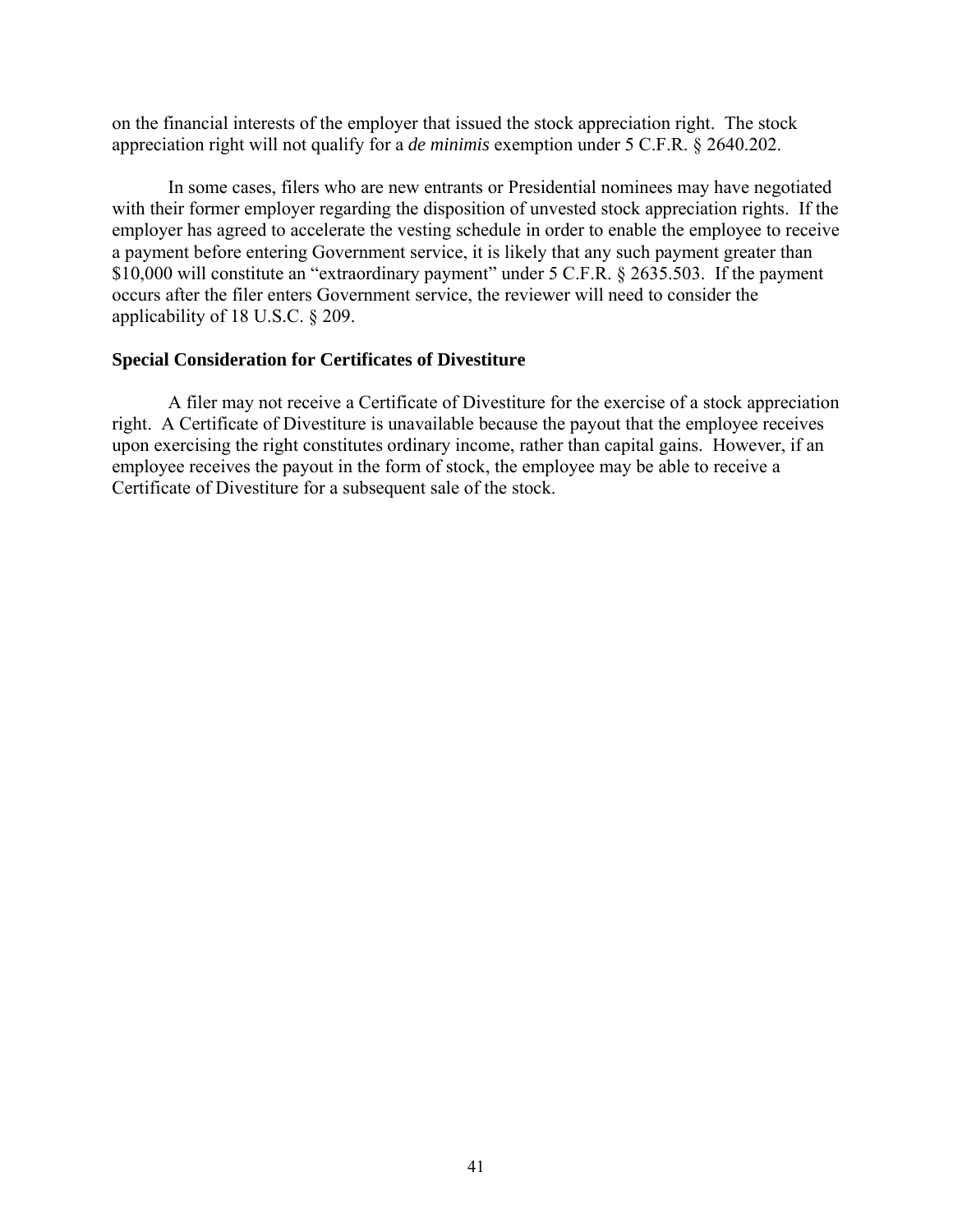## **TAX-SHELTERED ANNUITY (403(b) RETIREMENT PLAN)**

## <span id="page-43-0"></span>**Definition**

A tax-sheltered annuity (or 403(b) retirement plan) is a defined contribution retirement plan available primarily to employees of public educational systems and employees of certain non-profit organizations. Certain other individuals are eligible under the tax code to participate in tax-sheltered annuities, as well.

For the purposes of financial disclosure, tax-sheltered annuities are similar to 401(k) retirement plans. The tax-sheltered annuity is an arrangement in which an employee's pre-tax earnings and sometimes employer matching contributions are contributed to a tax-deferred retirement account. Like 401(k) retirement plans, tax-sheltered annuities contain underlying assets in which a filer has invested. These assets often include annuities, diversified mutual funds, bond funds and stable value funds.

## **Financial Disclosure Requirements**

A filer who has an interest in a tax-sheltered annuity valued over \$1,000 or with income greater than \$200 should report the following information on **Schedule A**:

- the name of each individual asset of the tax-sheltered annuity that meets the reporting threshold, reported as a separate line item (including, in the case of an asset that is actually an annuity, the name of the annuity provider);
- the category of asset value for each asset listed;
- either the type of income for each asset listed or an indication that the asset is an excepted investment fund; and
- the category of amount of income for each asset listed.

If an asset in a tax-sheltered annuity is a fund that does not qualify as an excepted investment fund, the filer must report all of the underlying assets of that asset. However, many of the assets in tax-sheltered annuities qualify as excepted investment funds.

For transactions over \$1,000 involving any asset of the tax-sheltered annuity, the filer should report the following information on Schedule B, Part I:

- a description of any transactions associated with an asset of the tax-sheltered annuity;
- the transaction type;
- the date of the transaction (or "various" to indicate that transactions involving a particular asset occurred on various dates during the reporting period); and
- the actual value of the transaction.

If a filer has a reportable interest in a tax-sheltered annuity, the filer should also report the following information on **Schedule C, Part II**:

• the name of the employer;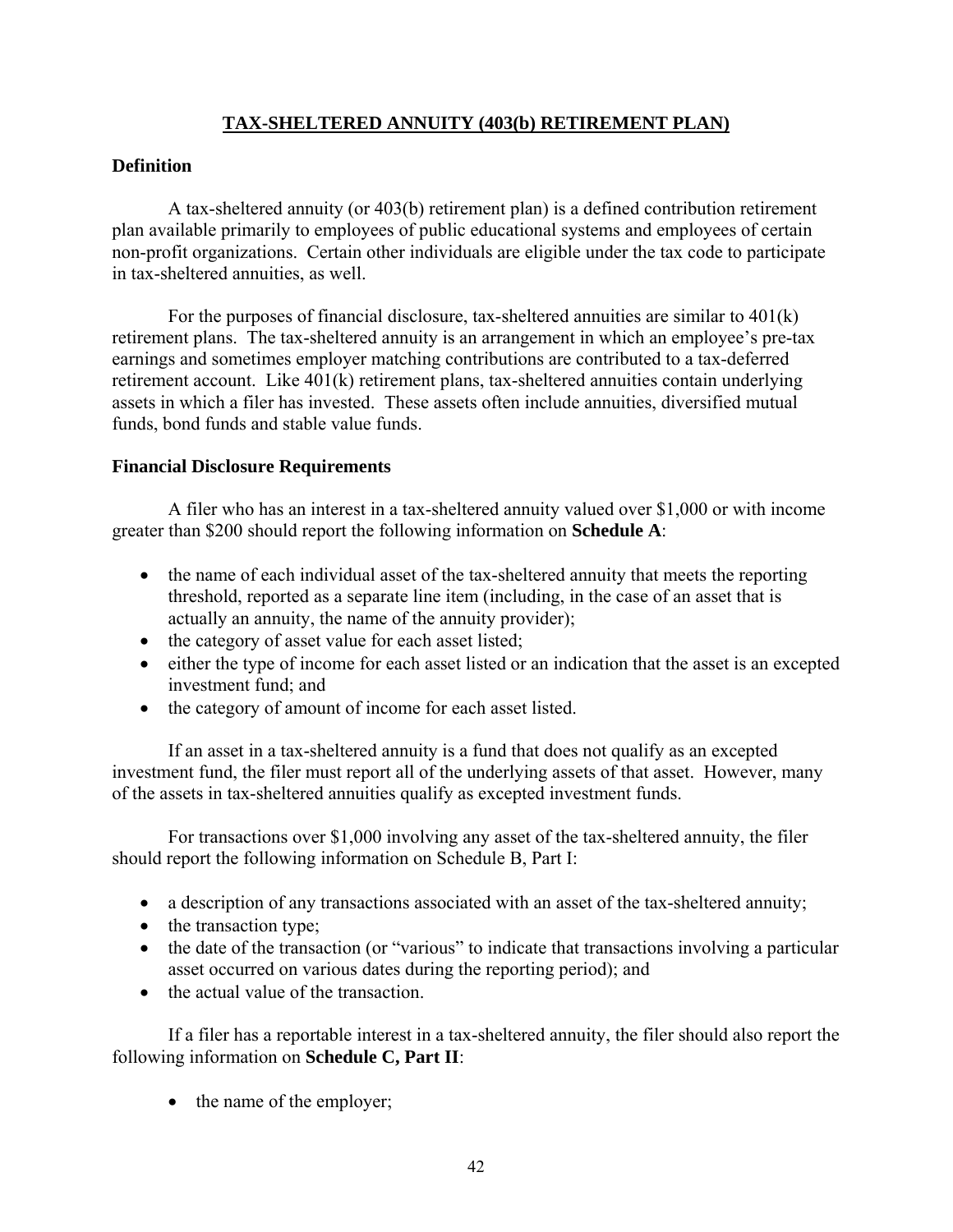- the type of retirement plan, which is a tax-sheltered annuity (or  $403(b)$  plan");
- the date on which the filer began participating in the plan; and
- an indication as to whether the employer is continuing to make contributions.

If a filer's spouse holds an interest in a tax-sheltered annuity, the filer should disclose the assets of that annuity on **Schedule A** and any transactions related to the tax-sheltered annuity on **Schedule B, Part I**. However, the filer should not provide any information about a spouse's taxsheltered annuity on **Schedule C, Part II**.

#### **Conflicts Analysis**

As with other types of defined contribution plans, a tax-sheltered annuity is an arrangement for holding other investments on a tax-deferred basis. The filer has a financial interest in these underlying investments, but the filer may qualify for a regulatory exemption with regard to some or all of them. If a former employer is no longer making contributions to an independently managed tax-sheltered annuity, the filer does not have a financial interest in the employer merely as a result of holding an interest in the tax-sheltered annuity.